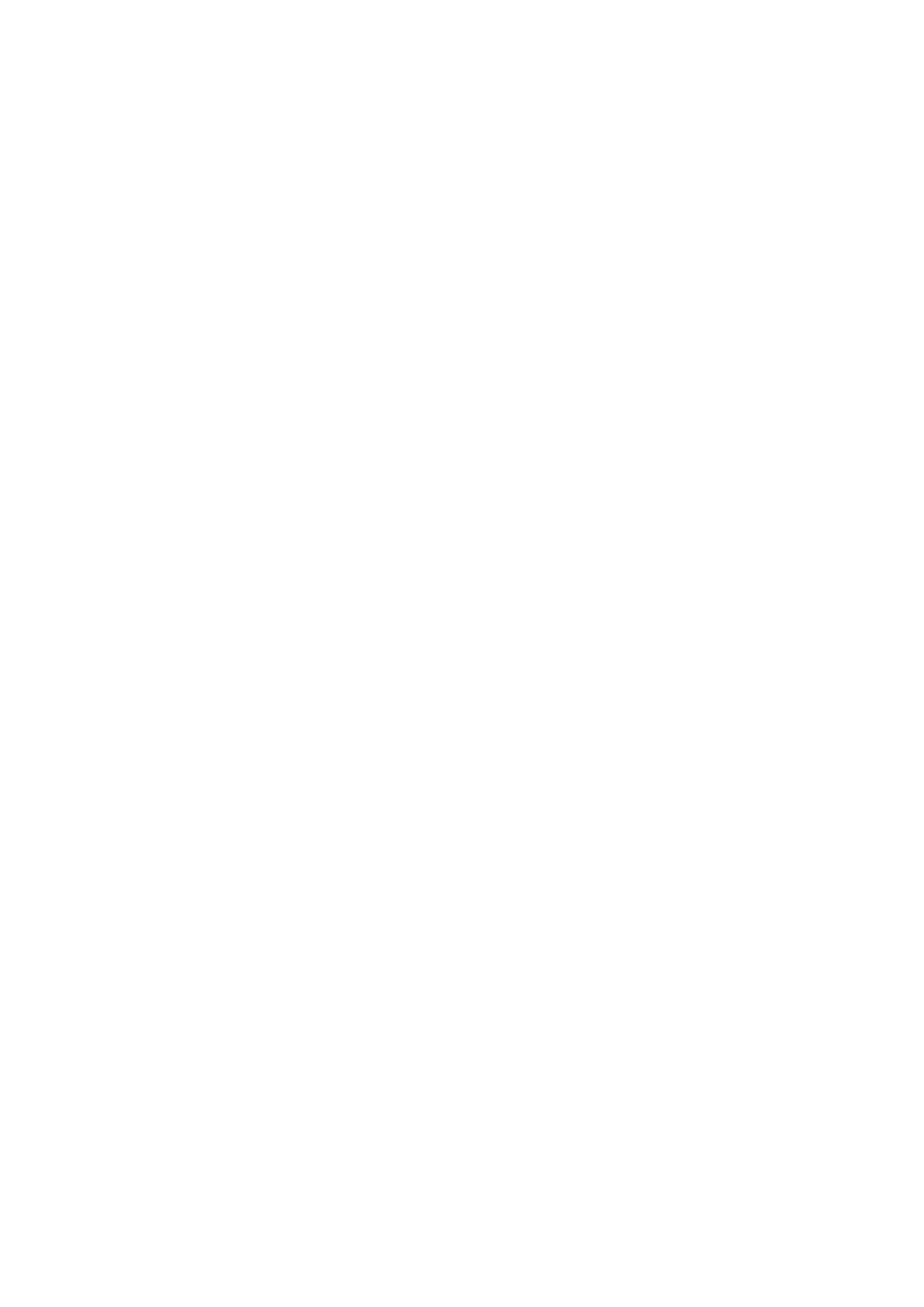# Abstract

The Kaup-Boussinesq system is a coupled system of nonlinear partial differential equations which has been derived as a model for surface waves in the context of the Boussinesq scaling, and it has also been derived for an internal wave system. In this thesis, modeling properties of the Kaup-Boussinesq water-wave model are under investigation. Differential balance laws for mass, momentum and energy are considered, and we present an exact differential balance for momentum. A Kaup-Boussinesq system describing long internal waves is investigated and compared with the Gardner equation. Finally, a spectral method for the numerical discretization of the Kaup-Boussinesq system for surface waves is put forward, and shown to converge and be stable.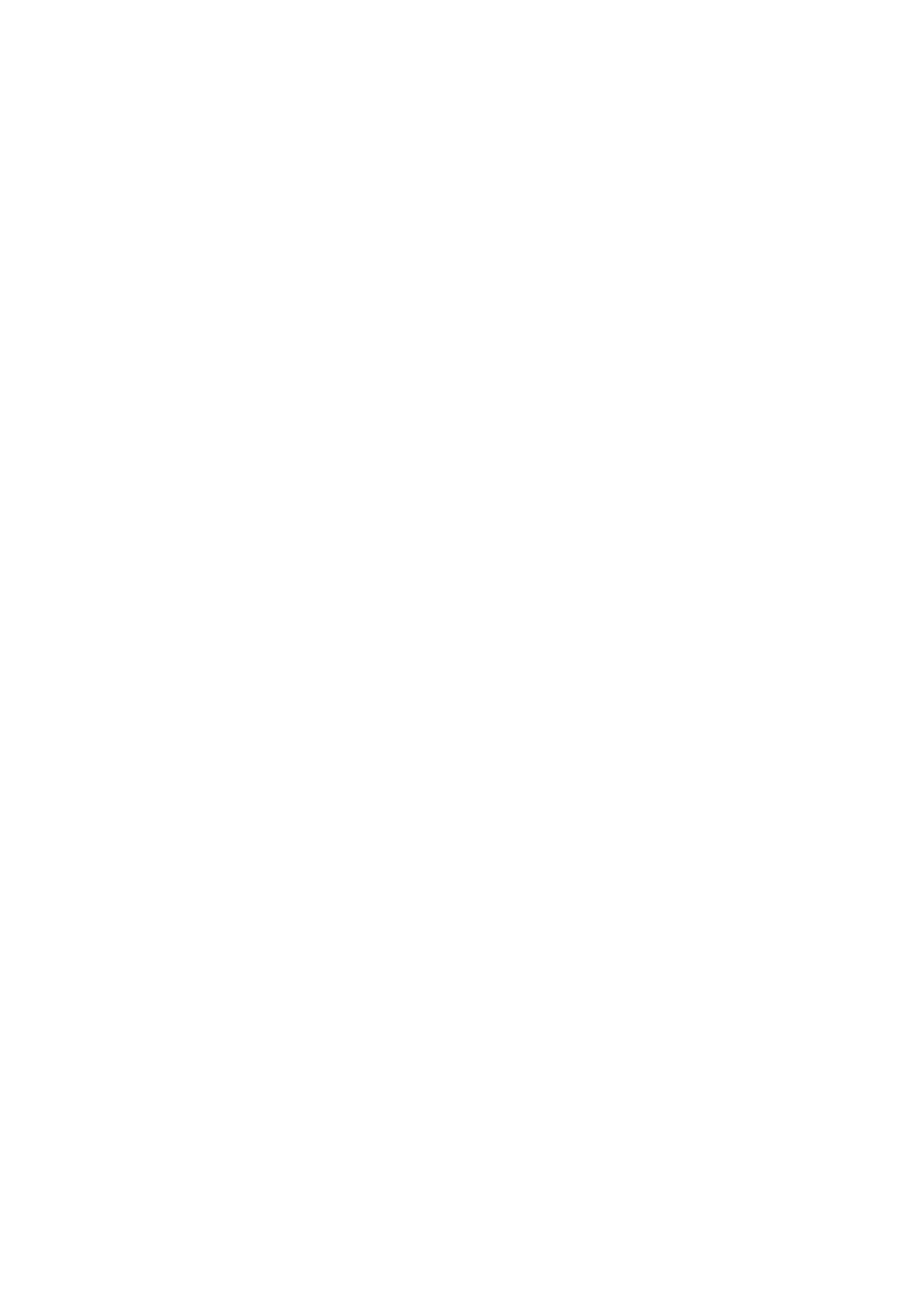# Acknowledgements

First of all I would like to thank my supervisor Professor Henrik Kalisch for all his help and discussions throughout the work with my thesis. His guidance and knowledge has been essential to my work, and has motivated me during the process.

I would like to thank my fellow students who have been an inspiration for me as well. Thank you for making the days at the mathematics department easier and funnier, and also for all helpful discussions. This master process would not have been the same without you guys.

Finally, thanks to my family for making my education possible and to my soonto-be wife Reidun for inspiration and motivational support throughout this year.

Bjørn-Sverre, June 2014.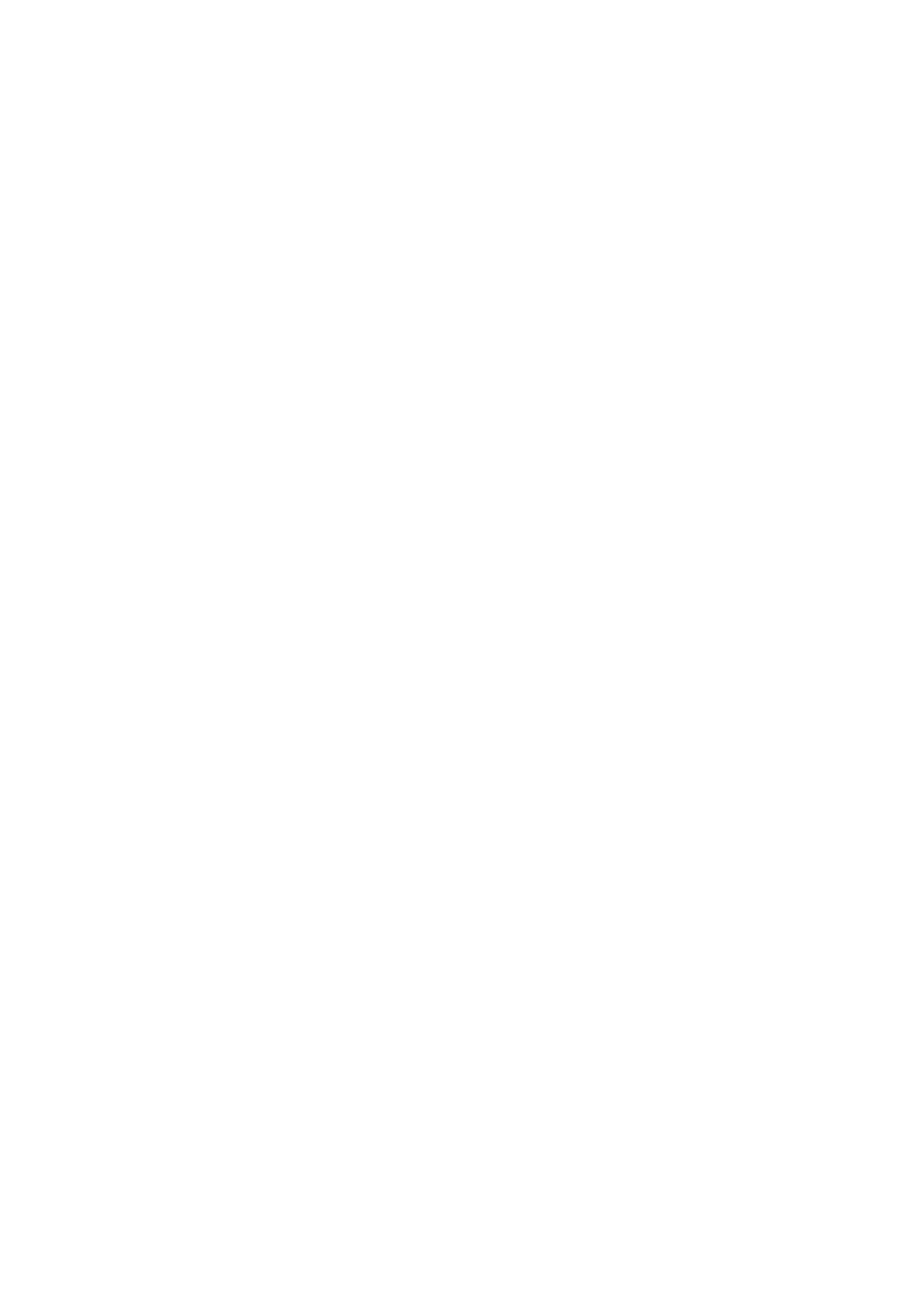# **Contents**

| 1        |         | <b>Fluid Mechanics</b>                                                                                                        | 1              |
|----------|---------|-------------------------------------------------------------------------------------------------------------------------------|----------------|
|          | 1.1     |                                                                                                                               | $\mathbf{1}$   |
|          |         | 1.1.1                                                                                                                         | 1              |
|          |         | 1.1.2                                                                                                                         | 1              |
|          | 1.2     |                                                                                                                               | 1              |
|          | 1.3     |                                                                                                                               | 3              |
| $\bf{2}$ |         | <b>Wave Theory</b>                                                                                                            | 7              |
|          | 2.1     | Equations of motion and Boundary Conditions $\ldots \ldots \ldots$                                                            | $\overline{7}$ |
|          | 2.2     | Linearization and the Dispersion Relation                                                                                     | 10             |
|          |         | 2.2.1                                                                                                                         | 10             |
|          | 2.3     |                                                                                                                               | 11             |
| 3        |         | <b>Nonlinear Model Equations</b>                                                                                              | 13             |
|          | 3.1     |                                                                                                                               | 13             |
|          | 3.2     |                                                                                                                               | 14             |
|          |         | 3.2.1<br>The Kaup-Boussinesq system                                                                                           | 16             |
|          |         | 3.2.2<br>The Korteweg-de Vries equation                                                                                       | 18             |
|          |         | 3.2.3<br>Model equations for internal wave systems                                                                            | 19             |
|          |         |                                                                                                                               |                |
| 4        |         | <b>Balance equations for Kaup-Boussinesq</b>                                                                                  | 21             |
|          | 4.1     |                                                                                                                               | 21             |
|          | 4.2     |                                                                                                                               | 22             |
|          | 4.3     |                                                                                                                               | 23             |
|          | 4.4     |                                                                                                                               | 24             |
|          | 4.5     | Momentum conservation investigation                                                                                           | 25             |
| 5        |         | Investigations of Kaup-Boussinesq for internal waves                                                                          | $27\,$         |
|          | 5.1     | Motivation                                                                                                                    | 27             |
|          | $5.2\,$ | Equations and geometrical setup $\ldots \ldots \ldots \ldots \ldots \ldots$                                                   | 27             |
|          | 5.3     |                                                                                                                               | 28             |
|          |         | 5.3.1                                                                                                                         | 30             |
|          | 5.4     | Solutions of Kaup-Boussinesq and Gardner                                                                                      | 34             |
|          | 5.5     |                                                                                                                               | 35             |
|          |         | 5.5.1                                                                                                                         | 35             |
|          |         | 5.5.2                                                                                                                         | 36             |
|          |         | 5.5.3                                                                                                                         | 38             |
|          | 5.6     | Conclusion<br>the contract of the contract of the contract of the contract of the contract of the contract of the contract of | 38             |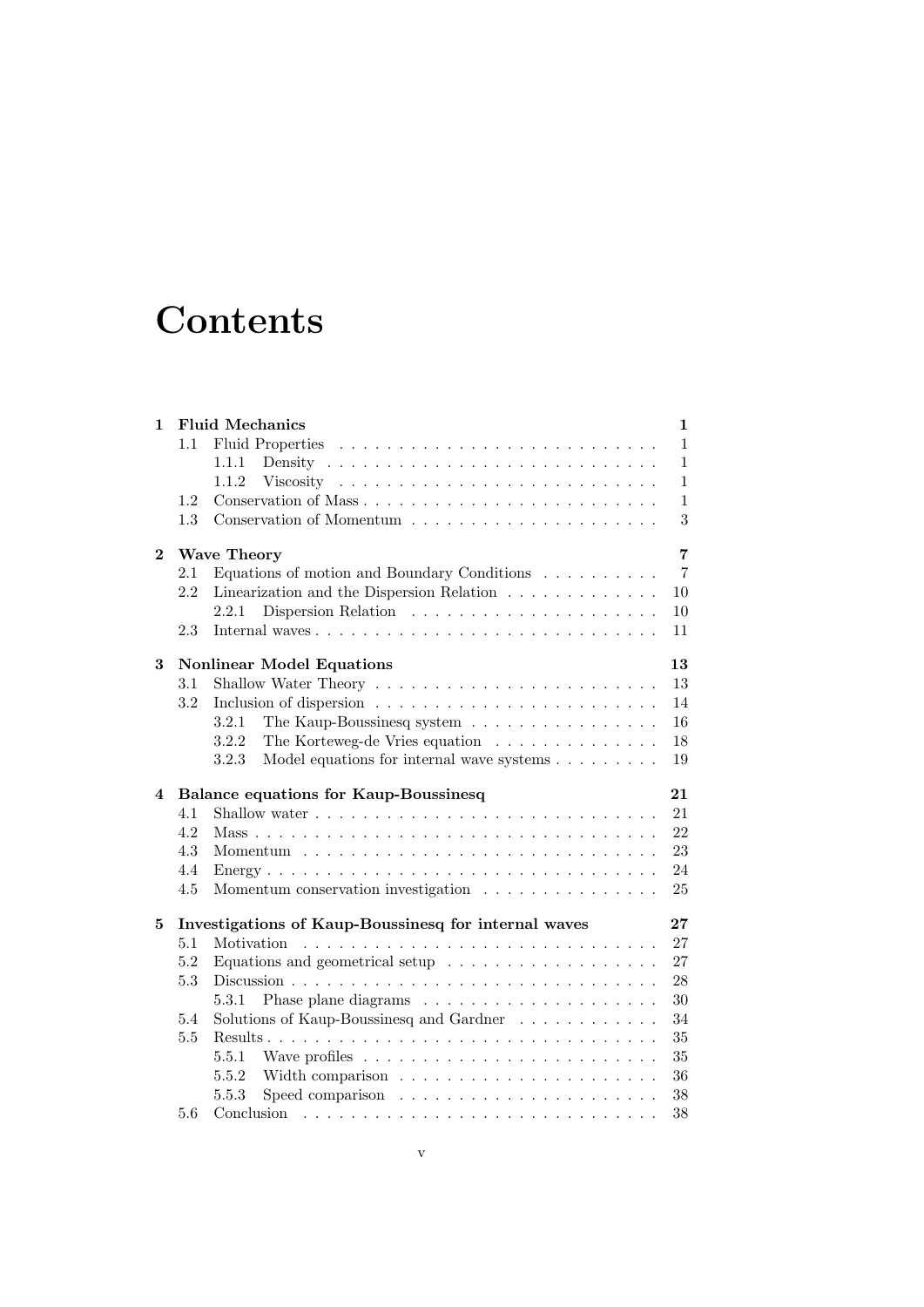| 6 |                     | Numerical Method                                                                   | 39 |  |  |  |
|---|---------------------|------------------------------------------------------------------------------------|----|--|--|--|
|   | 6.1                 |                                                                                    | 39 |  |  |  |
|   |                     | 6.1.1                                                                              | 40 |  |  |  |
|   |                     | 6.1.2                                                                              | 41 |  |  |  |
|   |                     | Differentiation $\ldots \ldots \ldots \ldots \ldots \ldots \ldots \ldots$<br>6.1.3 | 42 |  |  |  |
|   |                     | Pseudospectral transform method<br>6.1.4                                           | 43 |  |  |  |
|   | 6.2                 |                                                                                    | 44 |  |  |  |
|   |                     |                                                                                    |    |  |  |  |
| 7 |                     | Kaup-Boussinesq for surface waves: Numerical Results                               | 47 |  |  |  |
|   | 7.1                 |                                                                                    | 47 |  |  |  |
|   | 7.2                 | The KdV equation $\dots \dots \dots \dots \dots \dots \dots \dots \dots \dots$     | 49 |  |  |  |
|   | 7.3                 |                                                                                    | 51 |  |  |  |
|   | 7.4                 |                                                                                    | 53 |  |  |  |
|   |                     | 7.4.1                                                                              | 53 |  |  |  |
|   |                     | 7.4.2<br>Results                                                                   | 54 |  |  |  |
|   |                     | Conservation of Momentum and Energy $\dots \dots \dots$<br>7.4.3                   | 57 |  |  |  |
|   | <b>Bibliography</b> |                                                                                    |    |  |  |  |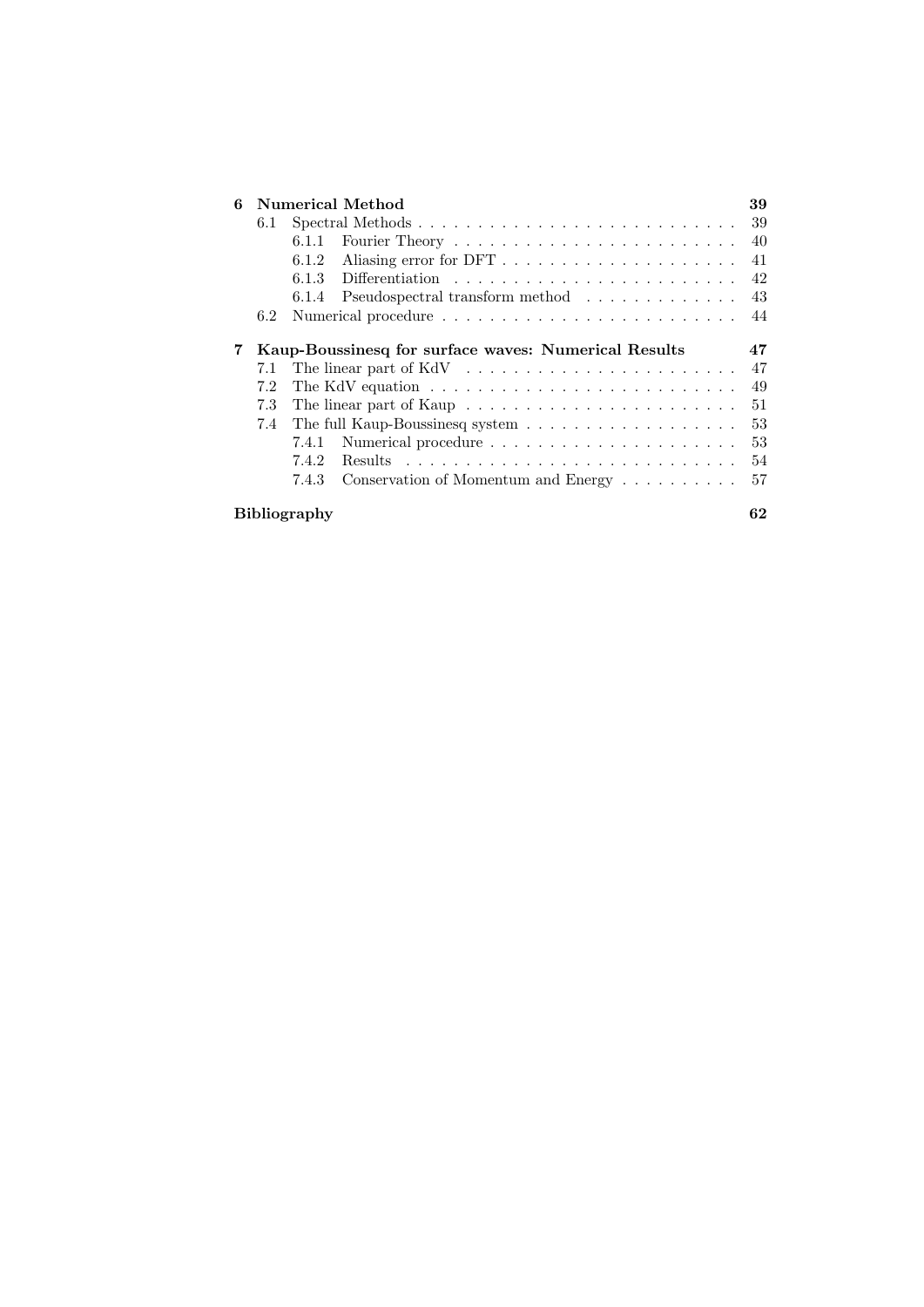## Outline and Motivation

In this thesis, the Kaup-Boussinesq system (KB) for surface and interfacial waves is investigated. This system arises from the Euler equations of motion, which are nonlinear and difficult to solve. The system is derived by assuming that we have long waves with small amplitude, and that the fluid is irrotational so that the local fluid velocity can be written as a potential. This potential is written as an expansion in a small parameter showing explicitly the long waves assumption. Then a variety of systems are derived by keeping different terms in the expansion, and the Kaup-Boussinesq system is one of them. The reason why we call it the Kaup-Boussinesq system is that Boussinesq scaling is used in the derivation, and it was studied by Kaup [14]. It was also derived by L. J. F. Broer in 1974 [4], but in this thesis we call it the Kaup-Boussinesq system.

The system is not heavily investigated, maybe because it is linearly ill-posed (Bona 2002 [3]), but it also has an integrable Hamiltonian structure [14], and is therefore important. In [11] there is given a solution of the Kaup-Boussinesq system for internal waves, which was used as initial guess for an iterative procedure to solve the Hamiltonian system derived in [8], and this gave very good results. In Chapter 5, the given solution is used in the investigation of the KB system for internal waves. The motivation for doing this is that when solitary waves are assumed, the KB system has the same form as the Gardner equation, also known as the extended Korteweg-de Vries equation.

Altering the parameters, the solution in [11] also solves KB for surface waves, and is therefore used as exact solution for comparing with the results of the numerical procedure in Chapter 7. Motivated by the differential balance equations for general Boussinesq systems found in [1], in Chapter 4 we find the differential balance laws for mass, momentum and energy corresponding to the KB system. An exact differential balance equation for momentum is found and presented here.

The new results presented in this thesis are thus

- An exact differential balance for momentum corresponding to Kaup-Boussinesq, Chapter 4
- We find that the KB system does not describe the broadening of largeamplitude internal waves as well as the Gardner equation, Chapter 5
- We present a spectral algorithm for the numerical approximation of solutions of the KB system for surface waves, Chapter 7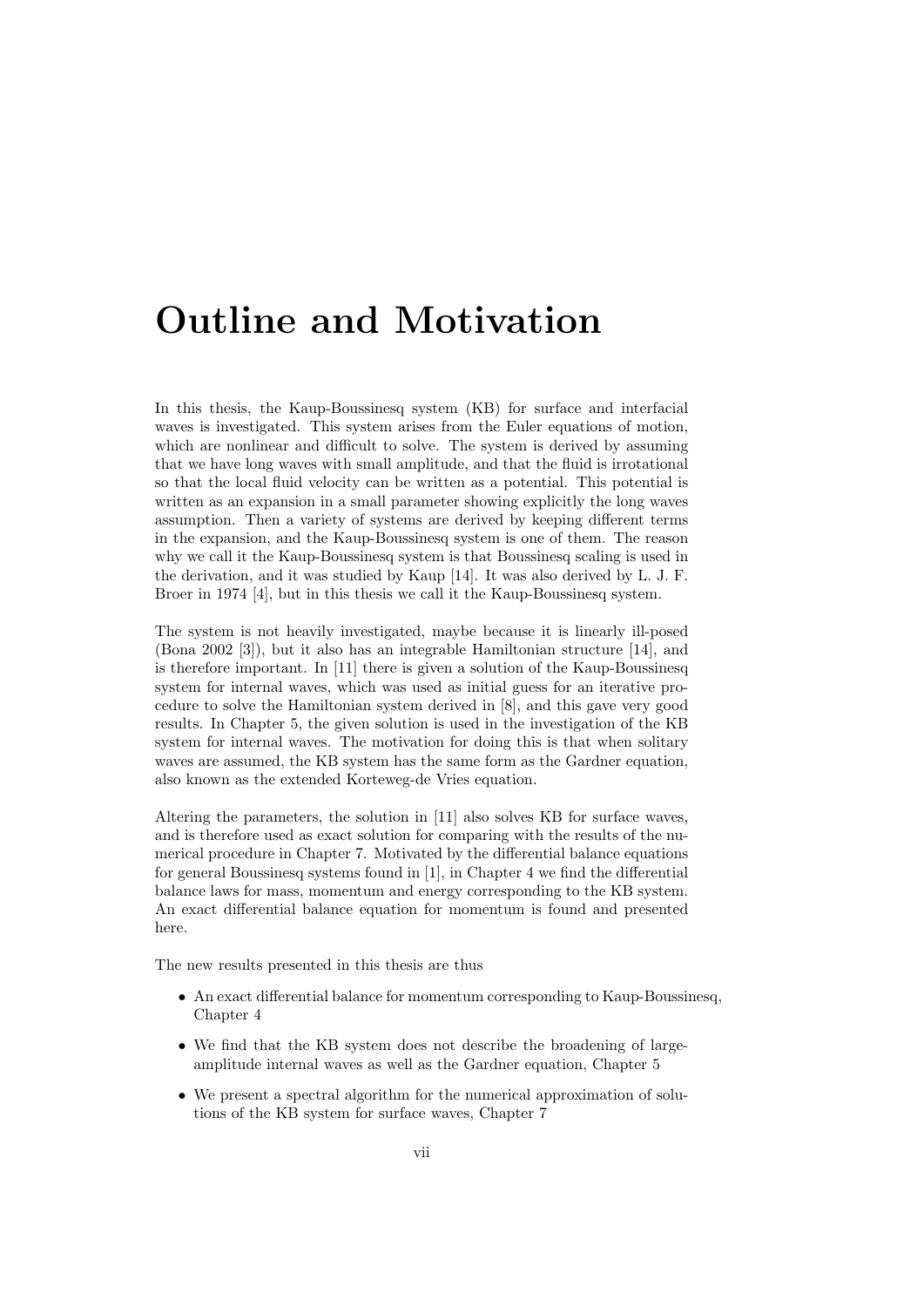The complete outline of the thesis is as follows:

In Chapter 1 we derive the governing equations of motion used in hydrodynamics using conservation properties of mass and momentum.

In Chapter 2 appropriate boundary conditions for a given wave modeling problem are introduced, and the resulting equations are linearized to obtain the important dispersion relation for linear waves. Then, the same is done for the situation of interface waves between two fluids of different density.

In Chapter 3 the nonlinearities in the resulting system of equations from Chapter 2 are retained and different models used later are presented, herein the Kaup-Boussinesq system.

In Chapter 4 conservation of mass, momentum and energy for the KB system are presented in form of differential balance equations. An exact conservation property of the balance equation for momentum is also presented in the last section.

In Chapter 5 the Kaup-Boussinesq system for internal waves are discussed. Here, KB and Gardner are compared, using phase plane diagrams and different plots of the given solutions of the systems.

In Chapter 6 we present the theory of Spectral Methods as a numerical tool needed for Chapter 7.

In Chapter 7 the Kaup-Boussinesq system is investigated for the surface wave problem. We use the numerical procedure presented in Chapter 6 with the solution given in [11] as initial condition.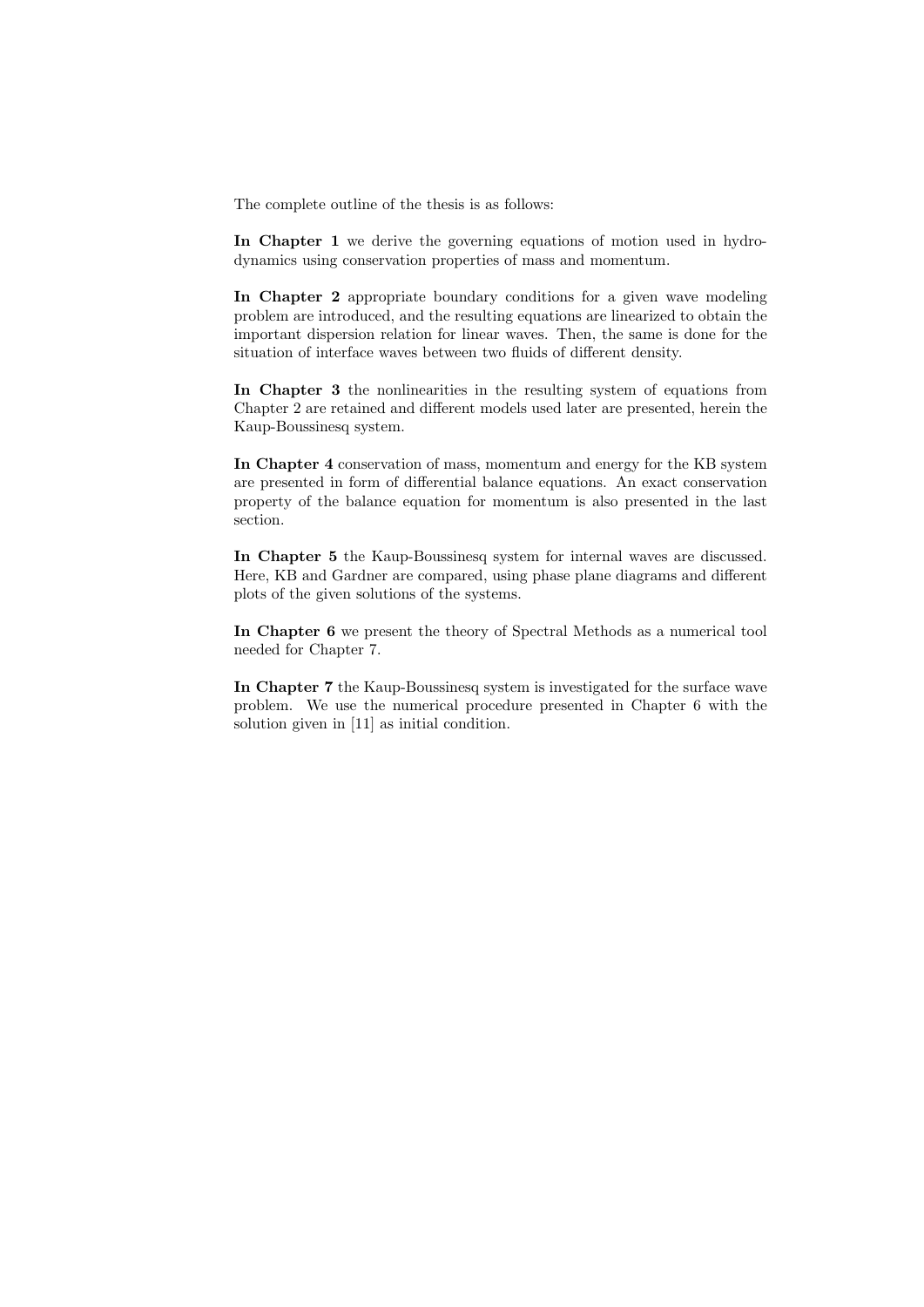## Chapter 1

## Fluid Mechanics

In this chapter we will introduce the basic properties and principles of fluid dynamics, and this will eventually lead us to the governing equations of fluid motion. We will first introduce the two important properties density and viscosity, that have to be taken into account in the following governing equations. Then we will introduce the governing principles, which are the conservation laws for mass and momentum. The theory is mainly based upon the book of Kundu and Cohen [7].

### 1.1 Fluid Properties

#### 1.1.1 Density

The density  $\rho$  of a fluid is defined as mass per unit volume. When we talk about the density of a fluid, we think about a specific number, but this quantity depends on the pressure and the temperature involved. We call the relation between these parameters an equation of state

$$
\rho = \rho(p, T).
$$

Because of the warmth from the sun, the temperature is highest at the surface, and because of all the water lying on top, the pressure is largest at the bottom. The consequences of this is that the water density increases with the depth.

#### 1.1.2 Viscosity

Another property of fluids is the viscosity. Different fluids do not flow equally fast or smooth. We know that for example ketchup and oil flow "slower" than water. The property concerning how "well" a fluid flows, we call the viscosity of a fluid. We can think of this as friction working between the fluid and the surroundings, but also between the local fluid elements.

### 1.2 Conservation of Mass

An important principle used to derive an equation of motion is the principle of mass conservation. That is, mass can not disappear and can not be created. If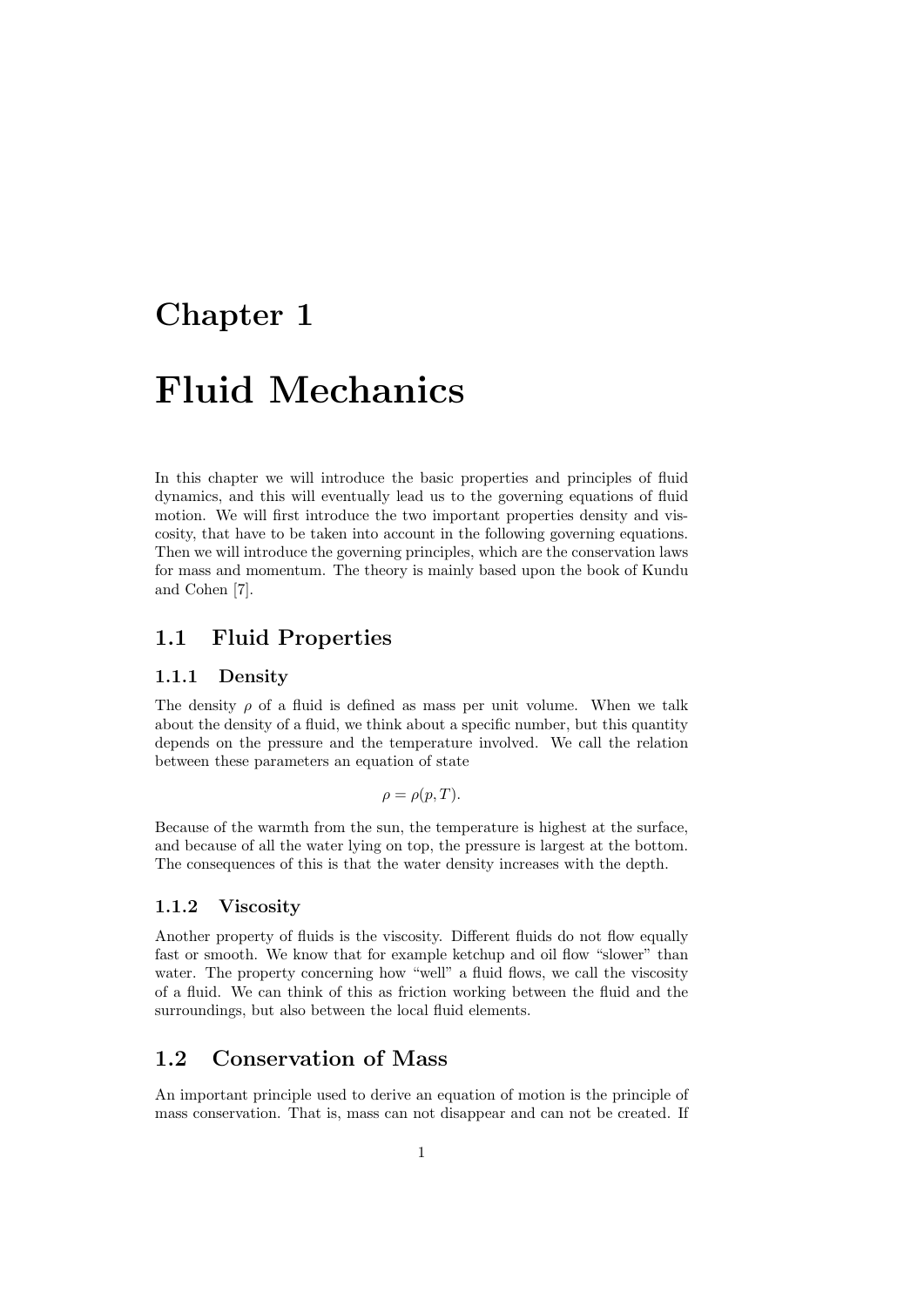we look at a material volume<sup>1</sup>  $V(t)$ , the mass inside does not change and the time derivative of the total mass is zero. Hence, the following can be stated

$$
\frac{d}{dt}\int_{V(t)}dm = \frac{d}{dt}\int_{V(t)}\rho(\mathbf{x},t)dV = 0.
$$
\n(1.1)

Here dm is a mass element and  $\rho$  is the fluid density, so that the total mass is expressed by the integral. The density  $\rho(\mathbf{x},t)$  and the upcoming  $u(\mathbf{x},t)$  are in general dependent of where in the fluid we are located and also dependent of time, but from now we denote it without the  $x$  and  $t$  for practical reasons. Using Reynolds transport theorem<sup>2</sup> we get

$$
\frac{d}{dt} \int_{V(t)} \rho dV = \int_{V(t)} \frac{\partial \rho}{\partial t} dV + \int_{A(t)} \rho \mathbf{u} \cdot \mathbf{n} dA = 0.
$$
 (1.2)

 $A(t)$  is the surface of the material volume  $V(t)$ , **u** is the local fluid velocity and **n** is the outward normal vector of  $A(t)$ .

If we look at a geometrical volume  $\Omega$ , we can take the derivative inside the integral because we have a fixed boundary

$$
\frac{d}{dt} \int_{\Omega} \rho \, dV = \int_{\Omega} \frac{\partial \rho}{\partial t} dV. \tag{1.3}
$$

Now, change in mass given by (1.3) must be equal to the inflow through the boundaries, which is the surface integral of the flux  $\rho$ **u**. Then we have

$$
\int_{\Omega(t)} \frac{\partial \rho}{\partial t} dV = -\int_{\partial \Omega(t)} \rho \mathbf{u} \cdot \mathbf{n} dA, \tag{1.4}
$$

and we see that it reduces to the same equation.

Now applying Gauss' divergence theorem to the resulting equation leads to

$$
0 = \int_{V(t)} \frac{\partial \rho}{\partial t} dV + \int_{A(t)} \rho \mathbf{u} \cdot \mathbf{n} dA = \int_{V(t)} \left(\frac{\partial \rho}{\partial t} + \nabla \cdot (\rho \mathbf{u})\right) dV.
$$

For the resulting integral to be possible for every point in space, we need to require

$$
\frac{\partial \rho}{\partial t} + \nabla \cdot (\rho \mathbf{u}) = 0.
$$
 (1.5)

This is called the pointwise continuity equation, and it expresses the mass conservation in differential form.

 $1$ We distinguish between a geometrical and a material volume. A geometrical volume (also known as a control volume) is a volume that does not change it's physical shape, while a material volume is a volume containing a specific collection of fluid particles. This volume can change it's shape, but contains always the same particles.

 $2R$ eynolds transport theorem describes time differentiation of integrals with time dependent limits. Here the total time derivative is divided into the partial time derivative plus a term that takes into account the movement of the surface of the volume that is being integrated over.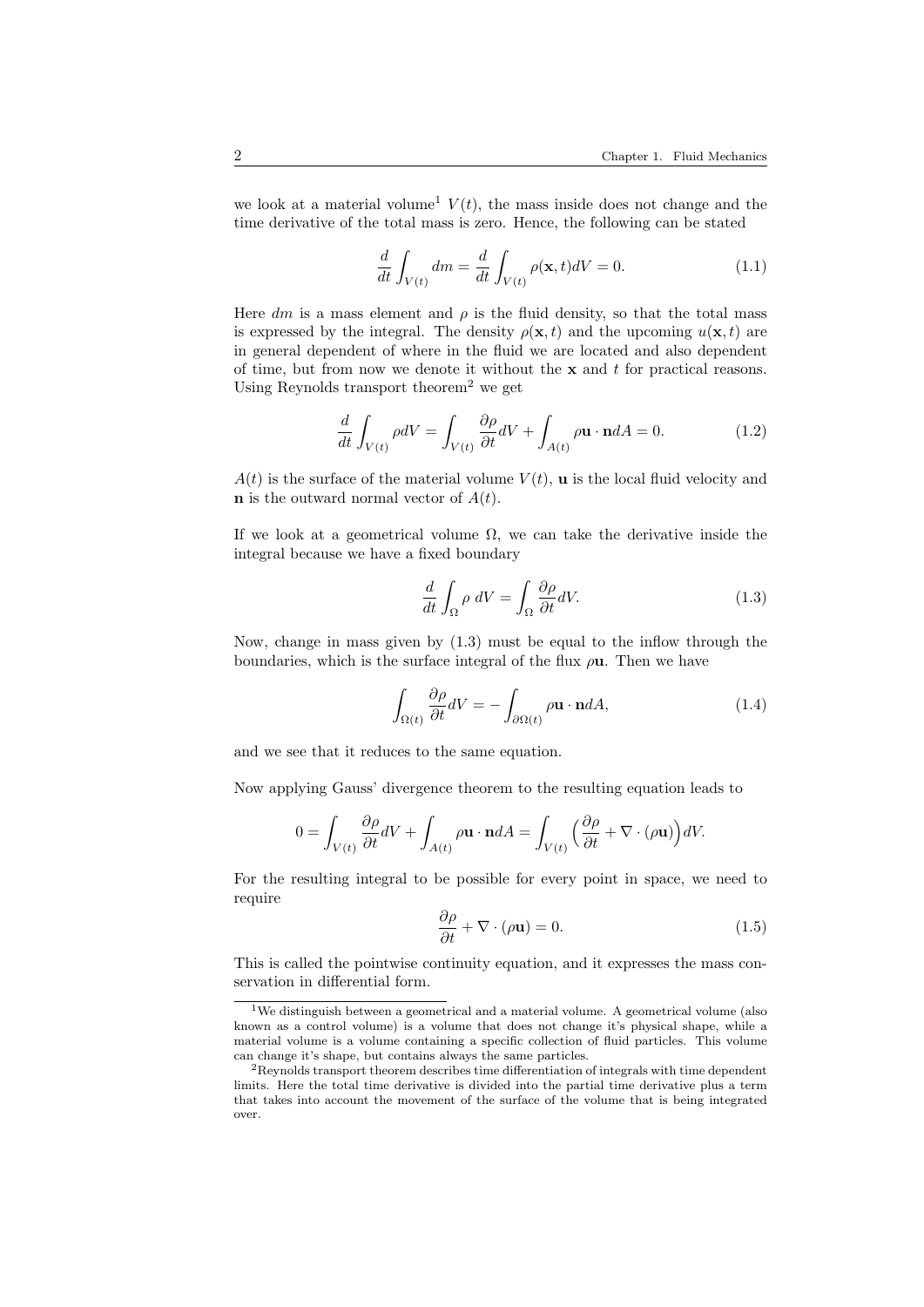Equation  $(1.5)$  can be simplified. Using the material derivative<sup>3</sup>

$$
\frac{D(\cdot)}{Dt} = \frac{\partial(\cdot)}{\partial t} + \mathbf{u} \cdot \nabla(\cdot),
$$

and the identity

$$
\nabla \cdot (\rho \mathbf{u}) = \rho \nabla \cdot \mathbf{u} + \mathbf{u} \cdot \nabla \rho,
$$

and then dividing by  $\rho$ , we get that the continuity equation (1.5) can be written as

$$
\frac{1}{\rho}\frac{D\rho}{Dt} + \nabla \cdot \mathbf{u} = 0.
$$

For the further work in this thesis, we can assume constant density. Then we obtain

$$
\nabla \cdot \mathbf{u} = 0. \tag{1.6}
$$

Since incompressibility means that the density of fluid particles does not change, this equation is called the continuity equation for incompressible flows.

#### 1.3 Conservation of Momentum

In this section conservation of momentum eventually lead us to the Navier-Stokes momentum equation. The much used Euler equation that will be used in the later chapters is the non-viscous form of this equation. Here, the derivation is based on a material volume, but as in the last section, we obtain the same result for a geometrical volume.

The whole principle is built on the fact that Newton's second law can be stated as

$$
\frac{d}{dt} \int_{V(t)} \rho(\mathbf{x}, t) \mathbf{u}(\mathbf{x}, t) dV = \int_{V(t)} \rho(\mathbf{x}, t) \mathbf{g} dV + \int_{A(t)} \mathbf{f}(\mathbf{n}, \mathbf{x}, t) dA. \tag{1.7}
$$

It is applied to a material volume  $V(t)$  where  $A(t)$  is the surface area. Here **g** is the gravitational force per unit mass, f is the surface force per unit area and n is the surface normal with outward direction. Using again Reynolds transport theorem yields

$$
\int_{V(t)} \frac{\partial}{\partial t} (\rho \mathbf{u}) dV + \int_{A(t)} (\rho \mathbf{u}) (\mathbf{u} \cdot \mathbf{n}) dA = \int_{V(t)} \rho \mathbf{g} dV + \int_{A(t)} \mathbf{f} dA. \tag{1.8}
$$

This statement considers momentum changes, both inside  $V(t)$  and from the motion of  $A(t)$ , as a result of the surface and volume forces. To obtain the momentum equation in differential form, we first use Gauss' theorem to express the surface integrals in (1.8) as volume integrals. We have

$$
\int_{A(t)} (\rho \mathbf{u})(\mathbf{u} \cdot \mathbf{n}) dA = \int_{V(t)} \nabla \cdot (\rho \mathbf{u}\mathbf{u}) dV = \int_{V(t)} \frac{\partial}{\partial x_i} (\rho u_i u_j) dV.
$$

<sup>&</sup>lt;sup>3</sup>The material derivative describes change due to time and also due to the fluids motion. It is also known as the total derivative where we have a velocity field dependent on both time and space.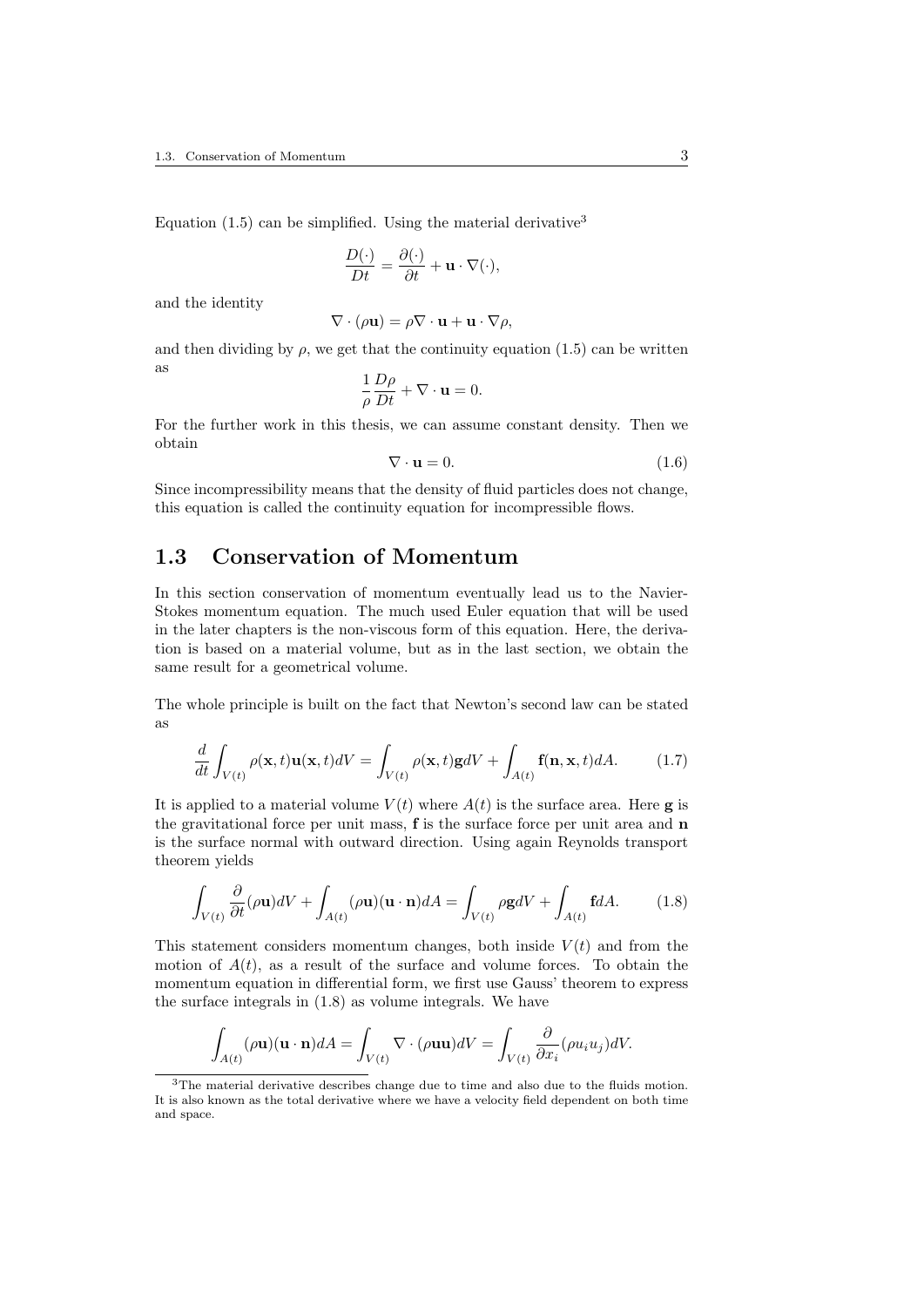Before we transform the second surface integral, we need to know that the surface forces **f** have units stress, force per unit area, and have elements  $f_i =$  $n_i \tau_{ij}$ , where  $\tau$  is the stress tensor. Now the integral becomes

$$
\int_{A(t)} f dA = \int_{A(t)} n_i \tau_{ij} dA = \int_{V(t)} \frac{\partial}{\partial x_i} (\tau_{ij}) dV.
$$

The integrals in (1.8) can now be moved to one side, and we need to require that the integrand is zero at every point in space. Moving the force-terms to the other side, we obtain the momentum equation in differential form

$$
\frac{\partial}{\partial t} + \frac{\partial}{\partial x_i} (\rho u_i u_j) = \rho g_j + \frac{\partial}{\partial x_i} (\tau_{ij}).
$$

Another way to write this is with the use of the material derivative. Writing out the product rule for the left-hand side of this equation, using the continuity equation (1.5), we obtain

$$
\rho \frac{Du_j}{Dt} = \rho g_j + \frac{\partial}{\partial x_i} (\tau_{ij}). \tag{1.9}
$$

We see now that the equation relates the fluid-particle acceleration and the forces working on the fluid, so it is indeed a way of writing Newton's second law.

The stress tensor is derived by combining the different quantities affecting the deformation in a fluid. This is primarily the thermodynamic pressure  $p$ , but because of the movement the viscosity leads to additional stress. The stress tensor can thus be expressed as

$$
\tau_{ij} = -p\delta_{ij} + \sigma_{ij},\tag{1.10}
$$

where the first term represents the static contribution and  $\sigma_{ij}$  represents the dynamic viscous contribution. Investigation of  $\sigma_{ij}$  with consideration of thermodynamic effects, introducing material-isotropy and using stress-symmetry eventually leads to

$$
\sigma_{ij} = \mu \left( \frac{\partial u_j}{\partial x_i} + \frac{\partial u_i}{\partial x_j} \right) + \left( \mu_\nu - \frac{2}{3} \mu \right) \frac{\partial u_m}{\partial x_m} \delta_{ij}.
$$
 (1.11)

For details the reader might be referred to [7]. Combining the expression for the stress-tensor  $(1.10)$  with  $(1.11)$ , and putting it into the equation  $(1.9)$ , we obtain

$$
\rho \frac{Du_j}{Dt} = -\frac{\partial p}{\partial x_j} + \rho g_j + \frac{\partial}{\partial x_i} \left[ \mu \left( \frac{\partial u_j}{\partial x_i} + \frac{\partial u_i}{\partial x_j} \right) + \left( \mu_\nu - \frac{2}{3} \mu \right) \frac{\partial u_m}{\partial x_m} \delta_{ij} \right], \quad (1.12)
$$

which we call the Navier-Stokes momentum equation. For small temperature differences,  $\mu$  and  $\mu$ <sub>v</sub> can be taken outside the brackets, obtaining

$$
\rho \frac{Du_j}{Dt} = -\frac{\partial p}{\partial x_j} + \rho g_j + \mu \frac{\partial^2 u_j}{\partial x_i^2} + \left(\mu_\nu + \frac{1}{3}\mu\right) \frac{\partial}{\partial x_j} \frac{\partial u_m}{\partial x_m}.
$$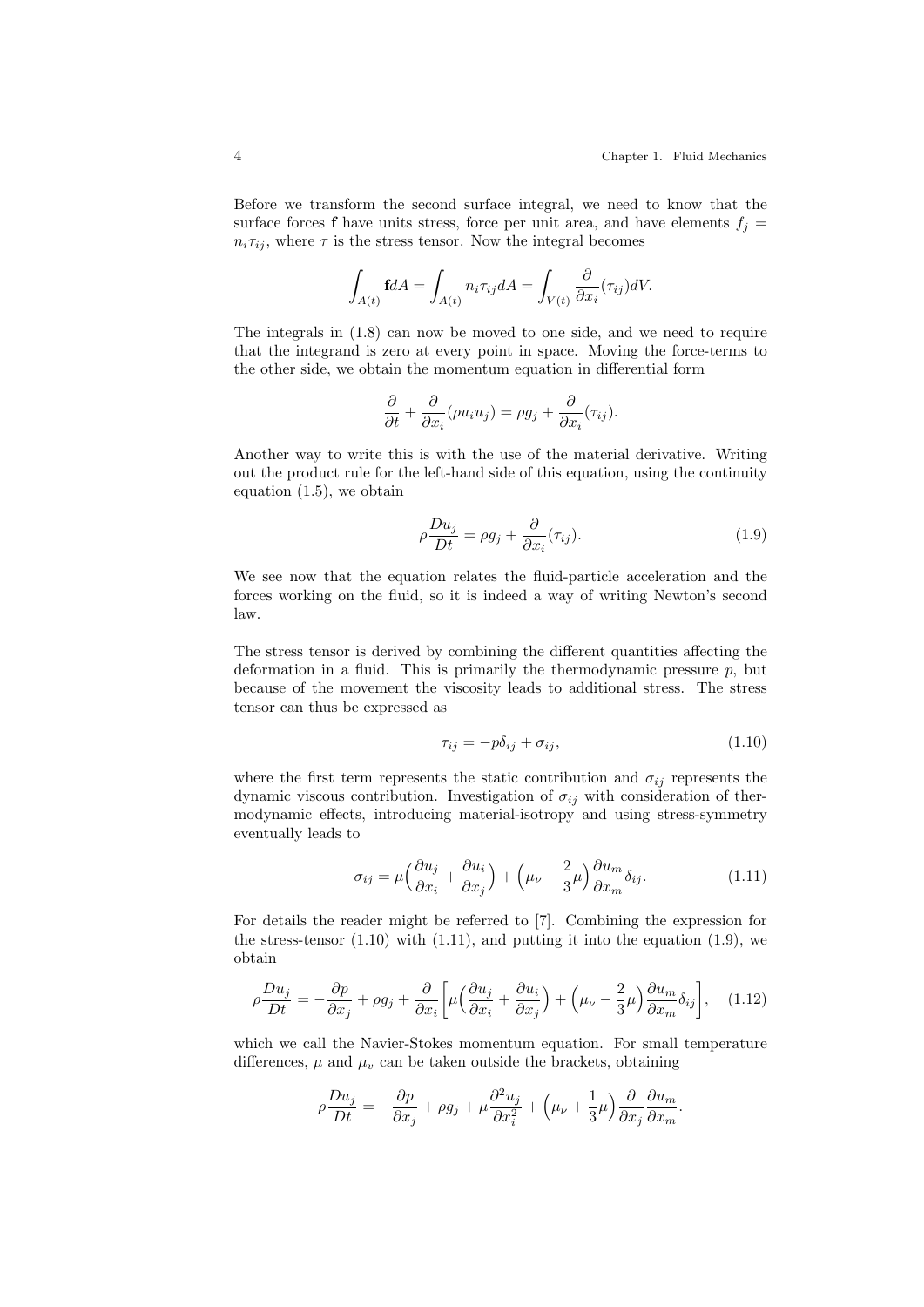For incompressible fluids, using (1.6), we obtain the incompressible Navier-Stokes equation

$$
\rho \frac{D\mathbf{u}}{Dt} = -\nabla p + \rho \mathbf{g} + \mu \nabla^2 \mathbf{u}.
$$

Far from the boundaries of the flow field, we can neglect the viscosity. Then we can simplify further to obtain

$$
\frac{D\mathbf{u}}{Dt} = -\frac{1}{\rho}\nabla p - g\mathbf{k}.\tag{1.13}
$$

This equation (1.13) is the inviscid Navier-Stokes equation, also called the Euler equation. Throughout this section it is assumed that the wave frequency is much higher than the Coriolis frequency, so the waves are unaffected by the earth's motion. If this was not the case, the Navier-Stokes equation would include another term as well, taking into account the earth's rotation. The continuity equation (1.6) and the Euler equation for conservation of momentum (1.13) are the two equations we use later on.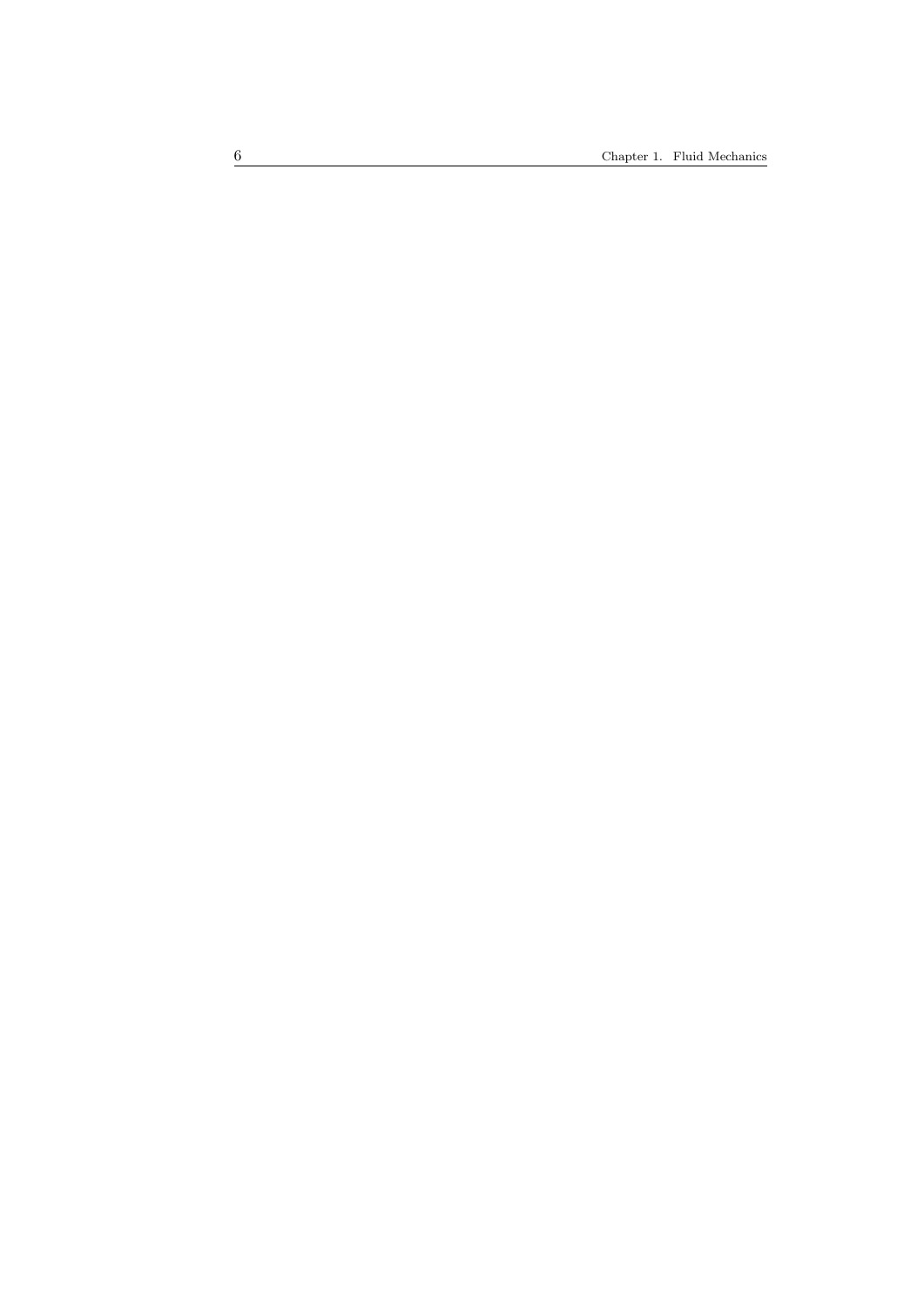## Chapter 2

# Wave Theory

The purpose of this chapter is to give an introduction to wave theory. We are working with gravitational waves, which means that we have waves that can be put into motion and the gravitational force will then try to put the wave back into its equilibrium position. First, using the equations of motion derived in Chapter 1, we introduce the wave function and the appropriate boundary conditions and arrive at a set to solve the velocity potential  $\phi$  and the wave function  $\eta$ . Linearizing of this set give us the dispersion relation for linear waves. At the end we will look at have the problem alters when we consider internal waves. The theory in this chapter is based on the books of Whitham [18] and Kundu and Cohen [7].

### 2.1 Equations of motion and Boundary Conditions

Throughout this chapter it will be assumed that we have an inviscid, incompressible fluid in a constant gravitational field. The fundamental equations for fluid flow comes from the principles of conservation of mass and conservation of momentum, which eventually leads to the Euler equations. The equations  $(1.6)$ and (1.13) from Chapter 1

$$
\nabla \cdot \mathbf{u} = 0,\tag{2.1}
$$

$$
\frac{D\mathbf{u}}{Dt} = \frac{1}{\rho}\nabla p - g\mathbf{k},\qquad(2.2)
$$

are used here, with the help of boundary conditions, to find a set of equations for the wave function and the velocity potential. In many applications, these equations are more complex than necessary. Consequently there have been made many approximate models to solve the wave motion. In the next chapter we will look at some of these models. First however, appropriate boundary conditions are introduced.

Since we want to model waves, we are interested in the wave function  $\eta$ , as well as  $u, \rho$  and  $p$ . If we, for example, were to have linear waves, we would get sinusoidal solutions from the linearized equations of the wave motion. A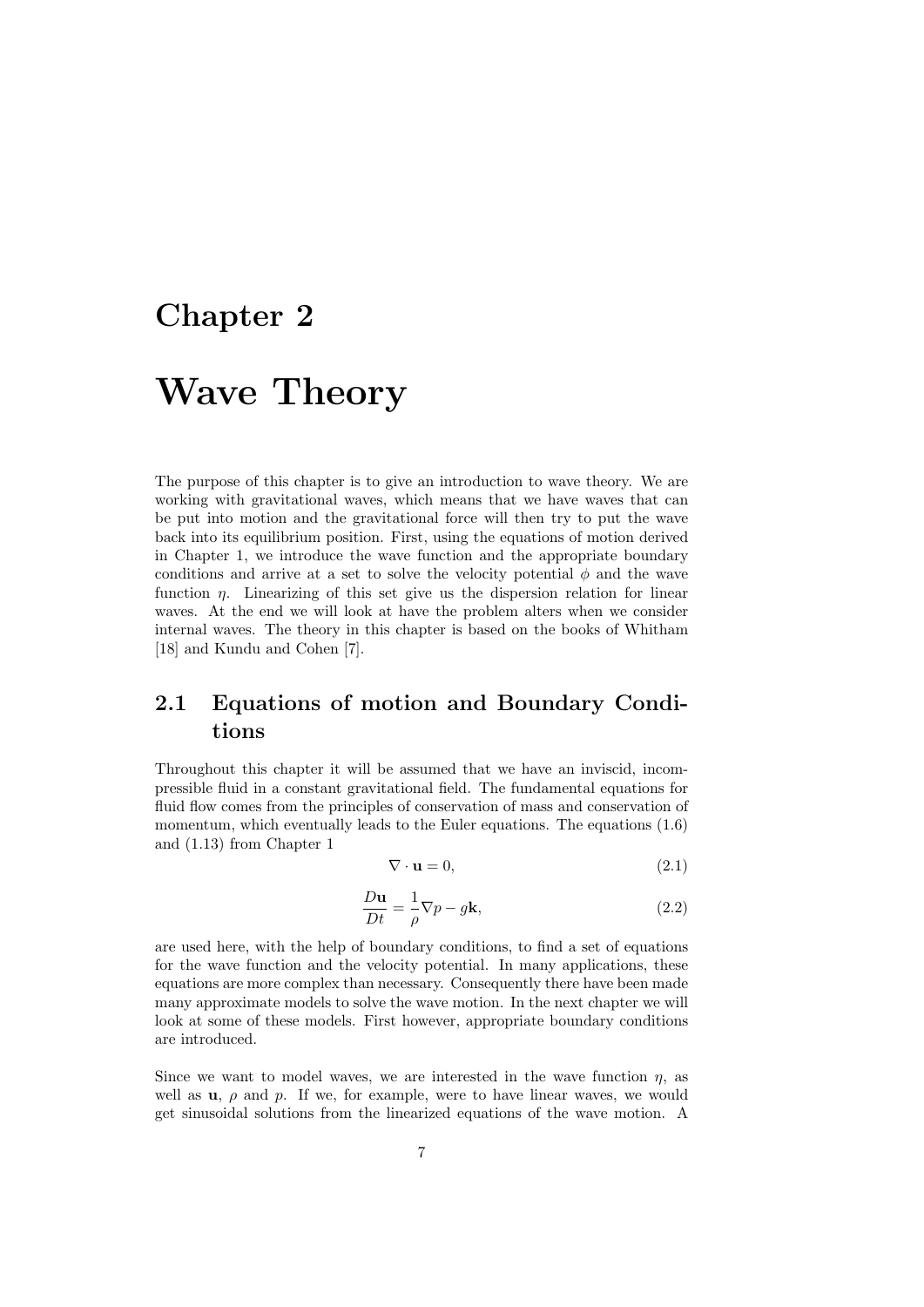one-dimensional traveling wave would be of the form

$$
\eta(x,t) = a\cos(kx - \omega t),\tag{2.3}
$$

where a is the amplitude of the wave, k is the wave number and  $\omega$  is the wave frequency. Figure 2.1 shows the geometrical setup of such a wave. Generally, however, the wave function is more complicated due to nonlinearities and dispersion.



Figure 2.1: Geometric setup of the problem. Here  $\eta$  is the displacement from the rest position of the free surface.

In order to describe the wave function, we need to take a look at the boundary conditions for the problem. A property of the water surface is that water does not cross it. Therefore, the velocity of the surface normal to itself must be the same as the velocity of the fluid normal to the surface. This is the kinematic boundary condition, and we have

$$
(\mathbf{n} \cdot \mathbf{u})_{z=\eta} = \mathbf{n} \cdot \mathbf{U}_s. \tag{2.4}
$$

Here **n** is the surface normal, **u** is the local fluid velocity and  $U_s$  is the velocity of the surface. If we describe the surface by  $f(x, y, z, t) = 0$ , we get the surface normal given by

$$
\mathbf{n} = \frac{\nabla f}{|\nabla f|}.
$$

The velocity of the surface itself  $\mathbf{n} \cdot \mathbf{U}_s = -f_t$  and  $\mathbf{u} = [u, v, w]$ , then (2.4) becomes

$$
uf_x + vf_y + wf_z + f_t = 0.
$$

This is the same as the material derivative of f being zero

$$
\frac{Df}{Dt} = \frac{\partial f}{\partial t} + \nabla \cdot \mathbf{u} = 0
$$

which shows that the particles on the surface stays there. We can also write this in another way. Using that the surface  $\eta$  is given by  $z = \eta(x, y, t)$ , then  $f(x, y, z, t) = \eta(x, y, t) - z$ , and the boundary condition becomes

$$
\frac{D\eta}{Dt} = \eta_t + u\eta_x + v\eta_y - w = 0
$$
\n(2.5)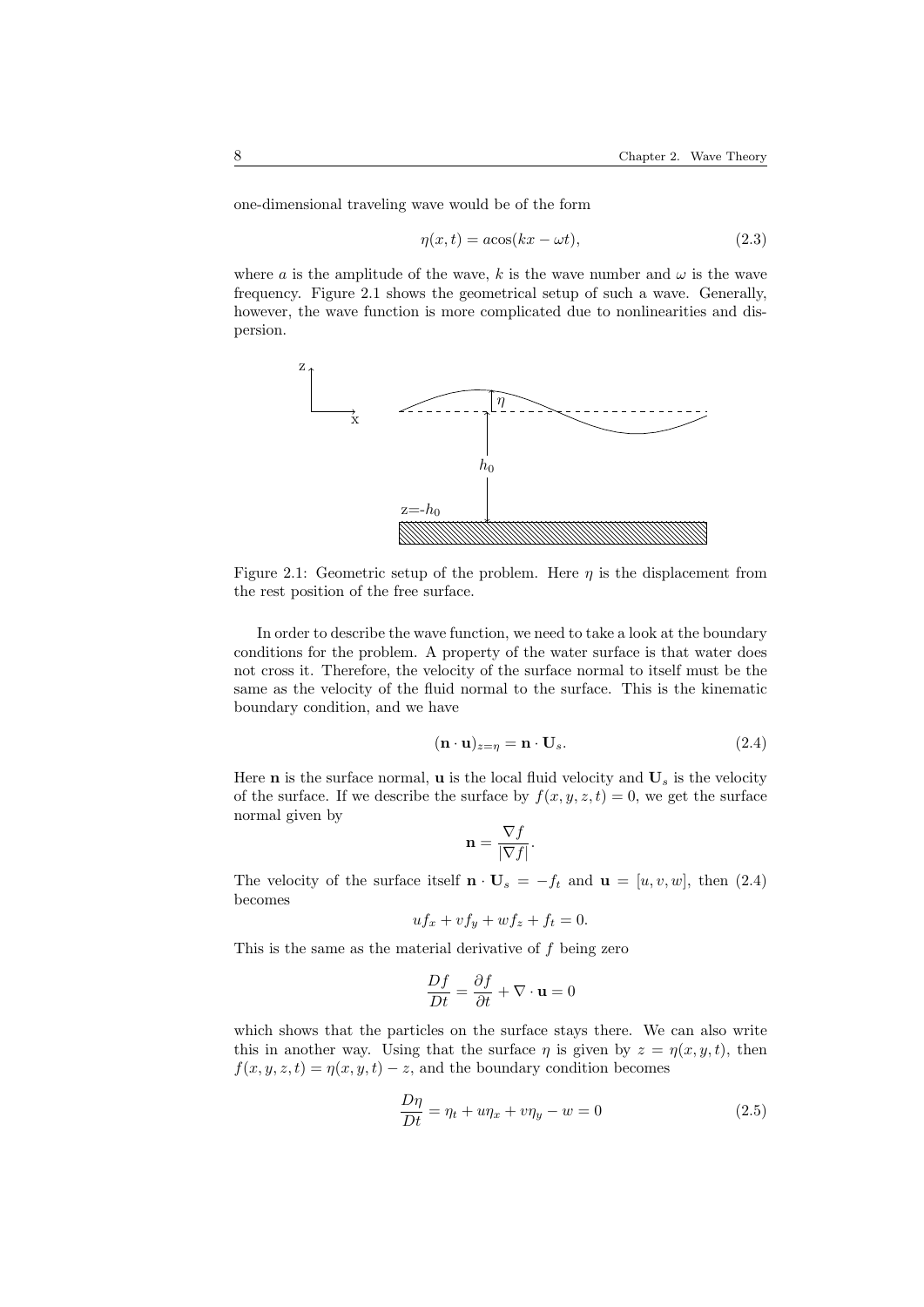We also have a dynamic boundary condition. It states that the forces on both sides of the boundary have to be equal. This means that, the pressure in the air and in the water must be equal on the surface. To find an expression for this boundary condition, we need to go back to the Euler equation (2.2).

If we introduce the vorticity  $\omega = \frac{curl(u)}{du}$ , which says something about how the fluid particles rotates, we could rewrite equation (2.2) like

$$
\frac{\partial \mathbf{u}}{\partial t} + \nabla (\frac{1}{2} \mathbf{u}^2) + \omega \times \mathbf{u} = -\frac{1}{\rho} \nabla p - g \mathbf{k}.
$$
 (2.6)

In most cases, we can assume that the flow is irrotational, that is  $\omega = \frac{curl(\mathbf{u})}{\mathbf{u}}$ 0. Since typical problems with water waves concerns propagation into water at rest or into a uniform stream, we can argue that  $\omega = 0$ . We restrict ourselves to these types of problems, where we assume irrotational waves. Hence, we can introduce a velocity potential  $\phi$  where  $\mathbf{u} = \nabla \phi$ , since  $curl(\mathbf{u}) = \nabla \times (\nabla \phi) = 0$ . Using this in equation  $(2.6)$ , and integrating with respect to  $x$ , we get

$$
\frac{p - p_0}{\rho} = C(t) - \phi_t - \frac{1}{2} (\nabla \phi)^2 - gz,
$$

where  $p_0$  is the pressure in undisturbed air and  $C(t)$  is a constant of integration that can be ignored if we introduce a new potential  $\phi^* = \phi - \int C(t) dt$ . Then we get

$$
\frac{p-p_0}{\rho} = -\phi_t - \frac{1}{2}(\nabla \phi)^2 - gz.
$$

Putting  $p = p_0$  and using  $\mathbf{u} = \nabla \phi$  in equation (2.5), the two boundary conditions at the free surface are

$$
\eta_t + \phi_x \eta_x + \phi_y \eta_y = \phi_z
$$
\n
$$
\phi_t + \frac{1}{2}(\phi_x^2 + \phi_y^2 + \phi_z^2) + g\eta = 0
$$
\n
$$
\left.\begin{array}{ccc}\n\text{on } z = \eta(x, y, t), & (2.7)\n\end{array}\right
$$

where the last one is the dynamic. We also have a boundary condition at the bottom. Assuming that the bottom is flat and solid, the vertical velocity must be zero and we have  $\mathbf{n} \cdot \nabla \phi = 0$ , where  $\mathbf{n} = [0, 0, 1]$ . This means that

$$
\phi_z = 0
$$
, at  $z = -h_0$ . (2.8)

where  $h_0$  is the distance from the averaged surface. Since we have  $\mathbf{u} = \nabla \phi$ , we use equation (2.1) to obtain

$$
\nabla^2 \phi = 0,\tag{2.9}
$$

so the velocity potential must satisfy the Laplace equation. This equation and the boundary conditions (2.7) and (2.8) gives us a set of equations to find the velocity potential  $\phi$  and the wave function  $\eta$ 

$$
\phi_{xx} + \phi_{yy} + \phi_{zz} = 0, \quad -h_0 < z < \eta(x, y, t),
$$

$$
\phi_z = 0, \quad z = -h_0,
$$
  

$$
\eta_t + \phi_x \eta_x + \phi_y \eta_y = \phi_z, \quad z = \eta(x, y, t)
$$
  

$$
\phi_t + \frac{1}{2}(\phi_x^2 + \phi_y^2 + \phi_z^2) + g\eta = 0, \quad z = \eta(x, y, t).
$$
 (2.10)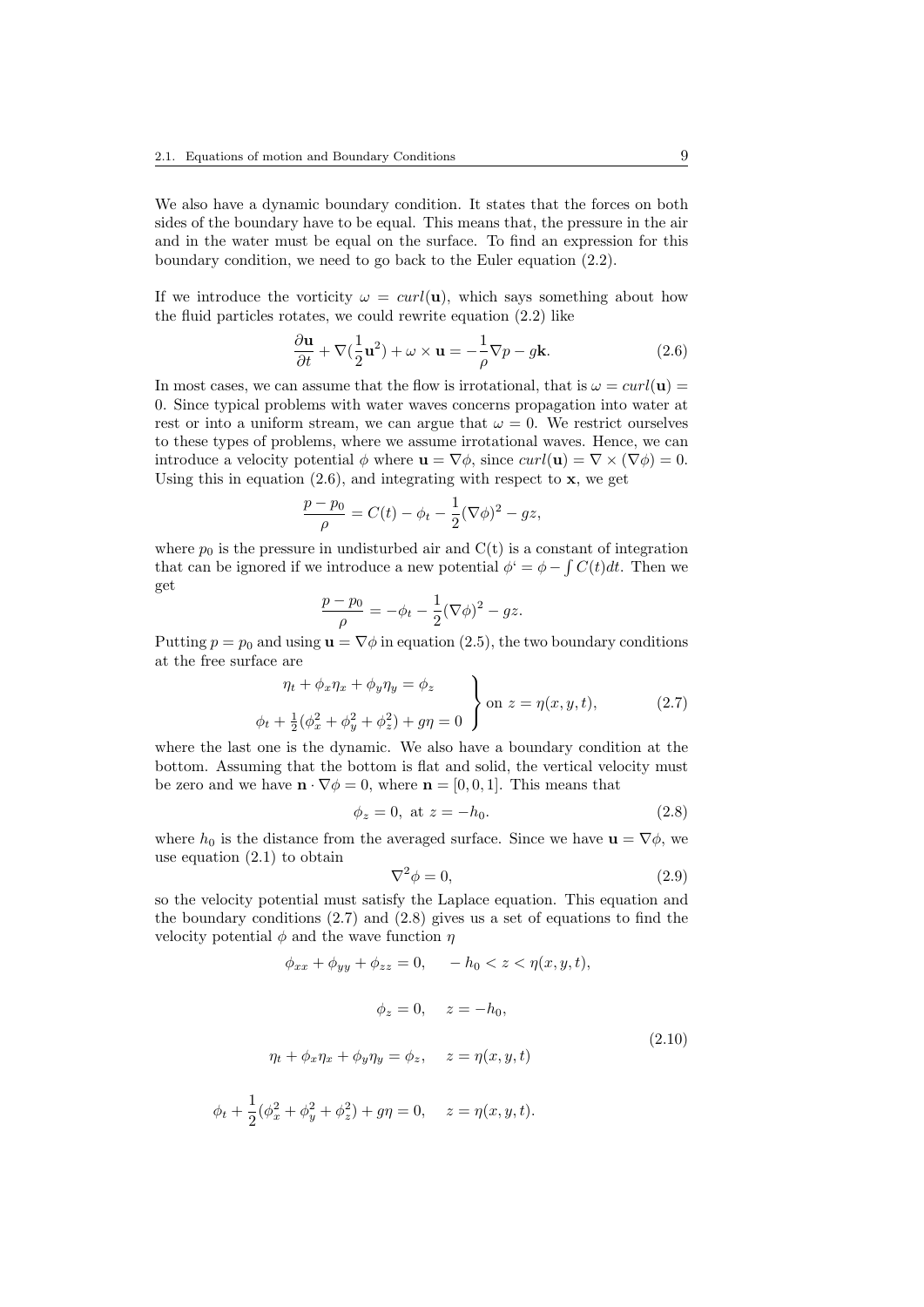### 2.2 Linearization and the Dispersion Relation

An important property about water waves is that they are dispersive, which means that they spread out as they travel. Waves of different wave lengths travels at different speeds. Here, we will show how the important dispersion relation, which shows how the angular frequency  $\omega$  and the wave number  $\kappa$  are related, is obtained for linear surface waves. To make the problem linear, we first linearize our boundary conditions (2.7). If we have water at rest, then for small changes in the wave amplitude they become

$$
\eta_t = \phi_z, \n\phi_t + g\eta = 0.
$$
\n(2.11)

Differentiation of the second equation with respect to  $t$ , substituting the first one into it, we get

$$
\phi_{tt} + g\phi_z = 0.
$$

Since we have small perturbations on the waves initially at rest, we assume that  $\eta \ll 1$  and  $\phi \ll 1$ , and we can apply these boundary conditions on  $z = 0$  rather than on  $z = \eta$ . Now we have a set of equations independent of  $\eta$ 

$$
\phi_{xx} + \phi_{yy} + \phi_{zz} = 0, \text{ on } -h_0 < z < 0
$$
  
\n
$$
\phi_{tt} + g\phi_z = 0, \text{ on } z = 0
$$
  
\n
$$
\phi_z = 0, \text{ on } z = -h_0
$$
\n(2.12)

Solving for  $\phi$ , the wave function can be found from  $(2.11)$ 

$$
\eta(x, y, t) = -\frac{1}{g}\phi_t(x, y, 0, t)
$$
\n(2.13)

#### 2.2.1 Dispersion Relation

The elementary sinusoidal wave function of water waves, slightly more general than  $(2.3)$ , is of the form

$$
\eta(\mathbf{x},t) = Ae^{i\kappa \cdot \mathbf{x} - i\omega t},\tag{2.14}
$$

and because of the equations (2.11), we seek a solution of the velocity potential in the form

$$
\phi(\mathbf{x},t) = F(z)e^{i\kappa \cdot \mathbf{x} - i\omega t}.\tag{2.15}
$$

Using the Laplace equation, we get

$$
F'' - \kappa^2 F = 0. \tag{2.16}
$$

Using the last of the equations (2.12), equation (2.15) gives that  $F'(-h_0) = 0$ , which again means that

$$
F \propto \cosh(\kappa(h_0+z)),
$$

from equation  $(2.16)$ . Putting the equation for the wave function  $(2.14)$  and velocity potential  $(2.15)$  into the relation  $(2.13)$ , we get

$$
A = \frac{i\omega}{g}F(0).
$$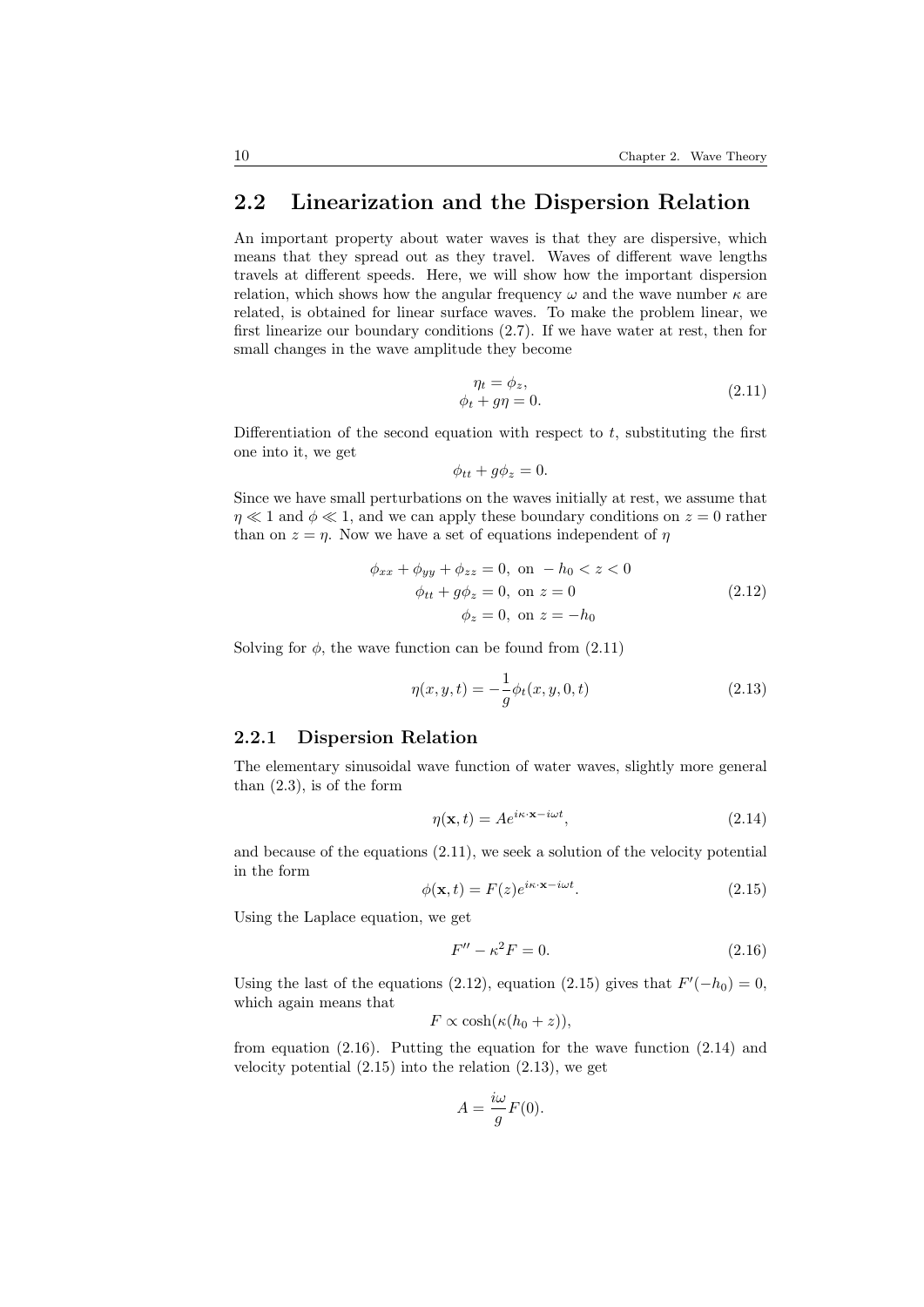Then F can be written like

$$
F(z) = -\frac{igA}{\omega} \frac{\cosh(\kappa(h_0 + z))}{\cosh(\kappa h_0)},
$$

and  $\phi$  becomes

$$
\phi = -\frac{igA}{\omega} \frac{\cosh(\kappa(h_0 + z))}{\cosh(\kappa h_0)} e^{i\kappa \cdot \mathbf{x} - i\omega t}.
$$

The remaining boundary condition, the second of equations (2.12)  $\phi_{tt} + q\phi_z = 0$ , and a little manipulation now gives us

$$
\omega^2 = g\kappa \tanh(\kappa h_0),\tag{2.17}
$$

which we call the dispersion relation for linear surface waves. The phase speed of a wave is given by

$$
c=\frac{\omega}{\kappa}.
$$

If c is constant we do not have dispersion. If however, c is dependent of  $\kappa$ , which is generally the case, we will have dispersion.

### 2.3 Internal waves

So far, the theory described is for a water surface with a layer of air above it. The case becomes a little different when we assume that there is water with a different density above this surface. In the ocean, solar heating creates a sharp-density gradient, so that we get a well defined interface between the warmer upper layer and the colder lower layer, and we get internal waves at the interface. This is also the case in an estuary or in a fjord. Here the fresh river water flows into the salty ocean water. The lighter fresh water lies on top of the heavier ocean water, because the river water is less saline and consequently lighter. We can no longer ignore the changes in pressure above the surface. We now consider two fluids with pressure  $p_1$  and  $p_2$  and density  $\rho_1$  and  $\rho_2$ . The geometrical setup is shown in Figure 2.2.



Figure 2.2: Geometric setup of the internal waves problem. We set  $z = 0$  at the interface.

In the same manner as for surface waves, we have a kinematic boundary condition saying that water can not cross the surface. The condition is the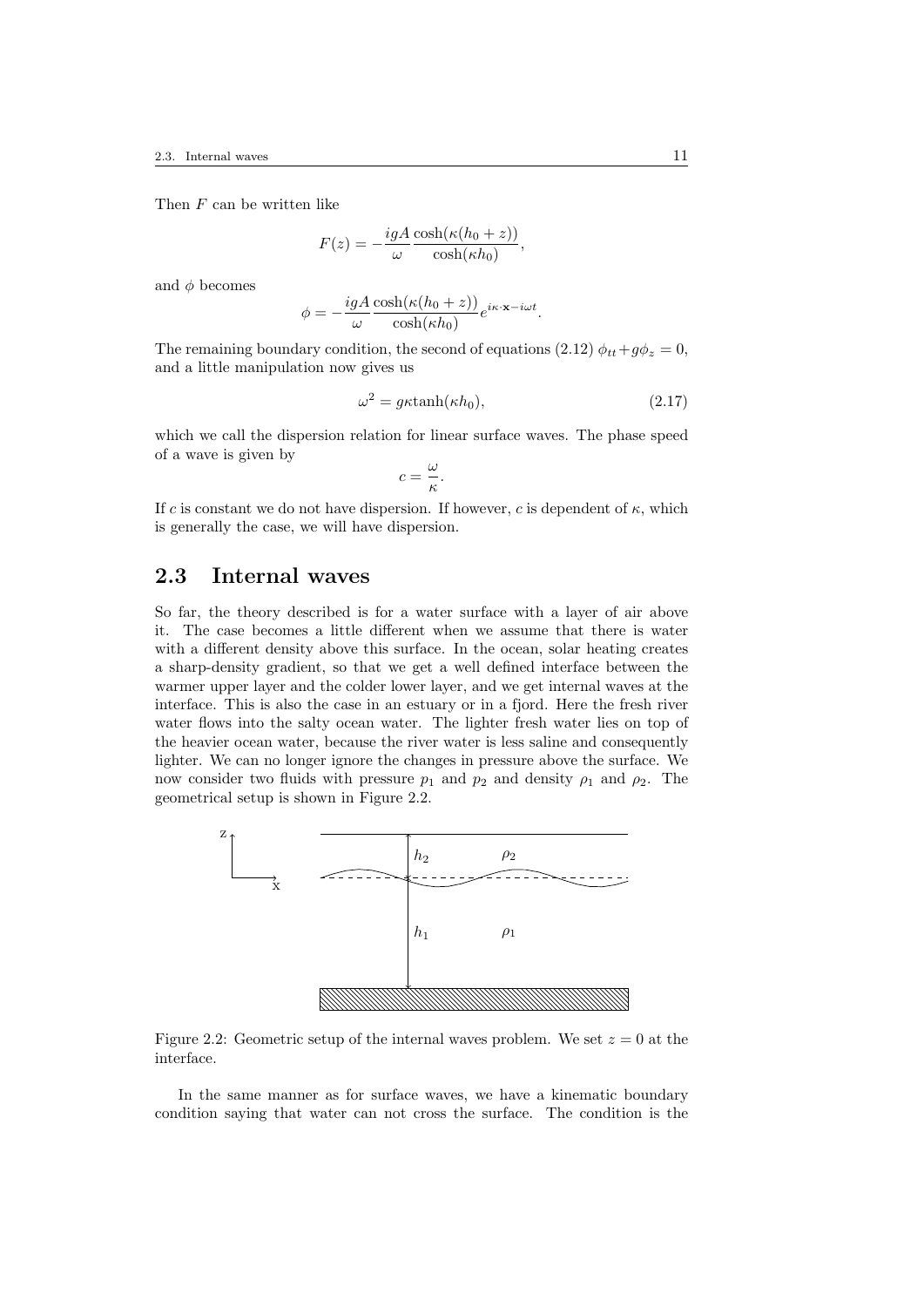same, stating that the velocity of the interface normal to itself must be the same as the velocity of the fluid normal to the interface

$$
(\mathbf{n} \cdot \mathbf{u})_{z=\eta} = \mathbf{n} \cdot \mathbf{U}_s,
$$

only now, this must be the same for both fluids. The dynamic boundary condition is also the same, stating that the pressure in both fluids must be equal on the interface,  $p_1 = p_2$ . We write equation (2.2) as (2.6) for the two different fluids. Again irrotationality is assumed and a velocity potential  $\mathbf{u} = \nabla \phi$  is introduced. We integrate with respect to  $x$ , and now get the two equations

$$
p_1 - p_0 = -\rho_1(\phi_{1t} + \frac{1}{2}(\nabla\phi_1)^2 + gz),
$$
  
\n
$$
p_2 - p_0 = -\rho_2(\phi_{2t} + \frac{1}{2}(\nabla\phi_2)^2 + gz),
$$
\n(2.18)

where  $p_0$  is the common undisturbed pressure value. Putting  $p_1 = p_2$ , the new boundary conditions are

$$
\rho_1(\phi_{1_t} + \frac{1}{2}(\nabla \phi_1)^2 + gz) = \rho_2(\phi_{2_t} + \frac{1}{2}(\nabla \phi_2)^2 + gz)
$$
\n
$$
\eta_t + \phi_{1_x}\eta_x + \phi_{1_y}\eta_y = \phi_{1_z}
$$
\n
$$
\eta_t + \phi_{2_x}\eta_x + \phi_{2_y}\eta_y = \phi_{2_z}
$$
\n(2.19)

In addition, the two velocity potentials must also satisfy the Laplace equation, as a consequence of the continuity equation (2.1).

The dispersion relation for internal waves is a bit more complicated than the surface wave case. For the simplest case, when we can assume that the interface lies between two infinite deep fluids, we get

$$
\phi_1 \to 0
$$
 as  $z \to \infty$ , and  $\phi_2 \to 0$  as  $z \to -\infty$ ,

and when motion in the y-direction is ignored, we have that

$$
\frac{\partial^2 \phi_1}{\partial x^2} + \frac{\partial^2 \phi_1}{\partial z^2} = 0 , \frac{\partial^2 \phi_1}{\partial x^2} + \frac{\partial^2 \phi_1}{\partial z^2} = 0.
$$

Then the elementary solution is of the form

$$
\eta = a e^{i(\kappa x - \omega t)},
$$
  

$$
\phi_1 = b_1 e^{i(\kappa x - \omega t) - \kappa z}, \quad \phi_2 = b_2 e^{i(\kappa x - \omega t) + \kappa z}.
$$

The dispersion relation is now found from the boundary conditions (2.19), and after some calculations we get

$$
\omega=\sqrt{g\kappa\Big(\frac{\rho_2-\rho_1}{\rho_1+\rho_2}\Big)}.
$$

We observe that when  $\rho_1 \approx 0$  we get  $\omega = \sqrt{g\kappa}$ , which agrees with the dispersion relation for linear surface waves (2.17) when we have deep water, such that  $tanh(\kappa h_0) \approx 1.$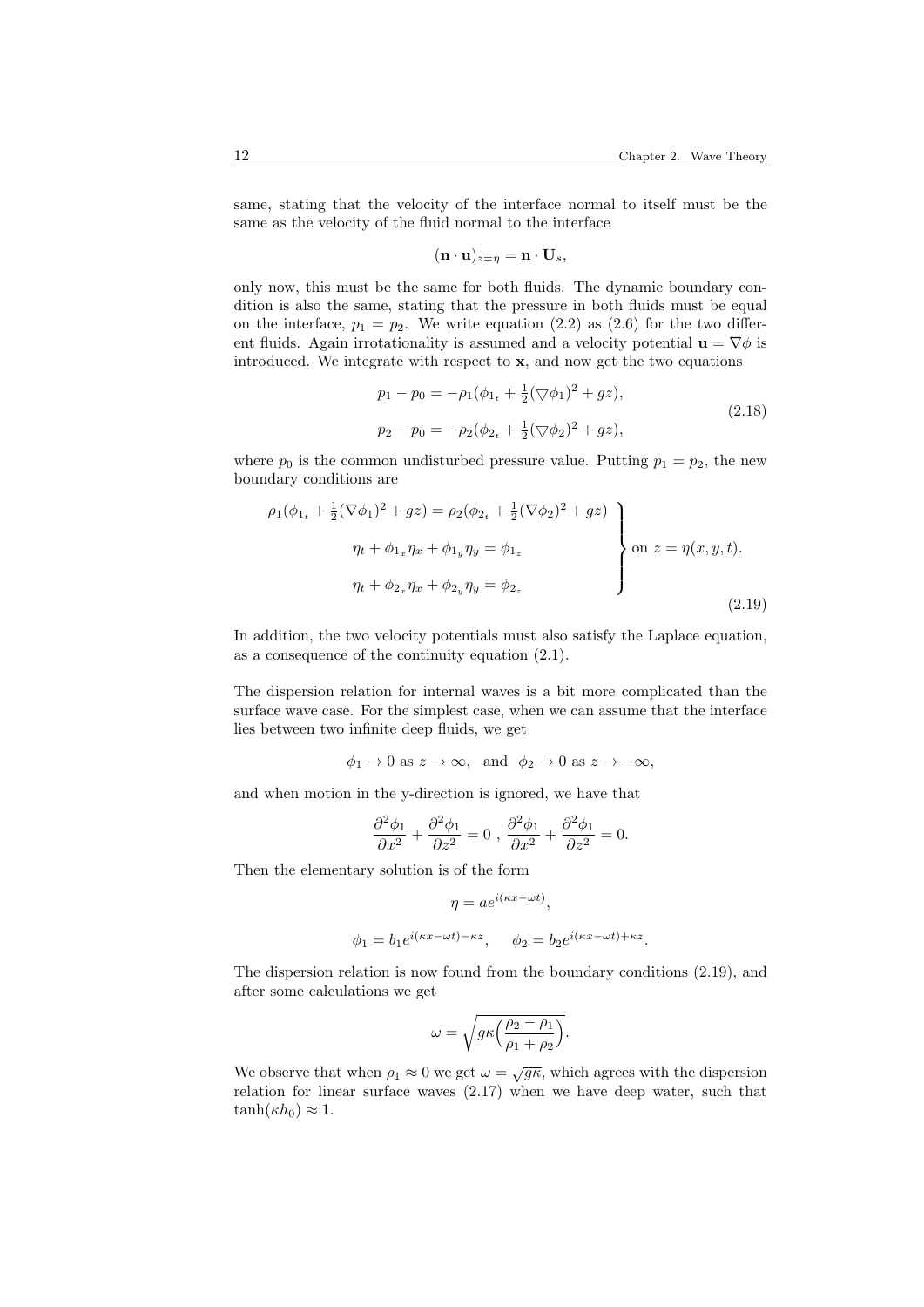## Chapter 3

# Nonlinear Model Equations

To solve the nonlinear set of equations for  $\phi$  and  $\eta$  obtained in the preceding chapter, we make certain simplifications to obtain model equations. There are many ways to make such simplifications, and here we will derive some of the most common nonlinear model equations. Generally, to model surface waves, the variables at interest are the local wave velocity at the surface  $u$ , and the wave function *n*. The resulting model equations therefore contains these variables. In the first section, the shallow water equations are derived, which makes the foundation for higher order nonlinear models. In the second section, dispersive effects are incorporated into the shallow water theory. This eventually leads to systems like Kaup-Boussinesq and the Korteweg-deVries equation. The theory is based on the book of Whitham [18] and the article of Bona, Chen and Saut [3].

#### 3.1 Shallow Water Theory

When we consider shallow water it means we assume that  $\kappa h_0 \to 0$ , or  $\frac{h_0}{\lambda} \to$ 0, since  $\kappa = \frac{2\pi}{\lambda}$ . This means that the undisturbed water depth  $h_0$  is small compared to the wavelength, so we either have shallow water or long waves, or even both. From the preceding chapter, we have the dispersion relation for linear waves given by

$$
\omega^2 = g\kappa \tanh(\kappa h_0).
$$

Using the approximation  $\kappa h_0 \to 0$ ,  $\tanh(\kappa h_0) \to \kappa h_0$ , this makes the dispersion relation

$$
\omega^2 \sim gh_0 \kappa^2. \tag{3.1}
$$

The phase velocity  $c = \frac{\omega}{\kappa} = \sqrt{gh_0}$  is independent of  $\kappa$ . The dispersive effects is therefore not taken into account here.

To get the equations for shallow water, we write out the Euler equation (2.2) in component form and approximate. The vertical component is

$$
-\frac{1}{\rho}\frac{\partial p}{\partial z} - g = 0.\tag{3.2}
$$

We integrate it to get

$$
p - p_0 = \rho g(\eta - z). \tag{3.3}
$$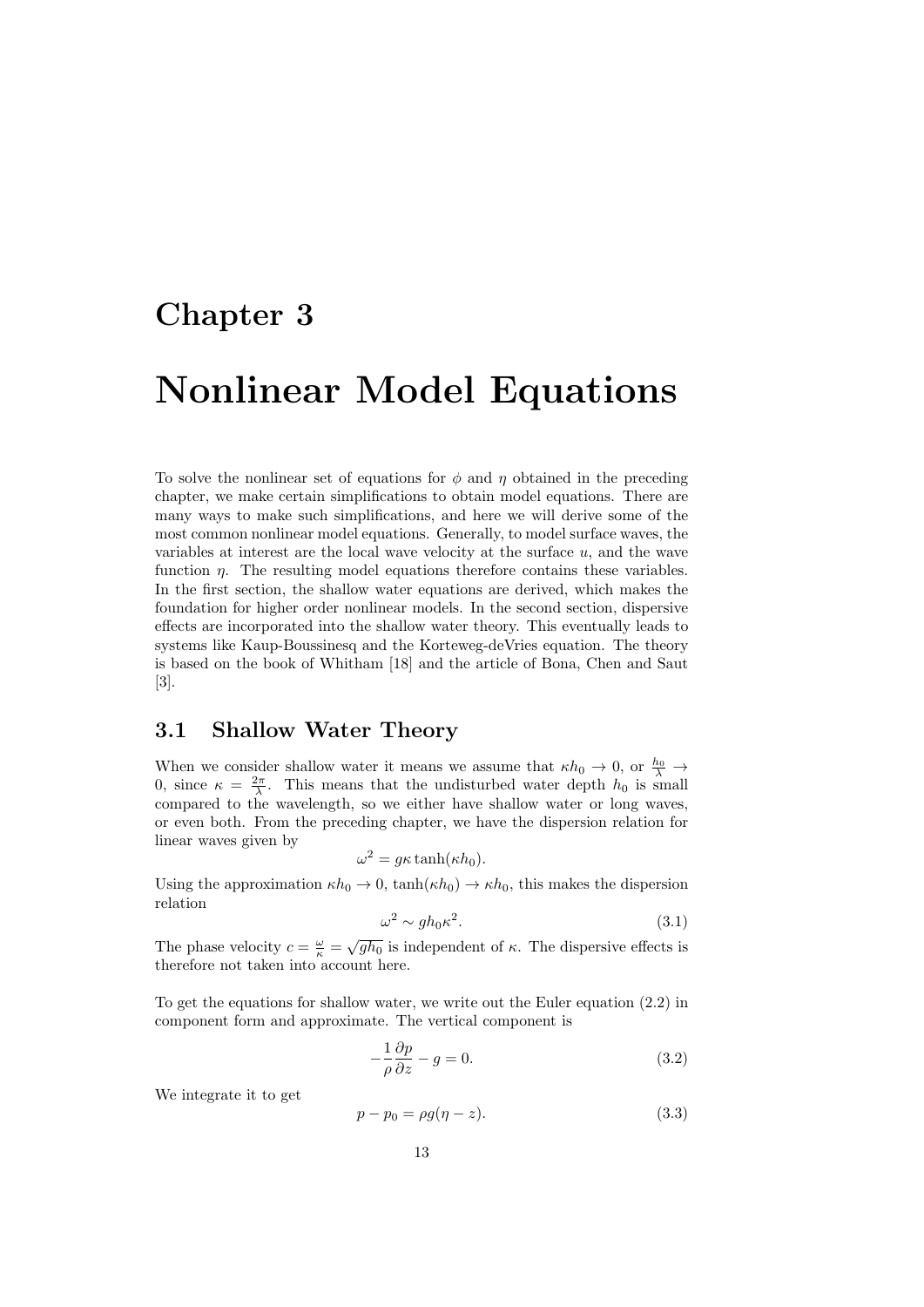The two horizontal components are given by

$$
\frac{\partial u_i}{\partial t} + u \frac{\partial u_i}{\partial x} + v \frac{\partial u_i}{\partial y} + w \frac{\partial u_i}{\partial z} = -\frac{1}{\rho} \frac{\partial p}{\partial x_i}
$$

where  $i = 1, 2$  and the velocity  $\mathbf{u} = [u, v, w]$ . Since (3.3) gives  $p_{x_i} = \rho g \eta_{x_i}$ , we get

$$
\frac{\partial u_i}{\partial t} + u \frac{\partial u_i}{\partial x} + v \frac{\partial u_i}{\partial y} + w \frac{\partial u_i}{\partial z} = -g \frac{\partial \eta}{\partial x_i}
$$

Since the surface displacement  $\eta$  is independent of z, then the change of the velocity following a particle is also independent of z, hence

$$
\frac{\partial u_i}{\partial t} + u \frac{\partial u_i}{\partial x} + v \frac{\partial u_i}{\partial y} + g \frac{\partial \eta}{\partial x_i} = 0
$$
\n(3.4)

The equation (2.1) for incompressible flow gives that  $u_x + v_y + w_z = 0$ , which, when integrated over the depth, becomes

$$
0 = \int_{-h_0}^{\eta} \left( \frac{\partial u}{\partial x} + \frac{\partial v}{\partial y} + \frac{\partial w}{\partial z} \right) dz
$$
  
=  $\frac{\partial}{\partial x} \int_{-h_0}^{\eta} u dz - [u]_{z=\eta} \frac{\partial \eta}{\partial x} - [u]_{z=-h_0} \frac{\partial h_0}{\partial x}$   
+  $\frac{\partial}{\partial y} \int_{-h_0}^{\eta} v dz - [v]_{z=\eta} \frac{\partial \eta}{\partial y} - [v]_{z=-h_0} \frac{\partial h_0}{\partial y} + [w]_{z=-h_0}^{z=\eta}$ 

where Leibniz integral rule  $<sup>1</sup>$  is used twice to obtain the second equality. Using</sup> the boundary conditions (2.10) we get

$$
\frac{\partial}{\partial x} \int_{-h_0}^{\eta} u dz + \frac{\partial}{\partial y} \int_{-h_0}^{\eta} v dz + \frac{\partial \eta}{\partial t} = 0.
$$

And since  $u$  and  $v$  are independent of  $z$ , we obtain

$$
\frac{\partial \eta}{\partial t} + h_0 \frac{\partial u}{\partial x} + h_0 \frac{\partial v}{\partial y} + \frac{\partial}{\partial x} (\eta u) + \frac{\partial}{\partial y} (\eta v) = 0.
$$
 (3.5)

The equations (3.4) and (3.5) are called the shallow water equations for  $\eta$  and u. They provide a nonlinear set for shallow water or long waves. For onedimensional waves, the equations can be written

$$
\eta_t + h_0 u_x + (u\eta)_x = 0,
$$
  

$$
u_t + u u_x + g\eta_x = 0.
$$

### 3.2 Inclusion of dispersion

In this section, dispersive effects are considered and we arrive at the Kaup-Boussinesq system and the Korteweg-deVries-equation. If we write  $tanh\kappa h_0$  in

<sup>&</sup>lt;sup>1</sup>The Leibniz Integral rule is a differentiation rule, and it states that  $\frac{\partial}{\partial z} \int_{a(z)}^{b(z)} f(x, z) dx =$  $\int_{a(z)}^{b(z)} \frac{\partial f}{\partial z} dx + f(b(z), z) \frac{\partial b}{\partial z} - f(a(z), z) \frac{\partial a}{\partial z}$ . This is necessary because the integral limits are functions of the differential variable.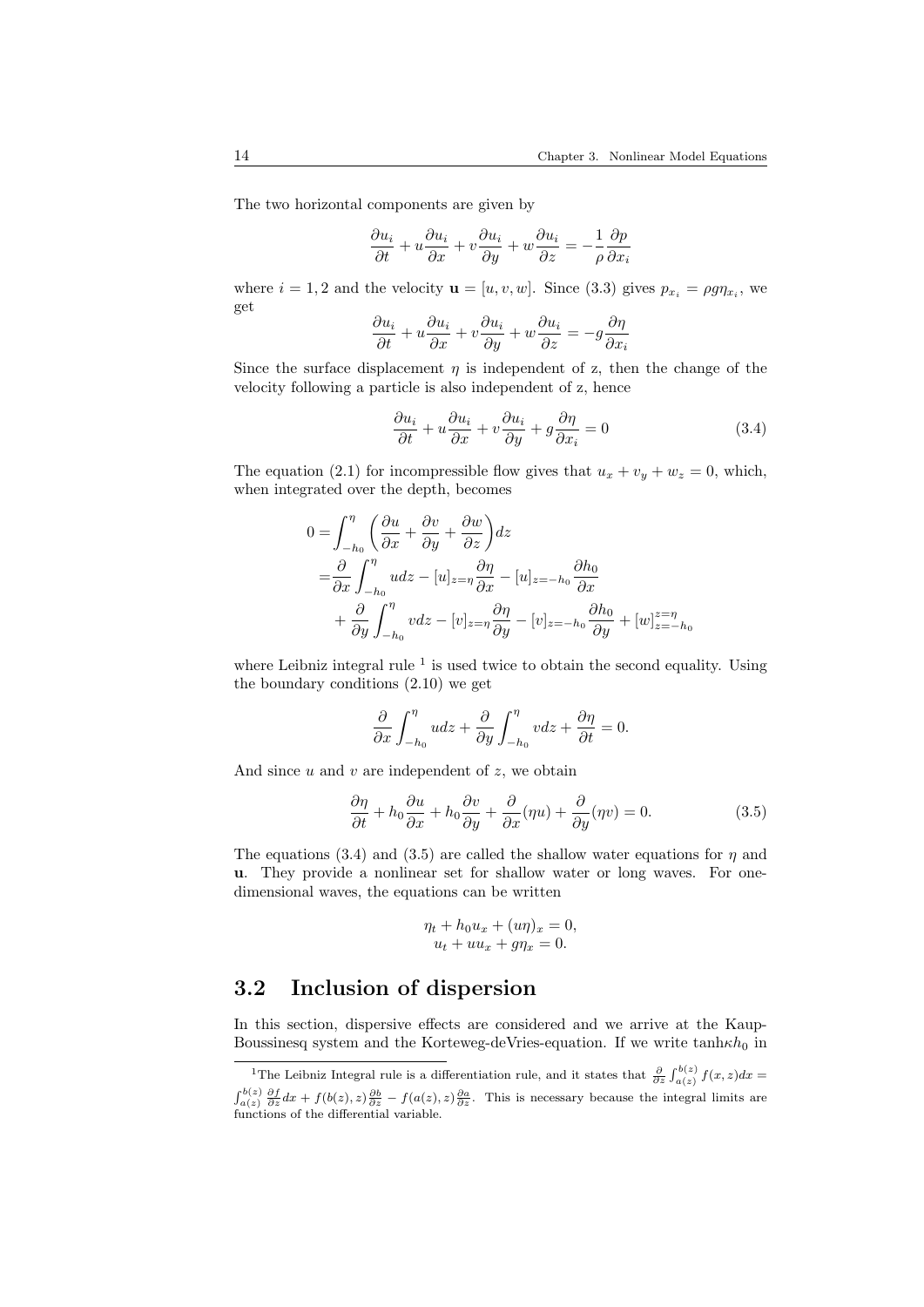the dispersion relation as a Taylor series expansion about  $\kappa = 0$ , the systems corresponds to the inclusion of another term in this expansion

$$
\omega^2 = c_0^2 \kappa^2 - \frac{1}{3} c_0^2 h_0^2 \kappa^4,
$$

where the relation  $c_0 = \sqrt{gh_0}$  is used. To do this, we write the velocity potential as an expansion in the parameter  $\beta = \frac{h_o^2}{l^2}$ , called the dispersion parameter. We also introduce the parameter  $\alpha = \frac{a}{h_0}$ , which occurs in connection with the nonlinear terms and is therefore called the nonlinear parameter. In the following, it will be assumed that there is an approximate balance between nonlinearity and dispersiveness. This is done by assuming  $\alpha \sim \beta$ ,  $\alpha \ll 1$  and  $\beta \ll 1$  and keeping terms in  $\alpha$  and  $\beta$  up to the same order. This is called the Boussinesq scaling.

First, we remember the system from the preceding chapter (2.10) consisting of the boundary conditions and Laplace equation for the velocity potential

$$
\phi_{xx} + \phi_{yy} + \phi_{zz} = 0, \t -h < z < \eta(x, y, t),
$$
  
\n
$$
\phi_z = 0, \t z = -h_0,
$$
  
\n
$$
\eta_t + \phi_x \eta_x + \phi_y \eta_y = \phi_z, \t z = \eta(x, y, t)
$$
  
\n
$$
\phi_t + \frac{1}{2}(\phi_x^2 + \phi_y^2 + \phi_z^2) + g\eta = 0, \t z = \eta(x, y, t).
$$
\n(3.6)

Now, we assume that we are working in an open channel where the fluid is uniform in the cross-channel direction, say for example the y-direction, which means we neglect motion in this direction. We also normalize the variables such that they are of order one, and terms can be ordered explicitly in expansions with respect to the small parameters  $\alpha$  and  $\beta$ , showing the assumptions about small amplitude and long wavelength. We normalize them in the following way

$$
x = l\tilde{x}, \quad z = h_0(\tilde{z} - 1), \quad t = \frac{l\tilde{t}}{c_0},
$$

$$
\eta = a\tilde{\eta}, \quad \phi = \frac{gla\tilde{\phi}}{c_0}.
$$

$$
(3.7)
$$

Using the normalized variables we see that the parameters  $\alpha$  and  $\beta$  occurs, and the system (3.6) becomes

$$
\beta \phi_{xx} + \phi_{zz} = 0, \quad 0 < z < 1 + \alpha \eta, \n\phi_z = 0, \quad z = 0, \n\eta_t + \alpha \phi_x \eta_x - \frac{1}{\beta} \phi_z = 0, \quad z = 1 + \alpha \eta, \n\eta + \phi_t + \frac{1}{2} \alpha \phi_x^2 + \frac{1}{2} \frac{\alpha}{\beta} \phi_z^2 = 0, \quad z = 1 + \alpha \eta.
$$
\n(3.8)

Here, the tildes on the normalized variables are removed for practical reasons. The next step is to represent  $\phi$  as an expansion,

$$
\phi(x, z, t) = \sum_{n=0}^{\infty} z^n f_n(x, t)
$$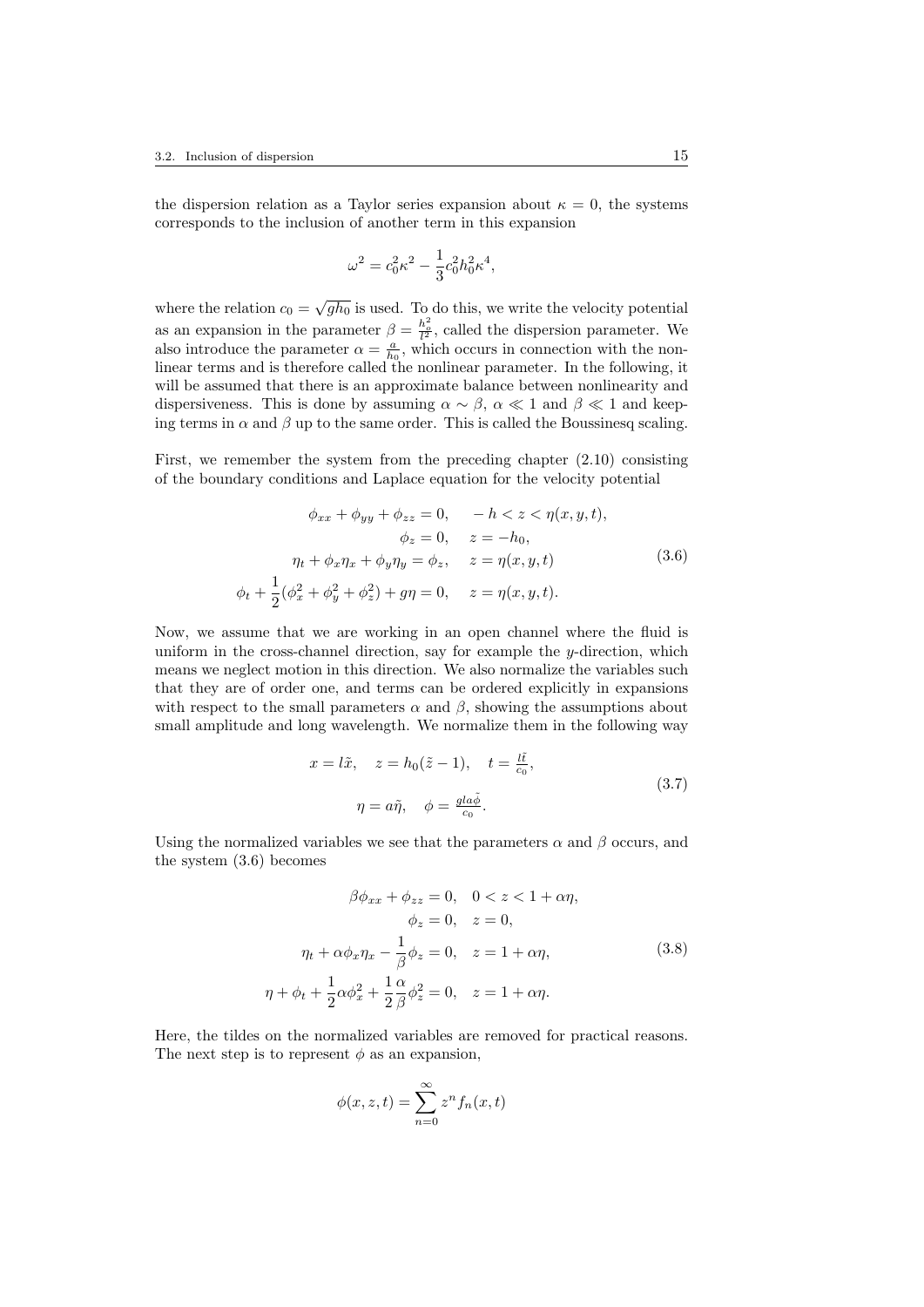This way of writing the expansion is supported by the assumption that for small depth,  $\phi_x$  is practically independent of z. From Laplace's equation, we get

$$
\sum_{n=0}^{\infty} (n+1)(n+2)z^n f_{n+2}(x,t) = -\sum_{n=0}^{\infty} \beta z^n (f_n(x,t))_{xx}.
$$

We use the resulting recurrence relation for  $f$ 

$$
(n+1)(n+2)f_{n+2}(x,t) = -\beta(f_n(x,t))_{xx},
$$

and the condition  $\phi_z = 0$  on  $z = 0$  from (3.8), to obtain

$$
\phi = \sum_{n=0}^{\infty} (-1)^n \frac{z^{2n}}{(2n)!} \frac{\partial^{2n} f}{\partial x^{2n}} \beta^n,
$$
\n(3.9)

where  $f = f_0$ . Substituting this into the surface conditions, the last two of the equations (3.8), and putting  $z = 1 + \alpha \eta$ , we obtain

$$
\eta_t + \alpha \eta_x \sum_{n=0}^{\infty} \left( \frac{(-1)^n}{(2n)!} \frac{\partial^{2n+1} f}{\partial x^{2n+1}} (1 + \alpha \eta)^{2n} \right) \beta^n + \sum_{n=0}^{\infty} \left( \frac{(-1)^n}{(2n+2)!} \frac{\partial^{2n+2} f}{\partial x^{2n+2}} (1 + \alpha \eta)^{2n+1} \right) \beta^n = 0,
$$
\n(3.10)

and

$$
\eta + \sum_{n=0}^{\infty} \left( \frac{(-1)^n}{(2n)!} \frac{\partial^{2n+1} f}{\partial x^{2n} \partial t} (1 + \alpha \eta)^{2n} \right) \beta^n \n+ \frac{1}{2} \alpha \left( \sum_{n=0}^{\infty} \frac{(-1)^n}{(2n)!} \frac{\partial^{2n+1} f}{\partial x^{2n+1}} (1 + \alpha \eta)^{2n} \beta^n \right)^2 \n+ \frac{1}{2} \alpha \beta \left( \sum_{n=0}^{\infty} \frac{(-1)^n}{(2n+2)!} \frac{\partial^{2n+2} f}{\partial x^{2n+2}} (1 + \alpha \eta)^{2n+1} \beta^n \right)^2 = 0,
$$
\n(3.11)

From this we obtain several different systems by keeping terms in  $\alpha$  and  $\beta$  of different orders. In the following we will see how to obtain the Kaup-Boussinesq system and the Korteweg-deVries equation from these equations. The shallow water equations can also be obtained from here keeping first order terms of  $\alpha$ .

#### 3.2.1 The Kaup-Boussinesq system

To get the second order approximating Boussinesq systems, we keep the first terms in the series in the equations (3.10) and (3.11) up to second order in  $\alpha$ and  $\beta$ , writing the rest of the series expansions as simply "cubic terms" on the right-hand side. Expanding the powers of  $z = (1 + \alpha \eta)$ , writing the resulting higher order terms together with the rest terms of cubic terms, we obtain

$$
\eta_t + \alpha \eta_x (\frac{\partial f}{\partial x} - \frac{1}{2} \frac{\partial^3 f}{\partial x^3} \beta) + \frac{\partial^2 f}{\partial x^2} + \alpha \eta \frac{\partial^2 f}{\partial x^2}
$$

$$
- \frac{1}{6} \frac{\partial^4 f}{\partial x^4} (1 + 3\alpha \eta) \beta + \frac{1}{5!} \frac{\partial^6 f}{\partial x^6} \beta^2 = \text{cubic terms},
$$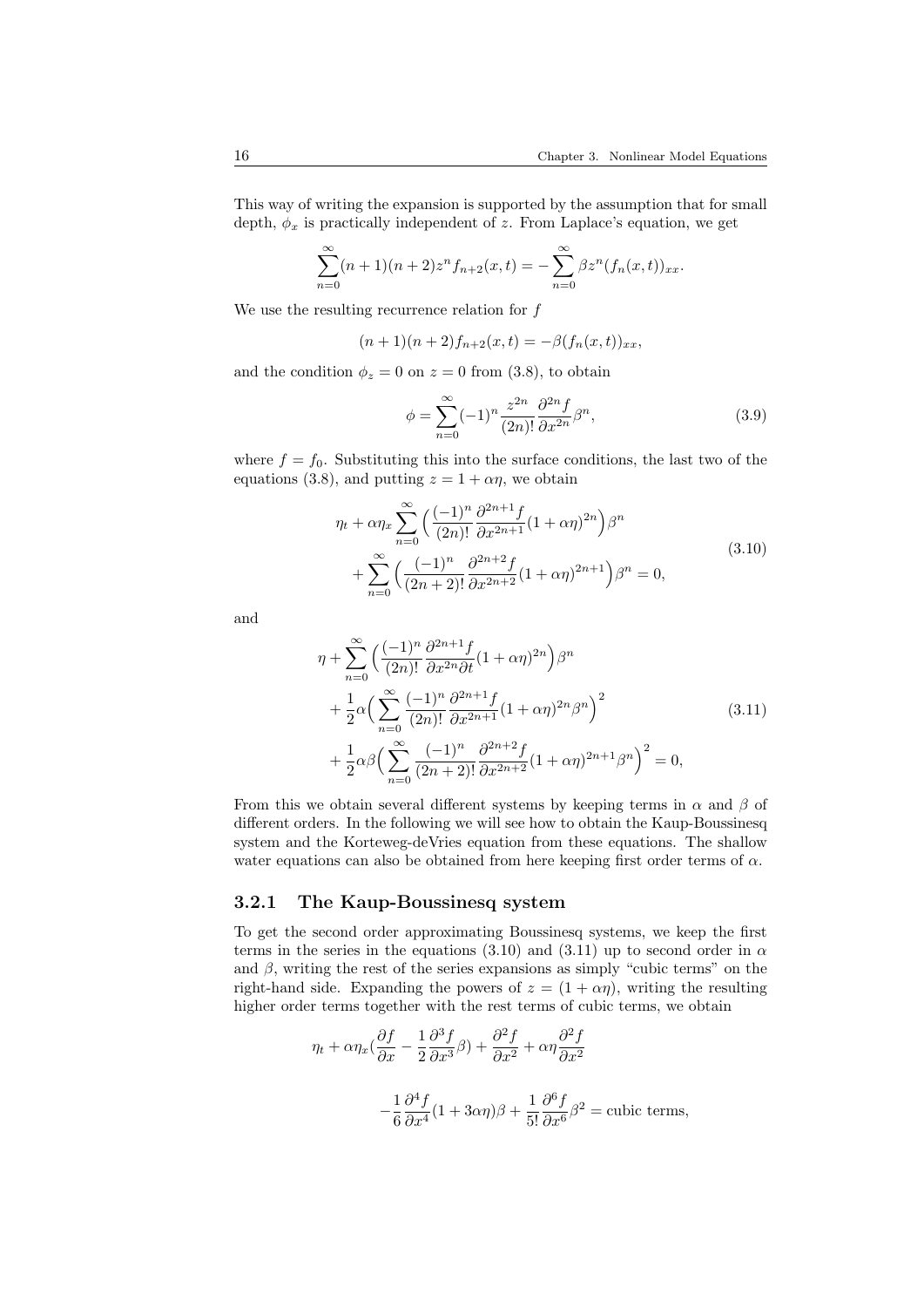and

$$
\eta + \frac{\partial f}{\partial t} - \frac{1}{2} \frac{\partial^3 f}{\partial x^2 \partial t} (1 + 2\alpha \eta) \beta + \frac{1}{4!} \frac{\partial^5 f}{\partial x^4 \partial t} \beta^2
$$

$$
+ \frac{1}{2} \alpha (\frac{\partial f}{\partial x})^2 - \frac{1}{2} \alpha \beta \frac{\partial f}{\partial x} \frac{\partial^3 f}{\partial x^3} + \frac{1}{2} \alpha \beta (\frac{\partial^2 f}{\partial x^2})^2 = \text{cubic terms.}
$$

Next, differentiating the second equation with respect to  $x$ , and approximating the scaled horizontal velocity at the bottom u with  $\frac{\partial f}{\partial x}$ , yields

$$
\eta_t + u_x + \alpha \eta_x u + \alpha \eta u_x - \frac{1}{6} \beta u_{xxx} - \frac{1}{2} \alpha \beta \eta_x u_{xx}
$$
\n
$$
- \frac{1}{2} \alpha \beta \eta u_{xxx} + \frac{1}{120} \beta^2 u_{xxxxx} = \text{cubic terms},
$$
\n
$$
\eta_x + u_t - \frac{1}{2} \beta u_{xxt} + \alpha u u_x - \alpha \beta \eta u_{xxt} - \alpha \beta \eta_x u_{xt} + \frac{1}{2} \alpha \beta u_x u_{xx}
$$
\n
$$
- \frac{1}{2} \alpha \beta u u_{xxx} + \frac{1}{24} \beta^2 u_{xxxxx} = \text{cubic terms}.
$$
\n(3.13)

Since we are interested in the velocity at the surface, using  $w$  as the scaled horizontal velocity at the surface  $z = 1$ , we want to base our model on w and  $\eta$ rather than u and  $\eta$ . Approximating w with the velocity potential (3.9) up to second order in  $\beta$  yields

$$
w = \phi_x|_{z=1} = u - \frac{1}{2}\beta u_{xx} + \frac{1}{4!}\beta^2 u_{xxxx} + O(\beta^3),
$$

where  $u = f_x$  is used. Now we have a relation between w and u, and we want to express u in terms of w, so that we can substitute this into the equations  $(3.12)$ and (3.13). Using the continuous Fourier transform we can do this. In Fourier space, we get the relation

$$
\hat{w} = (1 + \frac{1}{2}\beta k^2 + \frac{1}{4!}\beta^2 k^4)\hat{u} + O(\beta^3).
$$

Here, the hats denotes the Fourier transform of the variables, and  $k$  are the different wave numbers in the Fourier approximation. Now we can divide by the Fourier multiplier, and obtain

$$
\hat{u} = (1 + \frac{1}{2}\beta k^2 + \frac{1}{4!}\beta^2 k^4)^{-1}\hat{w} + O(\beta^3)
$$

$$
= (1 - \frac{1}{2}\beta k^2 + \frac{5}{24}\beta^2 k^4)\hat{w} + O(\beta^3).
$$

Hence, we can write

$$
u = w + \frac{1}{2}\beta w_{xx} + \frac{5}{24}\beta^2 w_{xxxx} + O(\beta^3).
$$
 (3.14)

Now, we substitute this expression for u into the system  $(3.12)-(3.13)$ . If we gather all the quadratic and higher order terms in  $\alpha$  and  $\beta$  on the right-hand side, we get the system

$$
\eta_t + w_x + \alpha(\eta w)_x + \frac{1}{3}\beta w_{xxx} = O(\alpha \beta, \beta^2),
$$
  

$$
\eta_x + w_t + \alpha w w_x = O(\alpha \beta, \beta^2).
$$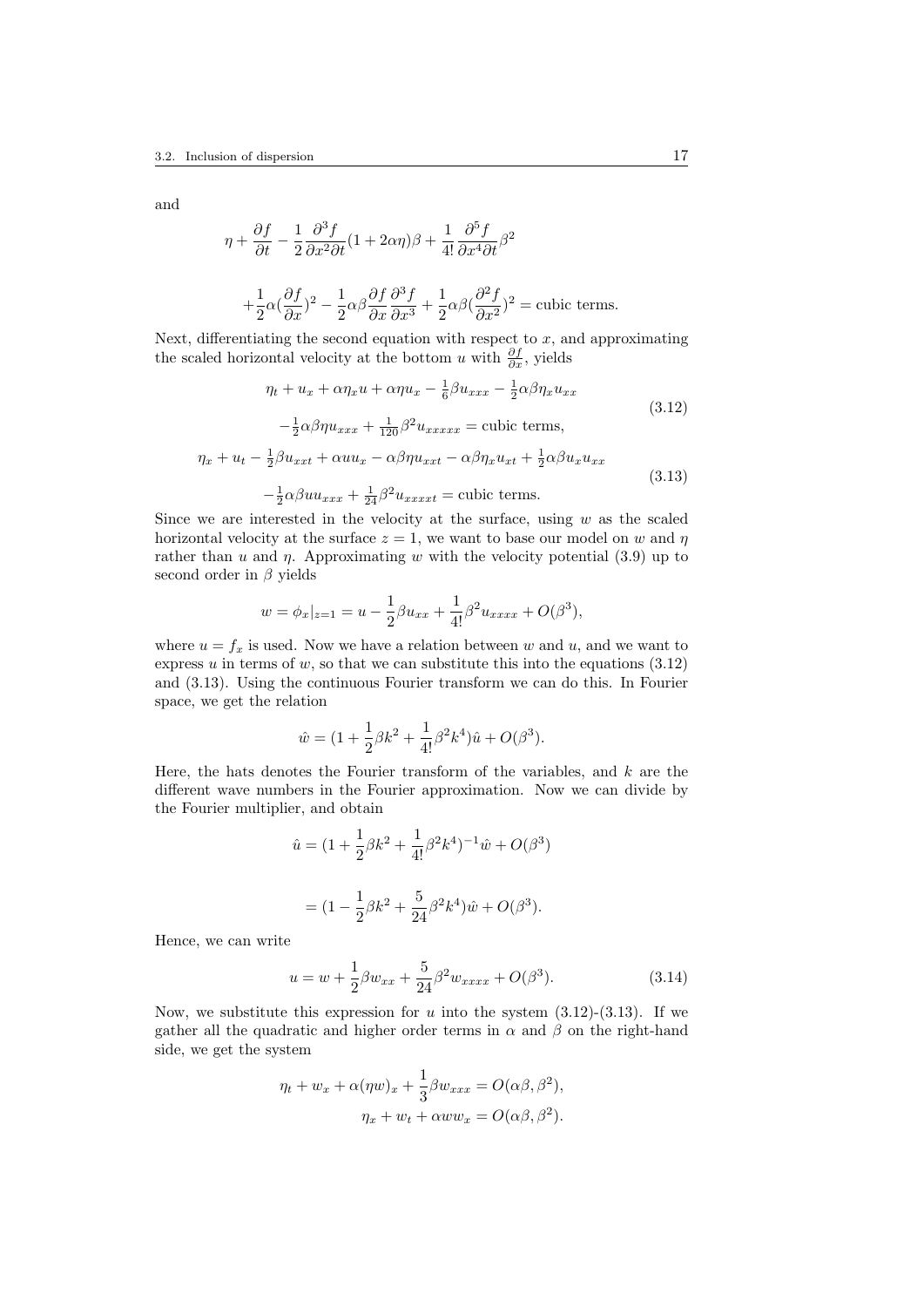This is called the Kaup system, or Kaup-Boussinesq due to the Boussinesq scaling used to obtain it. As earlier mentioned, this system considers both nonlinear and dispersive effects, and we can see why the parameters  $\alpha$  and  $\beta$ are called the nonlinearity and the dispersive parameter respectively. Changing back to the original variables, we get the Kaup-Boussinesq system in dimensional variables

$$
\eta_t + h_0 w_x + (w\eta)_x + \frac{1}{3} h_0^3 w_{xxx} = 0,
$$
  
\n
$$
w_t + g\eta_x + w w_x = 0.
$$
\n(3.15)

Here, the second order terms in  $\alpha$  and  $\beta$  are neglected.

#### 3.2.2 The Korteweg-de Vries equation

Since the Korteweg-de Vries equation is used in Chapter 6 for checking the numerical method for an uncoupled system, we explain here shortly how this is derived. Starting with the system  $(3.10)-(3.11)$ , we retain the first order terms of  $\alpha$  and  $\beta$ , but drop the mixed second order terms of  $O(\alpha\beta)$ . Letting, in the same way as before,  $u = f_x$ , we get

$$
\eta_t + \left( (1 + \alpha \eta) u \right)_x - \frac{1}{6} \beta u_{xxx} + O(\alpha^2, \alpha \beta, \beta^2) = 0,
$$
  

$$
u_t + \alpha u u_x + \eta_x - \frac{1}{2} \beta u_{xxt} + O(\alpha^2, \alpha \beta, \beta^2) = 0.
$$
 (3.16)

By specializing to a wave moving to the right and neglecting the terms of order  $\alpha$  and  $\beta$ , the system (3.16) has a solution

$$
u=\eta, \quad \eta_t+\eta_x=0.
$$

Corrected to the first order of  $\alpha$  and  $\beta$ , we have a solution of the form

$$
u = \eta + \alpha A + \beta B + O(\alpha^2, \beta^2),
$$
  
\n
$$
\eta_t + \eta_x + O(\alpha, \beta) = 0,
$$
\n(3.17)

where A and B are unspecified functions of  $\eta$  and its x derivatives. The equations (3.16) now becomes

$$
\eta_t + \eta_x + \alpha(A_x + 2\eta\eta_x) + \beta(B_x - \frac{1}{6}\eta_{xxx}) + O(\alpha^2, \beta^2) = 0,
$$
  

$$
\eta_t + \eta_x + \alpha(A_t + \eta\eta_x) + \beta(B_t - \frac{1}{2}\eta_{xxt}) + O(\alpha^2, \beta^2) = 0.
$$
 (3.18)

Using the last of the equations  $(3.17)$ , we can change the t derivatives in the first order terms to negative  $x$  derivatives. For the two equations to be consistent, the terms linear in  $\alpha$  and  $\beta$  must be equal. Hence, A and B must satisfy

$$
A = -\frac{1}{4}\eta^2, \quad B = \frac{1}{3}\eta_{xx}.
$$

Then (3.18) becomes

$$
\eta_t + \eta_x + \frac{3}{2}\alpha \eta \eta_x + \frac{1}{6}\beta \eta_{xxx} + O(\alpha^2, \beta^2) = 0.
$$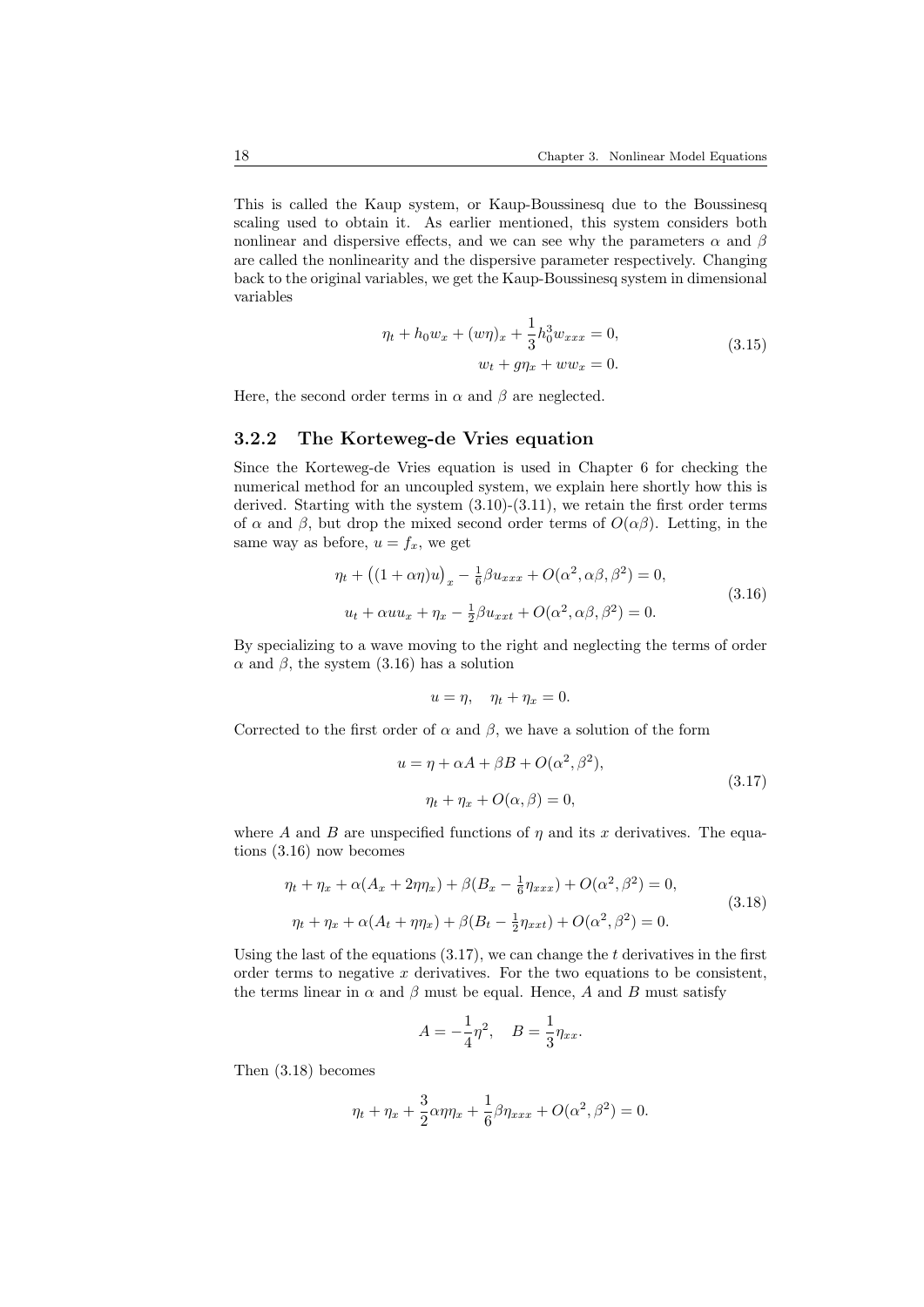This is the normalized Korteweg-deVries equation. If we transform back to the original variables, and neglect the term of second order  $\alpha$  and  $\beta$ , we get the normal form of the Korteweg-deVries equation

$$
\eta_t + c_0 \left(1 + \frac{3}{2} \frac{\eta}{h_0}\right) \eta_x + \frac{1}{6} c_0 h_0^2 \eta_{xxx} = 0. \tag{3.19}
$$

#### 3.2.3 Model equations for internal wave systems

The system (3.15) applies for surface waves. A system for internal waves can also be derived, using the corresponding boundary conditions. A derivation can be found in for example [9], which is based on the boundary conditions for internal waves (2.19), but which uses a Hamiltonian system for the system of equations of motion. The Hamiltonian is given as a sum of energy integrals of the kinetic and potential energy. The derivation is quite complicated, but results in the following system

$$
\eta_t + \alpha u_x + \epsilon^2 (\delta u_{xxx} + \gamma(\eta u)_x) = 0,
$$
  
\n
$$
u_t + \beta \eta_x + \epsilon^2 \gamma u u_x = 0,
$$
\n(3.20)

where the parameters  $\alpha$ ,  $\beta$ ,  $\delta$  and  $\gamma$  are given by

$$
\alpha = \frac{h_1 h_2}{\rho_2 h_1 + \rho h_2}, \quad \beta = g(\rho_1 - \rho_2),
$$
  

$$
\delta = \frac{1}{3} \frac{(h_1 h_2)^2 (\rho_2 h_2 + \rho_1 h_1)}{(\rho_2 h_1 + \rho_1 h_2)^2}, \quad \gamma = \frac{\rho_1 h_2^2 - \rho_2 h_1^2}{(\rho_2 h_1 + \rho_1 h_2)^2}.
$$

Here, the subscript 1 denotes the lower fluid layer, and subscript 2 the upper one. The parameter  $\epsilon$  arises due to a scaling of x and  $\eta$ , and can be put equal to 1 without influencing the system.

For comparison with Kaup Boussinesq for internal waves in Chapter 4 the Gardner equation is used. This can be found in for example [13], and is of the form

$$
\eta_t + c_0 \eta_x + \alpha_1 \eta \eta_x + \alpha_2 \eta^2 \eta_x + \beta_1 \eta_{xxx} = 0. \tag{3.21}
$$

Here, the parameters are

$$
c_0^2 = \frac{gh_1h_2(\rho_1 - \rho_2)}{\rho_2h_1 + \rho_1h_2}, \quad \alpha_1 = \frac{3c_0}{2h_1h_2} \frac{\rho_1h_2^2 - \rho_2h_1^2}{\rho_2h_1 + \rho_1h_2},
$$
  
\n
$$
\alpha_2 = \frac{3c_0}{h_1^2h_2^2} \left[ \frac{7}{8} \left( \frac{\rho_1h_2^2 - \rho_2h_1^2}{\rho_2h_1 + \rho_1h_2} \right)^2 - \frac{\rho_2h_1^3 + \rho_1h_2^3}{\rho_2h_1 + \rho_1h_2} \right], \quad \beta = \frac{c_0h_1h_2}{6} \frac{\rho_1h_1 + \rho_2h_2}{\rho_2h_1 + \rho_1h_2}
$$
\n(3.22)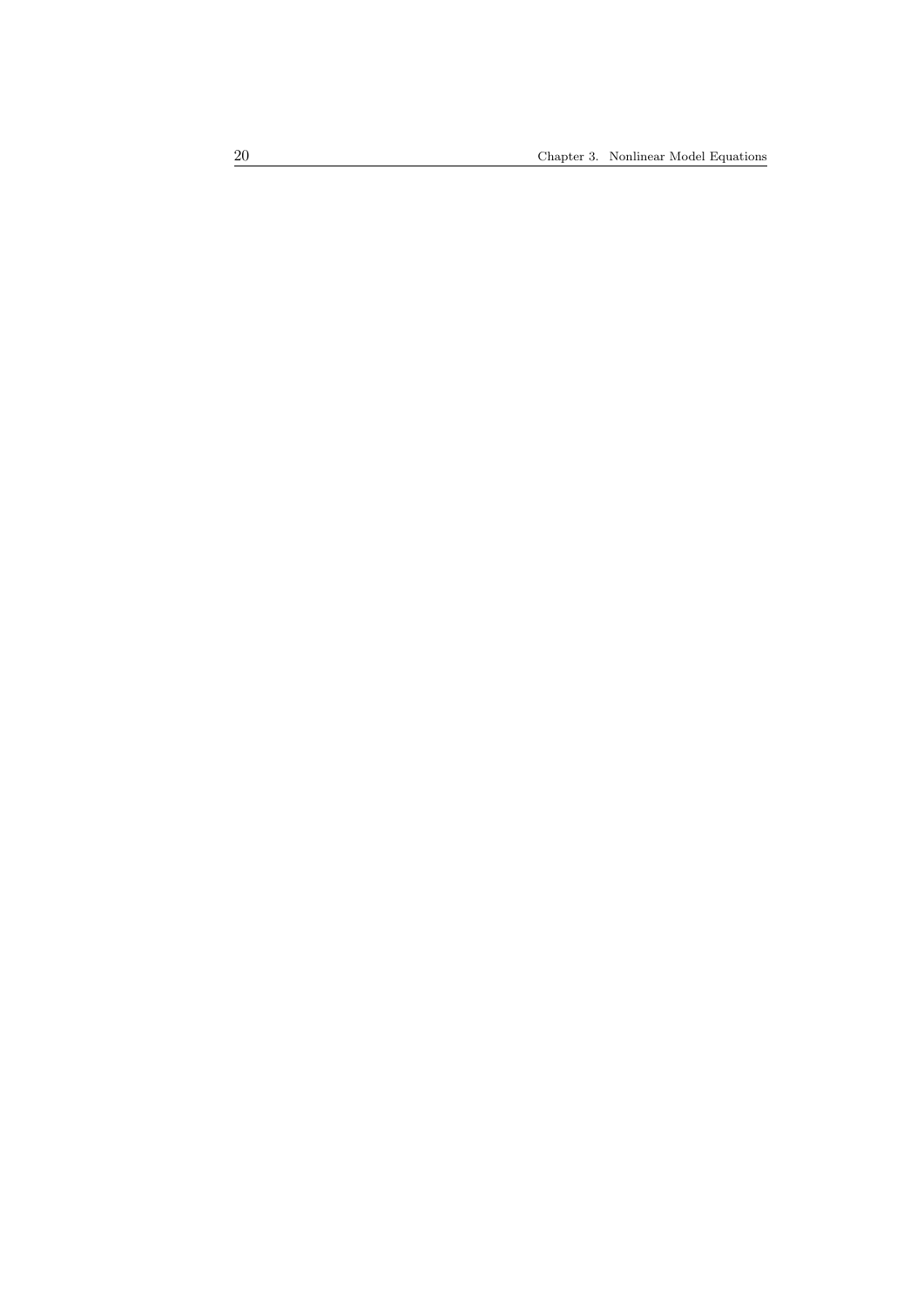### Chapter 4

# Balance equations for Kaup-Boussinesq

In this chapter, conservation of mass, momentum and energy are presented for the Kaup-Boussinesq system and written as differential balance equations in the order of  $\alpha$  and  $\beta$  corresponding to KB. In the last section, an exact differential balance for momentum for KB is presented. The theory here is mainly based on the article by Ali and Kalisch [1], where the balance equations are shown for a general Boussinesq system of equations, in which the KB system is a special case of. In [2] we find the differential balance for energy of KB specifically. The expressions for momentum and energy presented here are used later to confirm that the numerical method in Chapter 7 conserves these quantities over the considered region.

#### 4.1 Shallow water

It is shown that the shallow water equations

$$
\eta_t + h_0 u_x + (\eta u)_x = 0,
$$
  

$$
u_t + g\eta_x + u u_x = 0,
$$

features conservation of mass and momentum. We look at the volume limited by  $x_1$  and  $x_2$ , the bottom and the moving surface, as shown in Figure 4.1. Three of the sides are fixed, while the surface is moving. Thus, this is a combined material and geometrical volume, though it can for all practical purposes can be regarded as a geometrical volume. Here, the motion in  $y$ -direction is ignored, as in the derivation of the nonlinear model equations from Chapter 3. Since no mass leaves the surface, the only change is the flux corresponding to the two fixed lateral boundaries. The balance equations given by the mass and momentum density M and I with the fluxes  $q_M$  and  $q_I$  are then the following

$$
\frac{\partial}{\partial t}M + \frac{\partial}{\partial x}q_M = 0,
$$
  
\n
$$
\frac{\partial}{\partial t}I + \frac{\partial}{\partial x}q_I = 0.
$$
\n(4.1)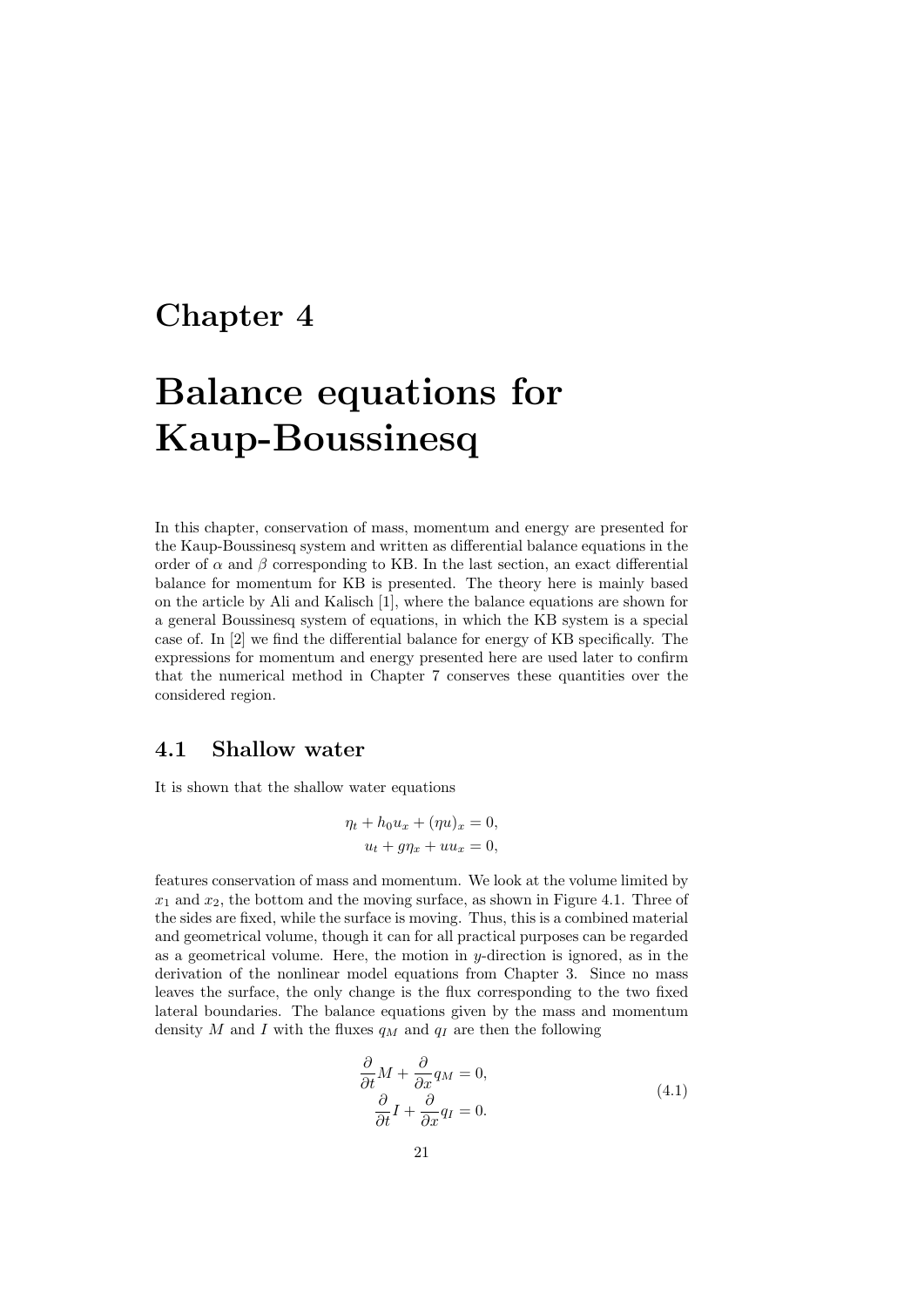

Figure 4.1: Geometric setup of the problem. The volume is limited by the bottom, the two sides at  $x_1$  and  $x_2$  and the moving surface. This is a combined material and geometrical volume.

Here

$$
M = \rho(h_0 + \eta), \quad I = \rho(h_0 + \eta)u,
$$
  
\n
$$
q_M = \rho(h_0 u + \eta u), \quad q_I = \rho(h_0 + \eta)u^2 + \frac{\rho}{2}g(h_0 + \eta)^2.
$$

For smooth solutions, the equations (4.1) are both equal to the shallow water equations, as shown in [1]. The conservation of energy has the same form

$$
\frac{\partial}{\partial t}E + \frac{\partial}{\partial x}q_E = 0,
$$

here with

$$
E = \frac{\rho}{2}u^2(h_0 + \eta) + \frac{\rho}{2}g(2h_0\eta + \eta^2),
$$
  
\n
$$
q_E = \frac{\rho}{2}u^3(h_0 + \eta) + \rho gu(h_0 + \eta)^2.
$$

We want to have corresponding balance equations for the Kaup-Boussinesq system.

### 4.2 Mass

For the conservation of mass, the change in mass density is given by the flux through the lateral boundaries

$$
\frac{d}{dt} \int_{x_1}^{x_2} \int_{-h_0}^{\eta} \rho \, dz dx = \left[ \int_{-h_0}^{\eta} \rho \, \phi_x \, dz \right]_{x_2}^{x_1}.
$$

We observe that this has the same form as  $(1.4)$  in Chapter 1, except for the simplification in the y-direction. Now, however, we transform to non-dimensional variables by (3.7), integrate with respect to  $\tilde{z}$ , write out the expression for  $\tilde{\phi}_x$ and use the relation (3.14), so that this becomes

$$
\frac{d}{d\tilde{t}} \int_{x_1/l}^{x_2/l} (1 + \alpha \tilde{\eta}) d\tilde{x} = \alpha \left[ \tilde{w} + \alpha \tilde{w} \tilde{\eta} + \frac{\beta}{3} \tilde{w}_{\tilde{x}\tilde{x}} + O(\alpha \beta, \alpha^2) \right]_{x_2/l}^{x_1/l}
$$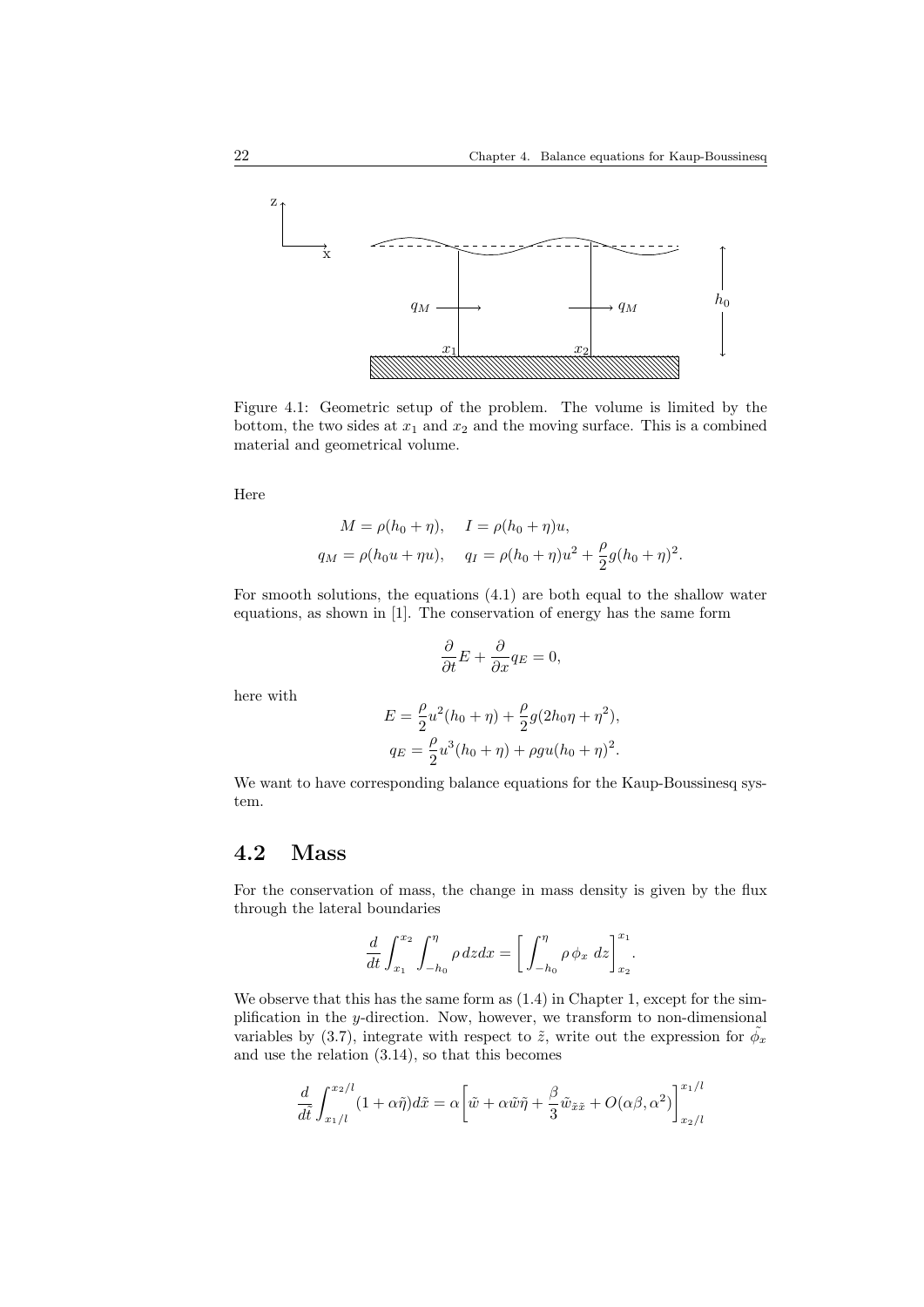Further, we divide by the length of the interval, and take the limit  $x_2/l \rightarrow x_1/l$ . Then the differential balance equation for mass is obtained

$$
\tilde{\eta}_{\tilde{t}} + \tilde{w}_{\tilde{x}} + \alpha(\tilde{w}\tilde{\eta})_{\tilde{x}} + \frac{\beta}{3}\tilde{w}_{\tilde{x}\tilde{x}\tilde{x}} = O(\alpha\beta, \beta^2).
$$

This can be written as

$$
\frac{\partial}{\partial \tilde{t}} \tilde{M} + \frac{\partial}{\partial \tilde{x}} \tilde{q}_M = O(\alpha^2 \beta, \alpha \beta^2), \tag{4.2}
$$

when the non-dimensional mass and density are given by

$$
\tilde{M} = 1 + \alpha \tilde{\eta},
$$
  
\n
$$
\tilde{q}_M = \alpha \tilde{w} + \alpha^2 \tilde{\eta} \tilde{w} + \frac{1}{3} \alpha \beta \tilde{w}_{\tilde{x}\tilde{x}}.
$$

In dimensional variables, we have

$$
M = \rho(h_0 + \eta),
$$
  
\n
$$
q_M = \rho h_0 w + \rho \eta w + \frac{1}{3} \rho h_0^3 w_{xx},
$$

where the scalings  $M = \rho h_0 \tilde{M}$  and  $q_M = \rho h_0 c_0 \tilde{q}_M$  are used. We change to dimensional variables

$$
\frac{\partial}{\partial \tilde{t}}\tilde{M} + \frac{\partial}{\partial \tilde{x}}\tilde{q}_M = \frac{c_0h_0}{l} \left(\eta_t + h_0w_x + (\eta w)_x + \frac{1}{3}h_0^3w_{xxx}\right) = 0.
$$

The expression inside the parentheses is just the first equations of the Kaup-Boussinesq system (3.15), and thus KB conserves mass exactly.

#### 4.3 Momentum

The momentum density  $\mathcal I$  is given by

$$
\mathcal{I} = \int_{x_1}^{x_2} \int_{-h_0}^{\eta} \rho \phi_x \, dz dx.
$$

For the case of conservation, the change in momentum is equal to the flux through the boundaries plus the work done on the boundary

$$
\frac{d}{dt} \int_{x_1}^{x_2} \int_{-h_0}^{\eta} \rho \phi_x \, dz dx = \left[ \int_{-h_0}^{\eta} \rho \phi_x^2 \, dz + \int_{-h_0}^{\eta} P \, dz \right]_{x_2}^{x_1}.
$$

The pressure used here is found in [1] to be

$$
P = \rho g(\eta - z) + \frac{1}{2}\rho((z + h_0)^2 - h_0^2)w_{xt},
$$
\n(4.3)

which comes from the Bernoulli equation. The atmospheric pressure is assumed to be zero. Now transforming to non-dimensional variables and substituting the expression for  $\tilde{\phi}_x$  and the expression found for the pressure P, again using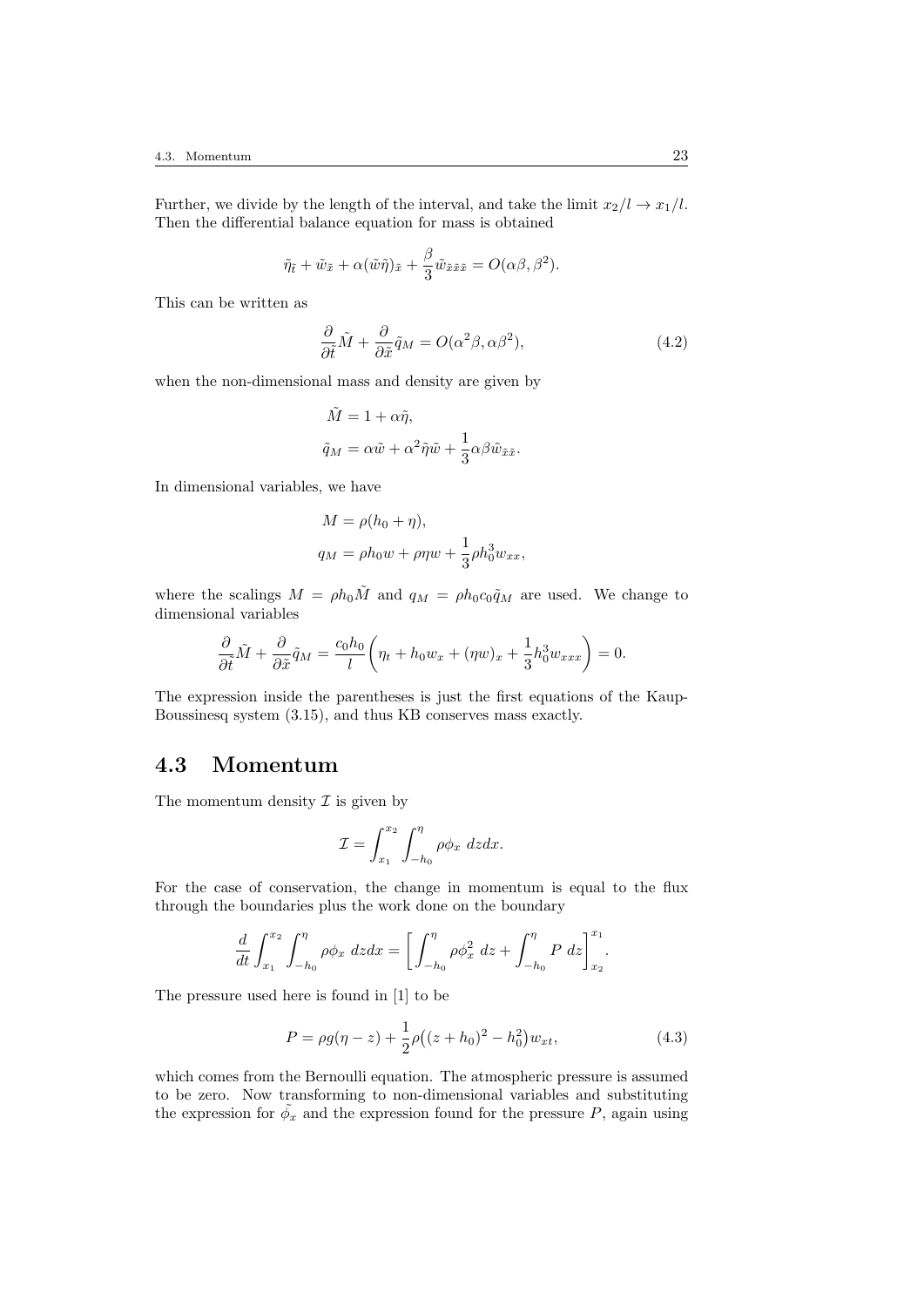the relation (3.14), after a little manipulation the following differential balance equation is obtained

$$
\tilde{w}_{\tilde{t}} + \alpha (\tilde{w}\tilde{\eta})_{\tilde{t}} + \frac{\beta}{3} \tilde{w}_{\tilde{x}\tilde{x}\tilde{t}} + \tilde{\eta}_{\tilde{x}} + 2\alpha \tilde{w}\tilde{w}_{\tilde{x}} + \alpha \tilde{\eta}\tilde{\eta}_{\tilde{x}} - \frac{1}{3} \beta \tilde{w}_{\tilde{x}\tilde{x}\tilde{t}} = O(\alpha^2, \alpha \beta, \beta^2). \tag{4.4}
$$

With

$$
\tilde{I} = \alpha \tilde{w} + \alpha^2 \tilde{w}\tilde{\eta} + \frac{1}{3} \alpha \beta \tilde{w}_{\tilde{x}\tilde{x}},
$$
  
\n
$$
\tilde{q}_I = \alpha \tilde{\eta} + \alpha^2 \tilde{w}^2 + \frac{1}{2} \alpha^2 \tilde{\eta}^2 - \frac{1}{3} \alpha \beta \tilde{w}_{\tilde{x}\tilde{t}} + \frac{1}{2},
$$
\n(4.5)

the momentum balance can be written

$$
\frac{\partial}{\partial \tilde{t}} \tilde{I} + \frac{\partial}{\partial \tilde{x}} \tilde{q}_I = O(\alpha^3, \alpha^2 \beta, \alpha \beta^2).
$$
 (4.6)

In dimensional form, with scalings  $I = \rho h_0 c_0 \tilde{I}$  and  $q_I = \rho h_0 c_0^2 \tilde{q}_I$ , we get

$$
I = \rho(h_0 + \eta)w + \frac{1}{3}\rho h_0^3 w_{xx},
$$
  
\n
$$
q_I = \rho h_0 w^2 + \frac{1}{2}\rho g(h_0 + \eta)^2 - \frac{1}{3}\rho h_0^3 w_{xt}
$$

### 4.4 Energy

The differential balance equation for the energy is obtained in a similar way, but is a bit more complicated. And there is actually different ways to describe this, depending on where the potential energy is defined to be zero. One form is found in [1] and one in [2]. Since the form used in [2] satisfies the Hamiltonian function corresponding to the KB system (3.15), and hence is exactly conserved, we use that one. The energy, sum of kinetic and potential energy, contained inside the given volume is then given by

$$
\mathcal{E} = \frac{1}{2} \int_{x_1}^{x_2} \int_{-h_0}^{\eta} \rho |\nabla \phi|^2 dz dx + \int_{x_1}^{x_2} \int_0^{\eta} \rho gz dz dx.
$$

Conservation of energy is given by

$$
\frac{d}{dt} \int_{x_1}^{x_2} \int_{-h_0}^{\eta} \frac{\rho}{2} |\nabla \phi|^2 dz dx + \frac{d}{dt} \int_{x_1}^{x_2} \int_{0}^{\eta} \rho g z dz dx
$$

$$
= \left[ \int_{-h_0}^{\eta} \left\{ \frac{\rho}{2} |\nabla \phi|^2 + \rho g z \right\} \phi_x dz + \int_{-h_0}^{\eta} \phi_x P dz \right]_{x_2}^{x_1}.
$$

Similarly as above, after a little computation the differential balance for energy is obtained, and can be written

$$
\frac{d}{dt} \int_{x_1/l}^{x_2/l} \left( \frac{\alpha^2}{2} \tilde{\eta}^2 + \frac{\alpha^2}{2} (1 + \alpha \tilde{\eta}) \tilde{w}^2 + \frac{\alpha^2 \beta}{3} \tilde{w} \tilde{w}_{\tilde{x}\tilde{x}} + \frac{\alpha^2 \beta}{6} \tilde{w}_{\tilde{x}}^2 \right) d\tilde{x}
$$
\n
$$
= \left[ \frac{\alpha^3}{2} \tilde{w}^3 + \alpha^2 \tilde{w} \tilde{\eta} (1 + \alpha \tilde{\eta}) + \frac{\alpha^2 \beta}{3} \tilde{\eta} \tilde{w}_{\tilde{x}\tilde{x}} - \frac{\alpha^2 \beta}{3} \tilde{w}_{\tilde{x}\tilde{t}} \right] + O(\alpha^4, \alpha^3 \beta, \alpha^2 \beta^2).
$$
\n(4.7)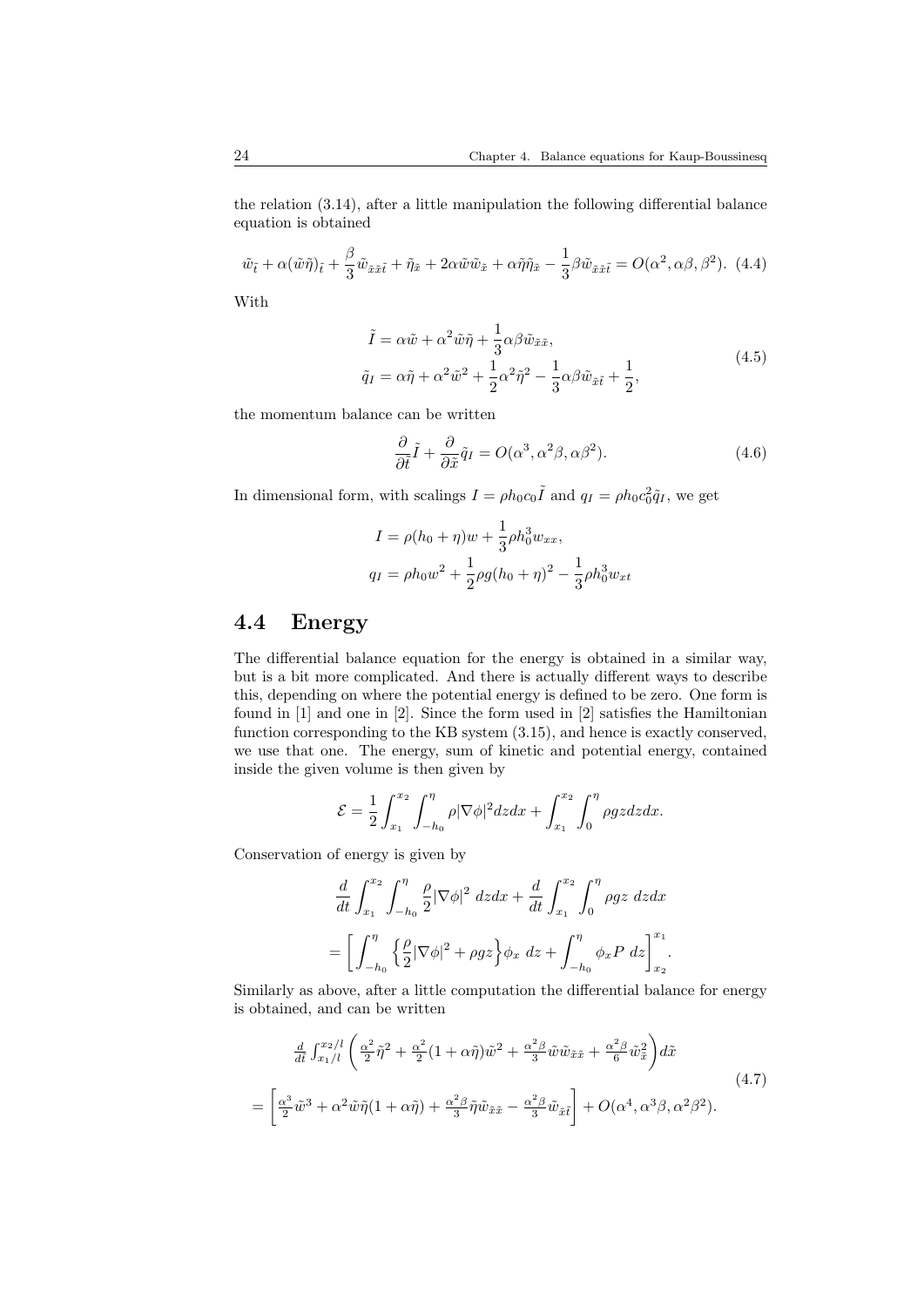We write this as

$$
\frac{\partial}{\partial \tilde{t}} \tilde{E} + \frac{\partial}{\partial \tilde{x}} \tilde{q}_E = O(\alpha^4, \alpha^3 \beta, \alpha^2 \beta^2), \tag{4.8}
$$

with

$$
\tilde{E} = \frac{\alpha^2}{2}\tilde{\eta}^2 + \frac{\alpha^2}{2}(1 + \alpha\tilde{\eta})\tilde{w}^2 + \frac{\alpha^2\beta}{3}\tilde{w}\tilde{w}_{\tilde{x}\tilde{x}} + \frac{\alpha^2\beta}{6}\tilde{w}_{\tilde{x}}^2,
$$
\n
$$
\tilde{q}_E = \frac{\alpha^3}{2}\tilde{w}^3 + \alpha^2\tilde{w}\tilde{\eta}(1 + \alpha\tilde{\eta}) + \frac{\alpha^2\beta}{3}\tilde{\eta}\tilde{w}_{\tilde{x}\tilde{x}} - \frac{\alpha^2\beta}{3}\tilde{w}_{\tilde{x}\tilde{t}},
$$

and with the scalings  $E = \rho h_0 c_0^2 \tilde{E}$  and  $q_E = \rho h_0 c_0^3 \tilde{q}_E$ , the dimensional forms are

$$
E = \rho \left( \frac{g}{2} \eta^2 + \frac{1}{2} (h_0 + \eta) w^2 + \frac{h_0^3}{3} w w_{xx} + \frac{h_0^3}{6} w_x^2 \right),
$$
  
\n
$$
q_E = \rho \left( \frac{h_0}{2} w^3 + g \eta w (h_0 + \eta) + \frac{g h_0^3}{3} \eta w_{xx} - \frac{h_0^3}{6} w w_{xt} \right).
$$
\n(4.9)

As referred to in [2], the Hamiltonian function corresponding to the KB system (3.15) is

$$
H = \rho \int_{-\infty}^{\infty} \left( \frac{g}{2} \eta^2 + \frac{1}{2} (h_0 + \eta) w^2 - \frac{h_0^3}{6} w_x^2 \right) dx.
$$
 (4.10)

The last expression for the energy  $E$  in (4.9) satisfies the Hamiltonian function,

$$
H = \int_{-\infty}^{\infty} E \, dx,\tag{4.11}
$$

and is therefore conserved.

### 4.5 Momentum conservation investigation

To this point, the equations presented for mass and momentum are just the KBform of the equations for general Boussinesq systems given in [1]. Investigating further the momentum balance (4.6), we insert the non-dimensional momentum density and flux given by (4.5) to see if this expression can be simplified. We have

$$
\frac{\partial}{\partial \tilde{t}} \tilde{I} + \frac{\partial}{\partial \tilde{x}} \tilde{q}_I = \alpha \tilde{w}_{\tilde{t}} + \alpha^2 (\tilde{w}\tilde{\eta})_{\tilde{t}} + \frac{1}{3} \alpha \beta \tilde{w}_{\tilde{x}\tilde{x}\tilde{t}} + \alpha \tilde{\eta}_{\tilde{x}} + 2\alpha^2 \tilde{w}\tilde{w}_{\tilde{x}} + \alpha^2 \tilde{\eta} \tilde{\eta}_{\tilde{x}} - \frac{1}{3} \alpha \beta \tilde{w}_{\tilde{x}\tilde{x}\tilde{t}}.
$$

Now, the  $\tilde{w}_{\tilde{x},\tilde{x}\tilde{t}}$ -terms disappear right away, and we transform to dimensional variables by (3.7), and after a little sorting of terms, we get

$$
\frac{\partial}{\partial \tilde{t}} \tilde{I} + \frac{\partial}{\partial \tilde{x}} \tilde{q}_I = \frac{l}{gh_0} (w_t + g\eta_x + ww_x) \n+ \frac{l}{gh_0} (\frac{1}{h_0} (w\eta)_t + ww_x + \frac{g}{h_0} \eta \eta_x).
$$

The expression inside the first parentheses is simply the second of the Kaup-Boussinesq equations (3.15), and can be set to zero when terms of order  $O(\alpha\beta, \beta^2)$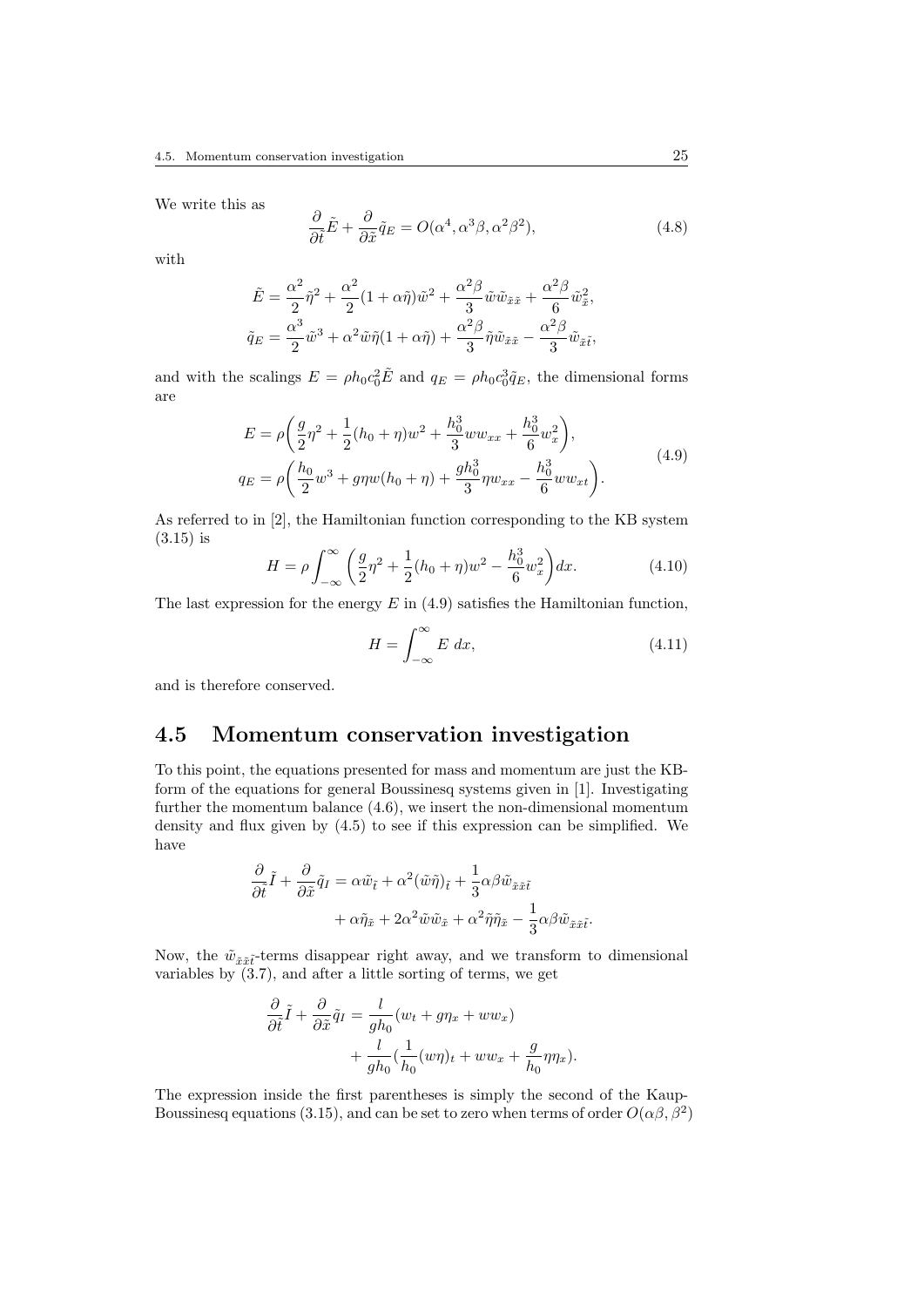are ignored. Further, we observe that the  $(w\eta)_t$ -term is now the only t-derivative. Writing out this term and using both of the equations (3.15) to substitute for  $\eta_t$  and  $w_t$ , and sorting the resulting terms leads to the following

$$
\frac{\partial}{\partial \tilde{t}} \tilde{I} + \frac{\partial}{\partial \tilde{x}} \tilde{q}_I = \frac{l}{gh_0} \left( -\frac{1}{h_0} (w^2 \eta)_x - \frac{1}{3} h_0^2 w w_{xxx} \right)
$$
  
\n
$$
= \frac{l}{gh_0} \left[ -\frac{1}{h_0} (w^2 \eta)_x - \frac{1}{3} h_0^2 w w_{xxx} \left( -\frac{1}{3} h_0^2 w_x w_{xx} + \frac{1}{3} h_0^2 w_x w_{xx} \right) \right]
$$
  
\n
$$
= \frac{l}{gh_0} \left[ -\frac{1}{h_0} (w^2 \eta)_x - \frac{1}{3} h_0^2 (w w_{xx})_x + \frac{1}{3} h_0^2 (\frac{1}{2} w_x^2)_x \right],
$$

where the last two relations are obtained by subtracting and adding one term, recognizing the two middle terms as the product rule and the last term as the chain rule. We now see that the terms on the right-hand side can be written as the x-derivative of a function, say  $F$ , so we can write

$$
\frac{\partial}{\partial \tilde{t}} \tilde{I} + \frac{\partial}{\partial \tilde{x}} \tilde{q}_I = \frac{\partial}{\partial x} F.
$$

Hence, the momentum balance equation can be written as a partial differential equation when terms of order  $O(\alpha\beta, \beta^2)$  are ignored. In particular, for solutions  $(\eta, w)$  of (3.15) which are smooth and decay to 0 as  $x \to \pm \infty$ , we have

$$
\frac{d}{dt} \int_{-\infty}^{\infty} I(\eta, w) = \int_{-\infty}^{\infty} \frac{\partial}{\partial t} I(\eta, w) \n= \int_{-\infty}^{\infty} \frac{\partial}{\partial x} F(\eta, w) - \int_{-\infty}^{\infty} \frac{\partial}{\partial x} q_I(\eta, w) = 0
$$
\n(4.12)

Thus, conservation of momentum is exactly satisfied for the Kaup-Boussinesq system.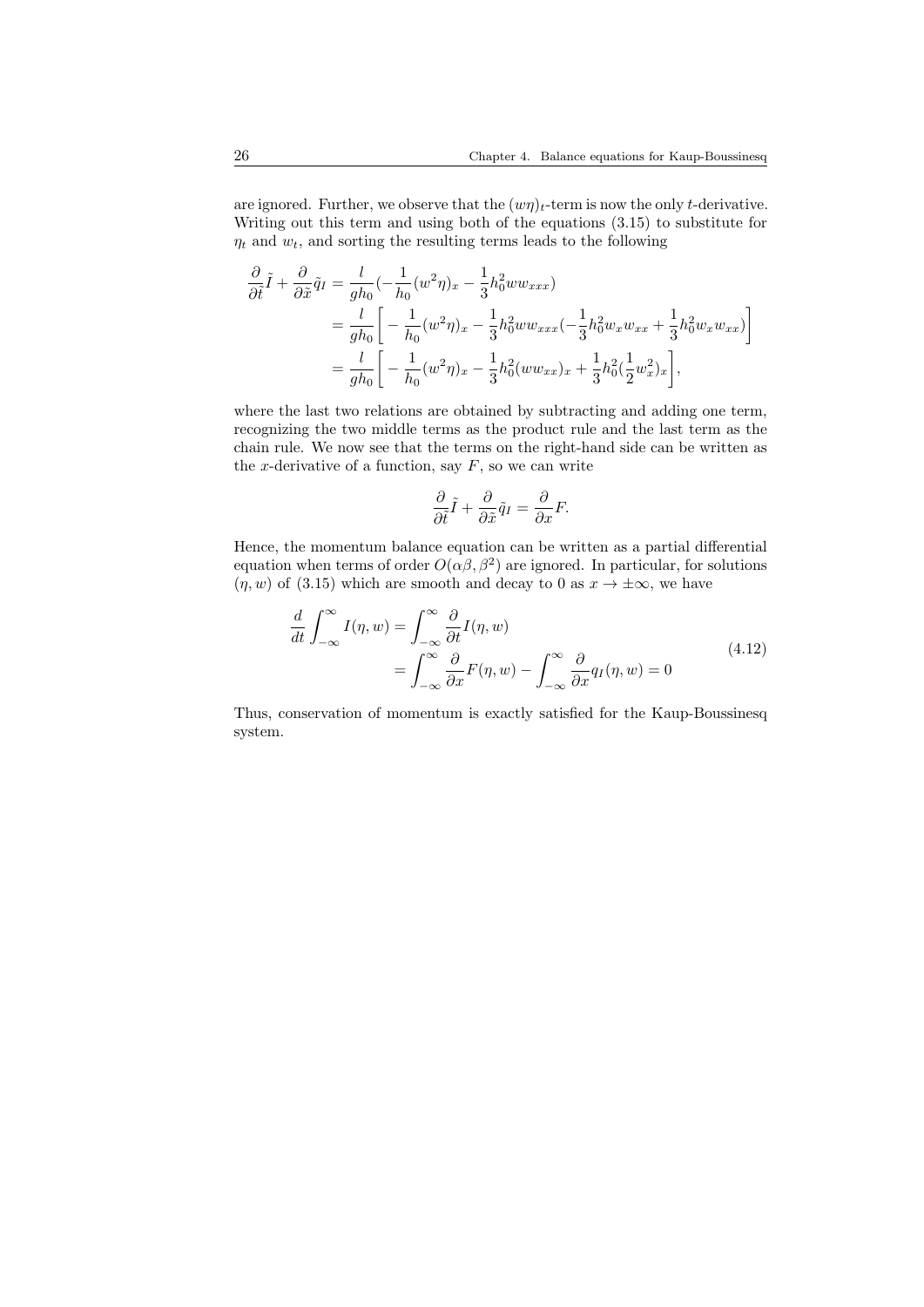# Chapter 5

# Investigations of Kaup-Boussinesq for internal waves

## 5.1 Motivation

In the derivation of the Kaup-Boussinesq system we assume small amplitude waves, or small amplitude compared to the wavelength. Still, we want to see if it works for larger amplitude waves, or at least how large of an amplitude we can have while still having a reasonably good approximation. The motivation for investigating this is that when assuming solitary waves, the KB system and the extended Korteweg-deVries equation, also known as the Gardner equation, basically have the same form. For large amplitude internal solitary waves, a phenomena of quite broad waves is observed as the amplitude increases. This phenomena is referred to in for example [16], [13], [6] and [11]. In [11] it is also shown that the Gardner equation gives a good approximation for large amplitude waves, and this equation is also investigated in [13]. With that in mind, we use Gardner for comparison with the Kaup-Boussinesq system.

## 5.2 Equations and geometrical setup

The Kaup-Boussinesq system (KB) for internal waves (3.20) is investigated, and we look at solitary wave solutions of the system

$$
\eta_t + \alpha u_x + \epsilon^2 (\delta u_{xxx} + \gamma(\eta u)_x) = 0,
$$
  
\n
$$
u_t + \beta \eta_x + \epsilon^2 \gamma u u_x = 0,
$$
\n(5.1)

where the parameters  $\alpha$ ,  $\beta$ ,  $\delta$  and  $\gamma$  are given by

$$
\alpha = \frac{h_1 h_2}{\rho_2 h_1 + \rho h_2}, \quad \beta = g(\rho_1 - \rho_2),
$$
  

$$
\delta = \frac{1}{3} \frac{(h_1 h_2)^2 (\rho_2 h_2 + \rho_1 h_1)}{(\rho_2 h_1 + \rho_1 h_2)^2}, \quad \gamma = \frac{\rho_1 h_2^2 - \rho_2 h_1^2}{(\rho_2 h_1 + \rho_1 h_2)^2}.
$$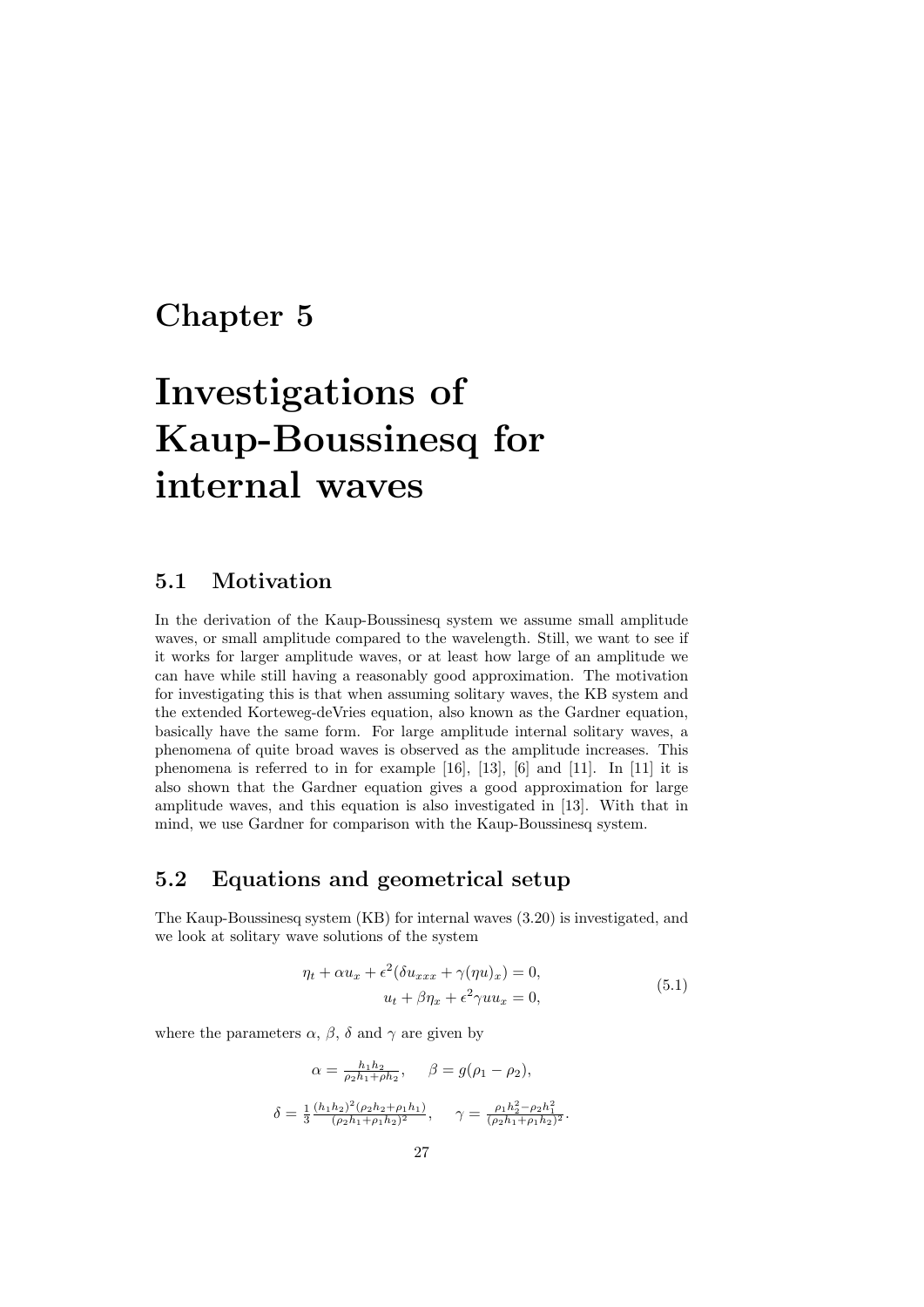The Gardner equation (3.21) has the form

$$
\eta_t + c_0 \eta_x + \alpha_1 \eta \eta_x + \alpha_2 \eta^2 \eta_x + \beta_1 \eta_{xxx} = 0. \tag{5.2}
$$

Here, the parameters are

$$
c_0^2 = \frac{gh_1 h_2 (\rho_1 - \rho_2)}{\rho_2 h_1 + \rho_1 h_2}, \quad \alpha_1 = \frac{3c_0}{2h_1 h_2} \frac{\rho_1 h_2^2 - \rho_2 h_1^2}{\rho_2 h_1 + \rho_1 h_2},
$$
  
\n
$$
\alpha_2 = \frac{3c_0}{h_1^2 h_2^2} \left[ \frac{7}{8} \left( \frac{\rho_1 h_2^2 - \rho_2 h_1^2}{\rho_2 h_1 + \rho_1 h_2} \right)^2 - \frac{\rho_2 h_1^3 + \rho_1 h_2^3}{\rho_2 h_1 + \rho_1 h_2} \right], \quad \beta = \frac{c_0 h_1 h_2}{6} \frac{\rho_1 h_1 + \rho_2 h_2}{\rho_2 h_1 + \rho_1 h_2}
$$
\n(5.3)

The geometrical setup for the problem is shown in figure 5.1.



Figure 5.1: Geometric setup of the problem. It shows a typical solitary wave. The dashed line shows the equilibrium position. The motion in y-direction is ignored, so the motion is one-dimensional.

### 5.3 Discussion

We assume now that we have solitary waves, which means that the wave does not change its shape, and we can write the equations with respect to a new variable  $\xi = x - ct$ . Starting by putting  $\eta(x, t) = \phi(x - ct)$  in the Gardner equation (5.2), and differentiate with respect to  $\xi$ , the following equation is obtained

$$
-c\phi' + c_0\phi' + \frac{\alpha_1}{2}\phi\phi' + \frac{\alpha_2}{3}\phi^2\phi' + \beta_1\phi''' = 0,
$$
\n(5.4)

where the derivatives are with respect to  $\xi$ . We now put  $u(x, t) = \phi(x - ct)$  and  $\eta(x,t) = \chi(x-ct)$ , and substitute this into the KB system (5.1). In addition we put  $\epsilon = 1$  to get a simpler calculation, which we can easily do without loss of generality, as stated in Chapter 3. Then the following system is obtained

$$
\begin{cases}\n-c\chi' = -\alpha \phi' - \delta \phi''' - \gamma(\chi \phi)'\n-c\phi' = -\beta \chi' - \frac{1}{2} \gamma (\phi^2)'.\n\end{cases}
$$
\n(5.5)

From the second of these equations, we find an expression for  $\chi$  and  $\chi'$  given by  $\phi$  and  $\phi'$ , put it into the first equation, and obtain

$$
-(c^2 - \alpha\beta)\phi' + 3c\gamma\phi\phi' - \frac{3}{2}\gamma^2\phi^2\phi' + \delta\beta\phi''' = 0.
$$
 (5.6)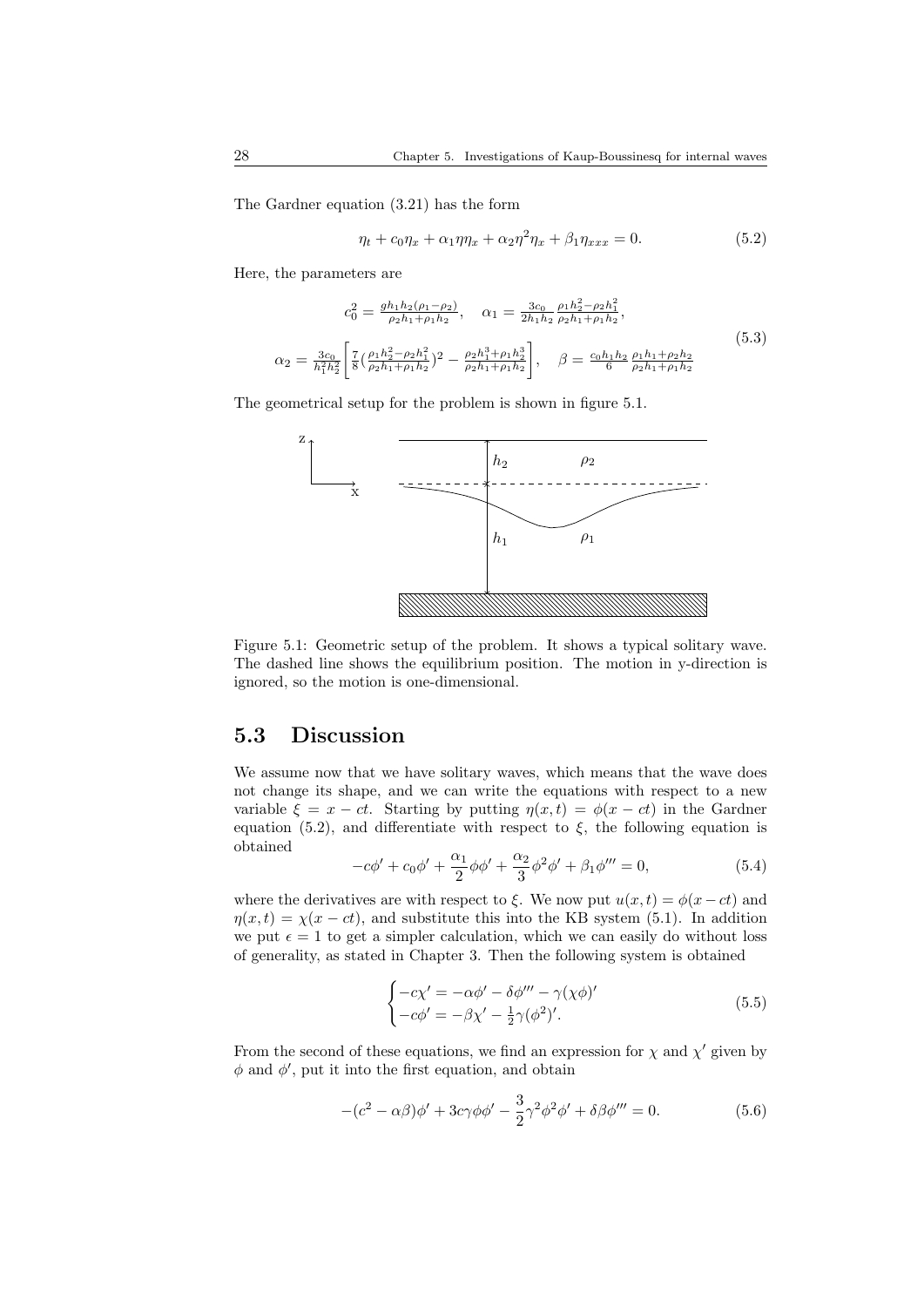Taking a closer look at the two equations (5.4) and (5.6), we see that we have exactly the same terms. The only difference is the different parameters involved. To get the parameter values we set  $h_1 = 3h_2$  or  $h_1 = 4.13h_2$  in the upcoming calculations. The first case is from Guyenne [11] and the second from Grue [10], and we set  $\rho_2 = 0.997 \rho_1$ . We also take into account that for KB  $c^2 > \alpha \beta$ , and for Gardner c is in the interval  $0 < c < c_0 - \frac{\alpha_1^2}{6\alpha_2}$ . The reason for this will be explained in a moment. With these values  $\alpha$ ,  $\beta$  and  $\delta$  are positive while  $\gamma$ ,  $\alpha_1$ and  $\alpha_2$  are negative. Comparing the two equations

$$
-(c-c_0)\phi' + \frac{\alpha_1}{2}\phi\phi' + \frac{\alpha_2}{3}\phi^2\phi' + \beta_1\phi''' = 0,-(c^2 - \alpha\beta)\phi' + 3c\gamma\phi\phi' - \frac{3}{2}\gamma^2\phi^2\phi' + \delta\beta\phi''' = 0,
$$
(5.7)

we see that all the terms have the same signs. The only difference worth mentioning is that for the KB-system the wave speed  $c$  is involved in two terms, while for Gardner  $c$  is found only in the  $\phi'$ -term.

A discussion of the derivative, as was done for the non-dimensional Gardner equation in [13], can be useful to find out where solitary waves can exist. We first integrate the dimensional Gardner equation (5.4) once, multiply it by  $\phi'$ and then integrate once more. That yields

$$
(\phi')^2 = \frac{c - c_0}{\beta_1} \phi^2 - \frac{1}{3} \frac{\alpha_1}{\beta_1} \phi^3 - \frac{\alpha_2}{6\beta_1} \phi^4,\tag{5.8}
$$

Having a solitary wave solution, this has a maximum or a minimum. It also decays to zero as  $x \to \pm \infty$ . Hence, we can choose x big enough so that the quadratic term is much bigger than the cubic and quartic terms. Since  $\alpha_1$  and  $\alpha_2$  are negative while  $\beta_1$  is positive, this means that  $c > c_0$  must be satisfied for the quadratic term to be positive. If  $c < c_0$ , we could always have a point x big enough so that the quadratic term makes the expression on the right-hand side negative, which is not possible. This means that there can only be solitary wave solutions if  $c > c_0$ . We also know that this has to be negative solitary waves, since assuming a minimum  $\phi(x_{min}) = \phi_{min}$ , where the derivative is zero, we get

$$
\frac{1}{\beta_1} \phi_{min}^2 \bigg( c - c_0 - \frac{1}{3} \alpha_1 \phi_{min} - \frac{1}{6} \alpha_2 \phi_{min}^2 \bigg) = 0.
$$

Since  $\phi_{min} = 0$  only gives the trivial solution  $\phi = 0$ , we must have

$$
c - c_0 = \frac{1}{3}\alpha_1 \phi_{min} + \frac{1}{6}\alpha_2 \phi_{min}^2.
$$
 (5.9)

Here, since  $\alpha_1$  and  $\alpha_2$  are negative,  $\phi_{min}$  must be negative. Assuming positive waves and a maximum here gives a contradiction. Solving this second order equation for the minimum gives

$$
\phi_{min} = -\frac{\alpha_1}{\alpha_2} \pm \frac{1}{\alpha_2} \sqrt{\alpha_1^2 + 6\alpha_2(c - c_0)},
$$

which again demands that

$$
c \leqslant c_0 - \frac{\alpha_1^2}{6\alpha_2},\tag{5.10}
$$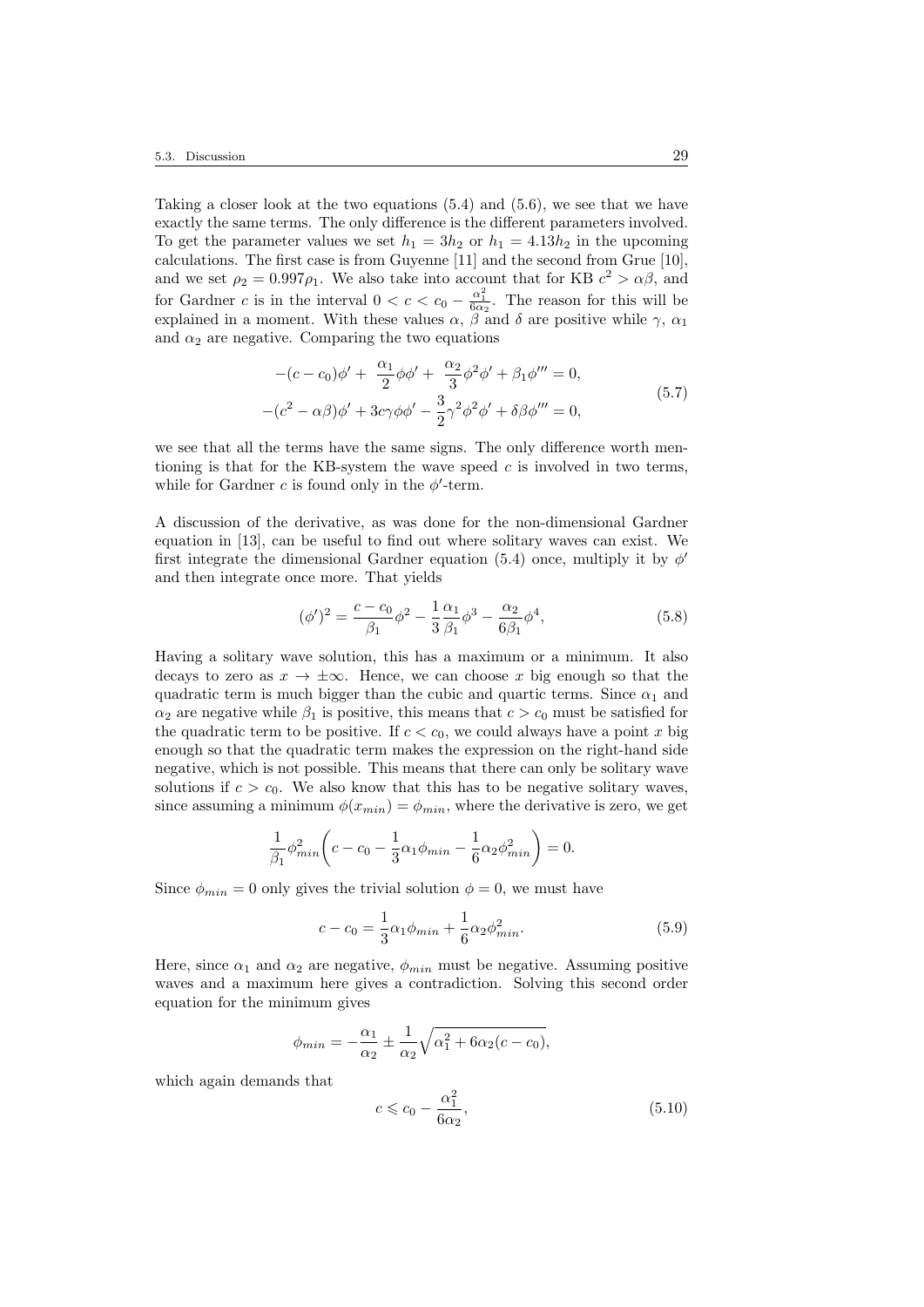not to take the square root of a negative number and get complex solutions. For solitary wave solutions to exist, this must be satisfied.

The corresponding equation for the derivative of KB (5.6) is

$$
(\phi')^2 = \frac{c^2 - \alpha\beta}{\beta\delta}\phi^2 - c\frac{\gamma}{\beta\delta}\phi^3 + \frac{1}{4}\frac{\gamma^2}{\beta\delta}\phi^4.
$$
 (5.11)

A similar argument can be made here; a solitary wave solution having a maximum or a minimum and decaying to zero as  $x \to \pm \infty$ , choosing x big enough so that the quadratic is much bigger than the cubic and quartic terms. Observing that  $c^2 > \alpha \beta$  for the quadratic term to be positive, so c must be in the interval  $-\sqrt{\alpha\beta} < c < \sqrt{\alpha\beta}$ . With similar argumentation as above, we find that for *c* in the negative interval we have positive solitary wave solutions and we have negative solutions in the positive interval. The waves will travel in opposite directions. Taking  $c$  positive gives negative solitary waves. This is because, assuming a minimum  $\phi(x_{min}) = \phi_{min}$  and putting the derivative equal to zero, we get a similar equation to (5.9)

$$
c^2 - \alpha \beta = c\gamma \phi_{min} - \frac{1}{4} \gamma^2 \phi_{min}^2.
$$

Knowing that  $\gamma$  is negative,  $\phi_{min}$  must be negative for the right-hand side to be positive. Hence, we have negative solitary waves. Similarly, solving this second order equation simply gives

$$
\phi_{min} = \frac{2}{\gamma} \Big( c \pm \sqrt{\alpha \beta} \Big),
$$

which gives no further restrictions on  $c$ . For negative  $c$ , the same discussion would have been opposite but symmetric.

#### 5.3.1 Phase plane diagrams

Integrating the equations (5.7) once, and introducing  $\psi = \phi'$ , the following system is obtained

$$
\begin{aligned}\n\phi' &= \psi, \\
\psi' &= \frac{c - c_0}{\beta_1} \phi - \frac{\alpha_1}{2\beta_1} \phi^2 - \frac{\alpha_2}{3\beta_1} \phi^3\n\end{aligned} \tag{5.12}
$$

for the Gardner equation, and

$$
\phi' = \psi,
$$
  

$$
\psi' = \frac{3}{\beta \delta} (c^2 - \alpha \beta) \phi - \frac{3}{2} \frac{c\gamma}{\beta \delta} \phi^2 - \frac{3}{2} \frac{\gamma^2}{\beta \delta} \phi^3
$$
(5.13)

for KB. Before making phase plane diagrams, we find the critical points of the systems. For Gardner, we get

$$
\begin{array}{lcl} \phi'=0 & \Rightarrow & \psi=0,\\ \psi'=0 & \Rightarrow & \phi\Big(\frac{c-c_0}{\beta_1}-\frac{\alpha_1}{2\beta_1}\phi-\frac{\alpha_2}{3\beta_1}\phi^2\Big)=0. \end{array}
$$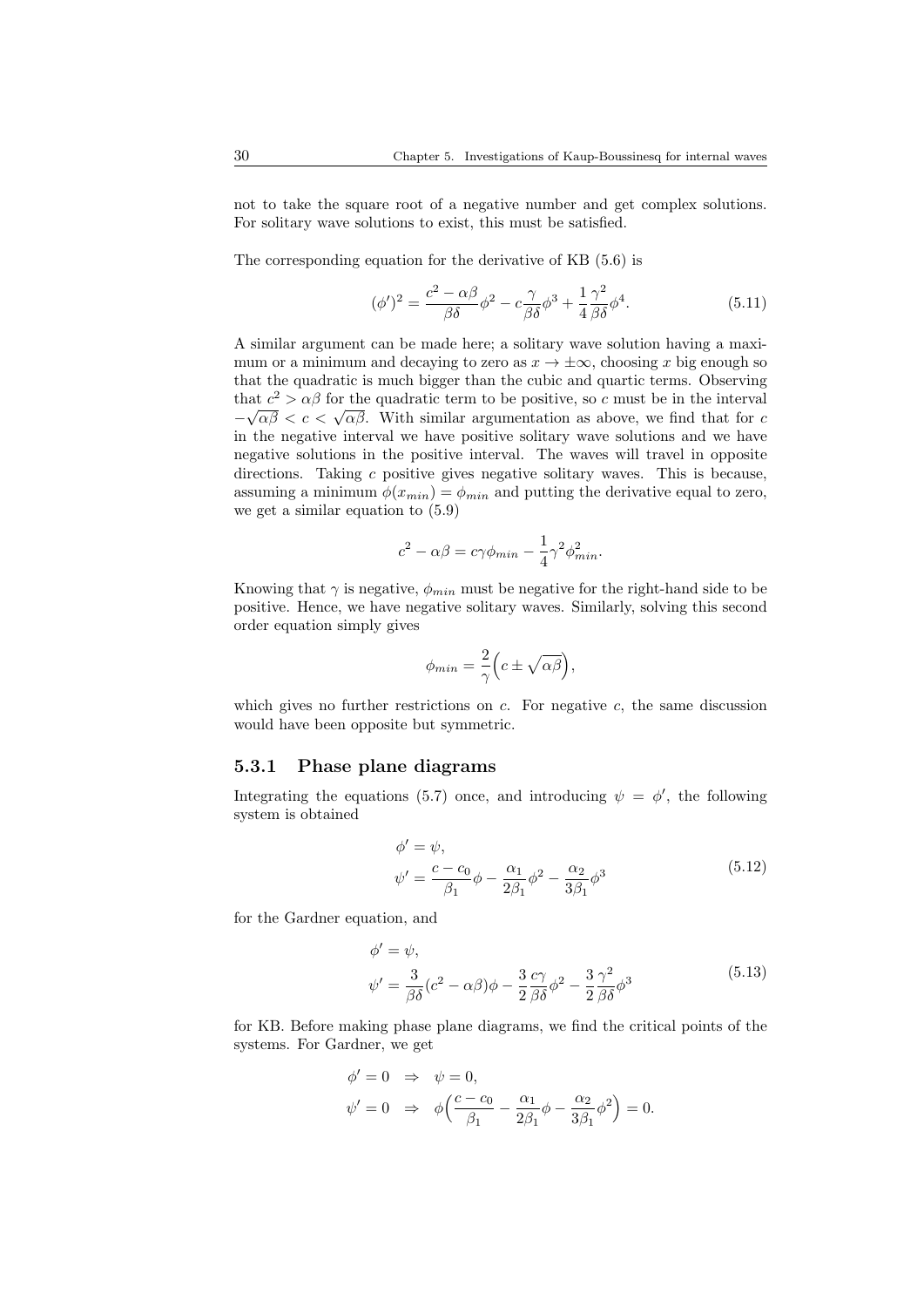The last relation gives three solutions for  $\phi$ 

$$
\phi = 0
$$
 and  $\phi = -\frac{3}{4} \frac{\alpha_1}{\alpha_2} \left( 1 \pm \sqrt{1 + \frac{16}{3} \frac{\alpha_2}{\alpha_1^2} (c - c_0)} \right)$ 

This means that we have the three critical points where  $\psi$  is zero for all three values of  $\phi$  given above. Letting c go to the critical value  $c \to c_0$  inside the square root gives a duplication of  $\phi = 0$  and the negative  $\phi = -\frac{3}{2} \frac{\alpha_1}{\alpha_2}$ . The other critical value  $c \to c_0 - \frac{\alpha_1^2}{6\alpha_2}$  gives the two solutions

$$
\phi = -\frac{\alpha_1}{\alpha_2}
$$
 and  $\phi = -\frac{1}{2} \frac{\alpha_1}{\alpha_2}$ ,

which are both negative.

Correspondingly, for KB we get

$$
\begin{aligned}\n\phi' &= 0 \quad \Rightarrow \quad \psi = 0, \\
\psi' &= 0 \quad \Rightarrow \quad \phi = 0, \quad \phi = -\frac{1}{2} \frac{c}{\gamma} \left( 1 \pm \sqrt{9 - 8 \frac{\alpha \beta}{c^2}} \right).\n\end{aligned}
$$

Knowing that  $c > \sqrt{\alpha \beta}$  and letting c go to the critical value  $c \to \sqrt{\alpha \beta}$  inside the square root, we get

$$
\phi = 0
$$
 and  $\phi = -\frac{c}{\gamma}$ .

For  $c > \sqrt{\alpha \beta}$  though, we get one positive and one negative solution for  $\psi' = 0$ . As c increases these two points will also get further and further away from the origin in both directions. This means that we get one critical point on the positive side of the  $\phi$ -axis and one on the negative side, in addition to the one at the origin. For Gardner, both nonzero critical points will be on the negative side of the  $\phi$ -axis, which will be clear when we draw the phase planes.

We now use the systems (5.12) and (5.13) to make phase plane diagrams for Gardner and KB with the help of a phase plane Matlab code made by John C. Polking at Rice University [17]. The parameter values are obtained using  $h_2 = h_1/3 = 0.15$  and  $\rho_2 = 0.997\rho_1 = 997$ , which are consistent with the values used for the plots in the next section. Phase planes for KB and Gardner are made for a particle choice of c, and this is shown in Figure 5.2. We can see that we have one saddle point at the origin and one center on the negative  $\phi$ -axis for both systems. The third critical point is also a saddle point for Gardner. For KB the third one is a center far from the origin on the positive  $\phi$ -axis. A homoclinic orbit, marked in red, corresponding to solitary wave solutions is shown for both KB and Gardner in the phase planes. The KB diagram is zoomed in near the origin in Figure 5.3.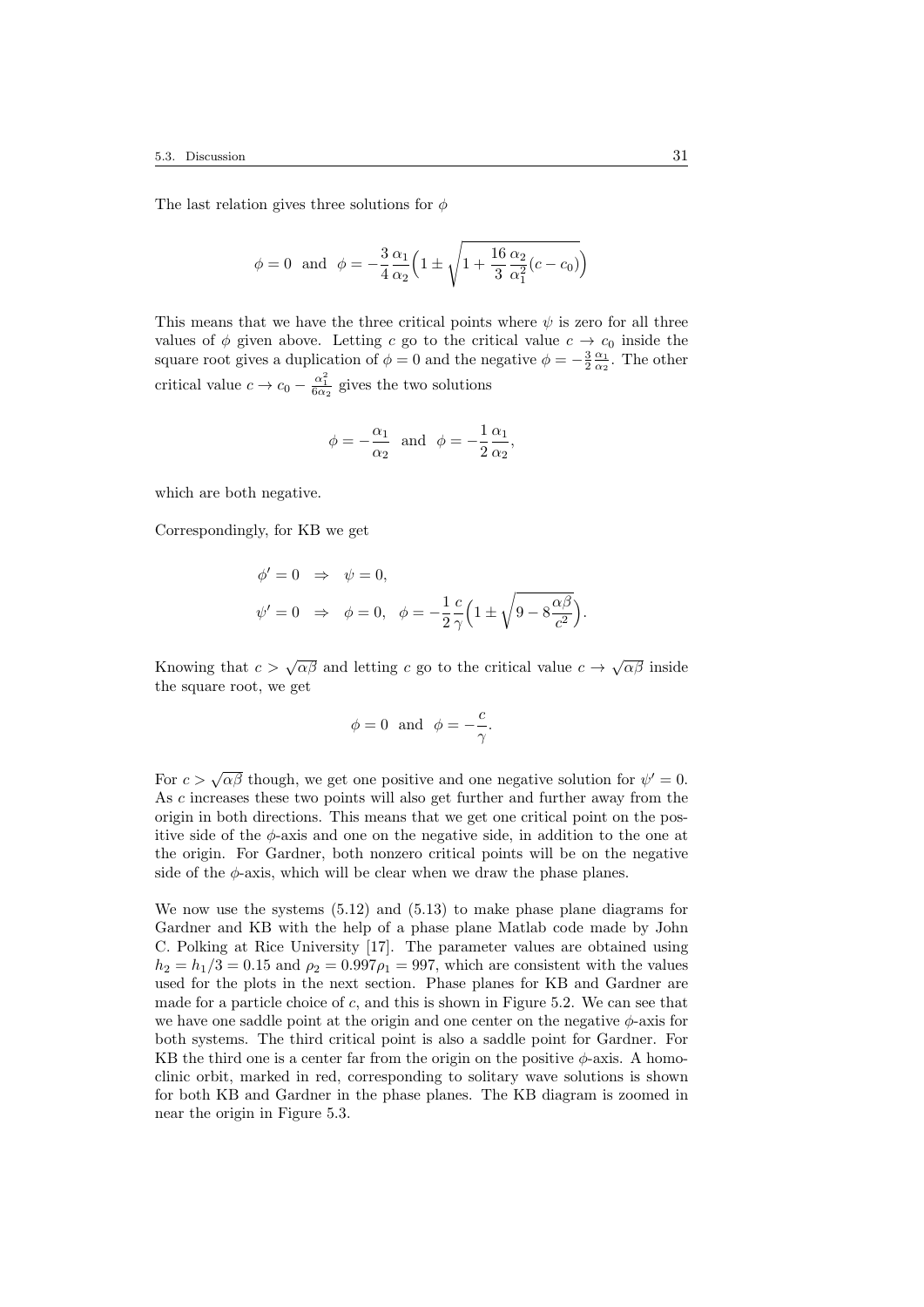

Figure 5.2: Phase plane diagram for Gardner (the upper one) and Kaup-Boussinesq.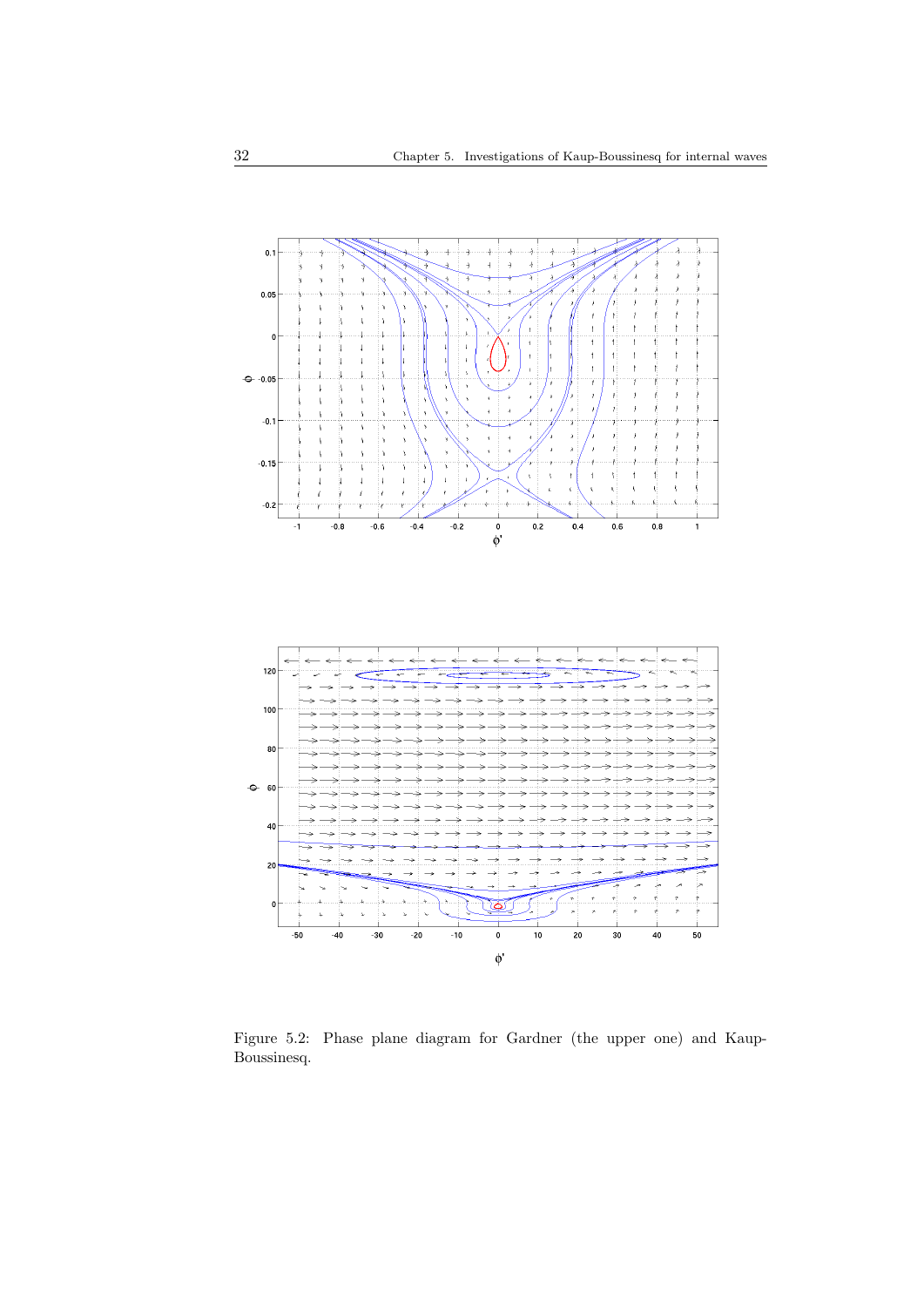

Figure 5.3: Phase plane diagram for KB, the lower part zoomed in.

We make a new phase plane diagram for Gardner, where  $c$  is close to the critical value given by (5.10), to see what happens then. From Figure 5.4 we see that the homo-clinic orbit goes from the origin almost down to the lower saddle point, and then back to the origin. When one puts  $c$  equal to the critical value, we see from Figure 5.5 that a solution goes exactly from the higher to the lower saddle point, and a solution going back. It seems like the closer  $c$  is to the critical value, the closer  $\phi$  gets to the lower critical point before it returns to zero. Since  $c$  has no upper limit for KB, there is no corresponding phenomena to be observed.



Figure 5.4: Phase plane diagram for Gardner with c near the critical value.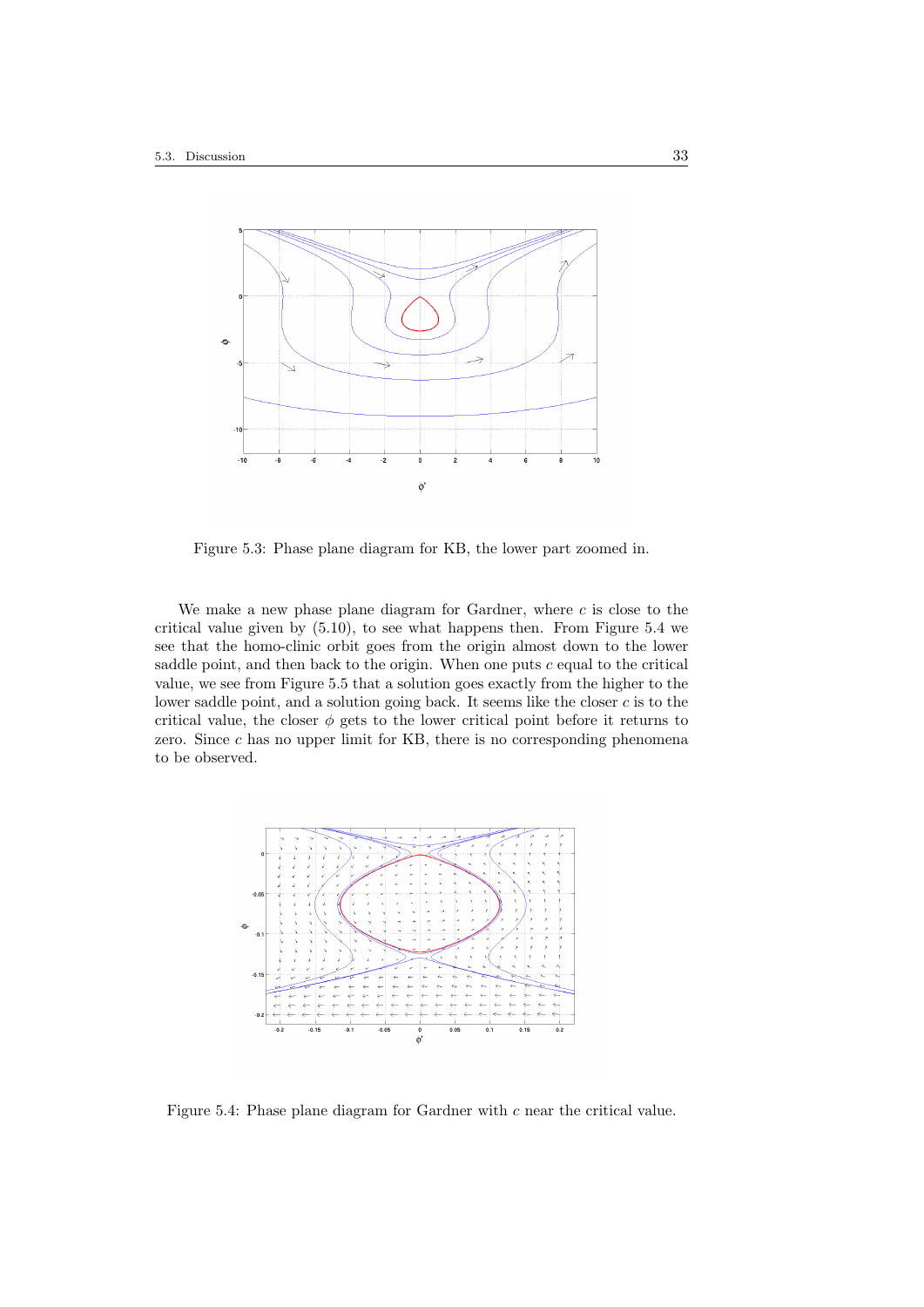

Figure 5.5: Phase plane diagram for Gardner with c equal to the critical value.

# 5.4 Solutions of Kaup-Boussinesq and Gardner

To investigate how good of an approximation the Kaup-Boussinesq system gives us, the solution of the system found by Guyenne [11] is used. If we use the form (5.5) of KB, it is easy to check that the solution by Guyenne

$$
\begin{cases}\n\eta(x,t) = \frac{c}{\beta}u(x,t) - \frac{\gamma}{2\beta}u(x,t)^2 \\
u(x,t) = 2\frac{\sqrt{\alpha\beta}}{\gamma}\frac{(\frac{c^2}{\alpha\beta} - 1)}{\cosh(\sqrt{\frac{\alpha}{\beta}}(\frac{c^2}{\alpha\beta} - 1)(x - ct)) + \frac{c}{\sqrt{\alpha\beta}}}\n\end{cases}
$$
\n(5.14)

is actually a solution of this system of equations. The mathematical software Maple is used to check that (5.14) does indeed satisfy the system (5.1). Guyenne used this solution as an initial guess for the iterative procedure in solving the Hamiltonian system derived by Craig, Guyenne and Kalisch [8], and got results that matched experimental results and the nonlinear model of Grue et al. [10] pretty well.

For comparison of the solution (5.14) we mainly use the solution of the Gardner equation, but also results from the nonlinear model of Grue et al. [10] for the wave width and wave speed plots. The solution of the Gardner equation  $(5.2)$ used here is found in [11], and is of the form

$$
\eta(x,t) = -\frac{\alpha_1}{\alpha_2} \frac{\nu}{2} \left[ \tanh(\frac{x-ct}{\Delta} + \delta) - \tanh(\frac{x-ct}{\Delta} - \delta) \right] \tag{5.15}
$$

where

$$
\alpha_1 = \frac{3c_0(h_2 - h_1)}{2h_1h_2}, \ \alpha_2 = \frac{3c_0}{h_1^2h_2^2} \left[ \frac{7}{8}(h_1 - h_2)^2 - \frac{h_1^3 + h_2^3}{h_1 + h_2} \right]
$$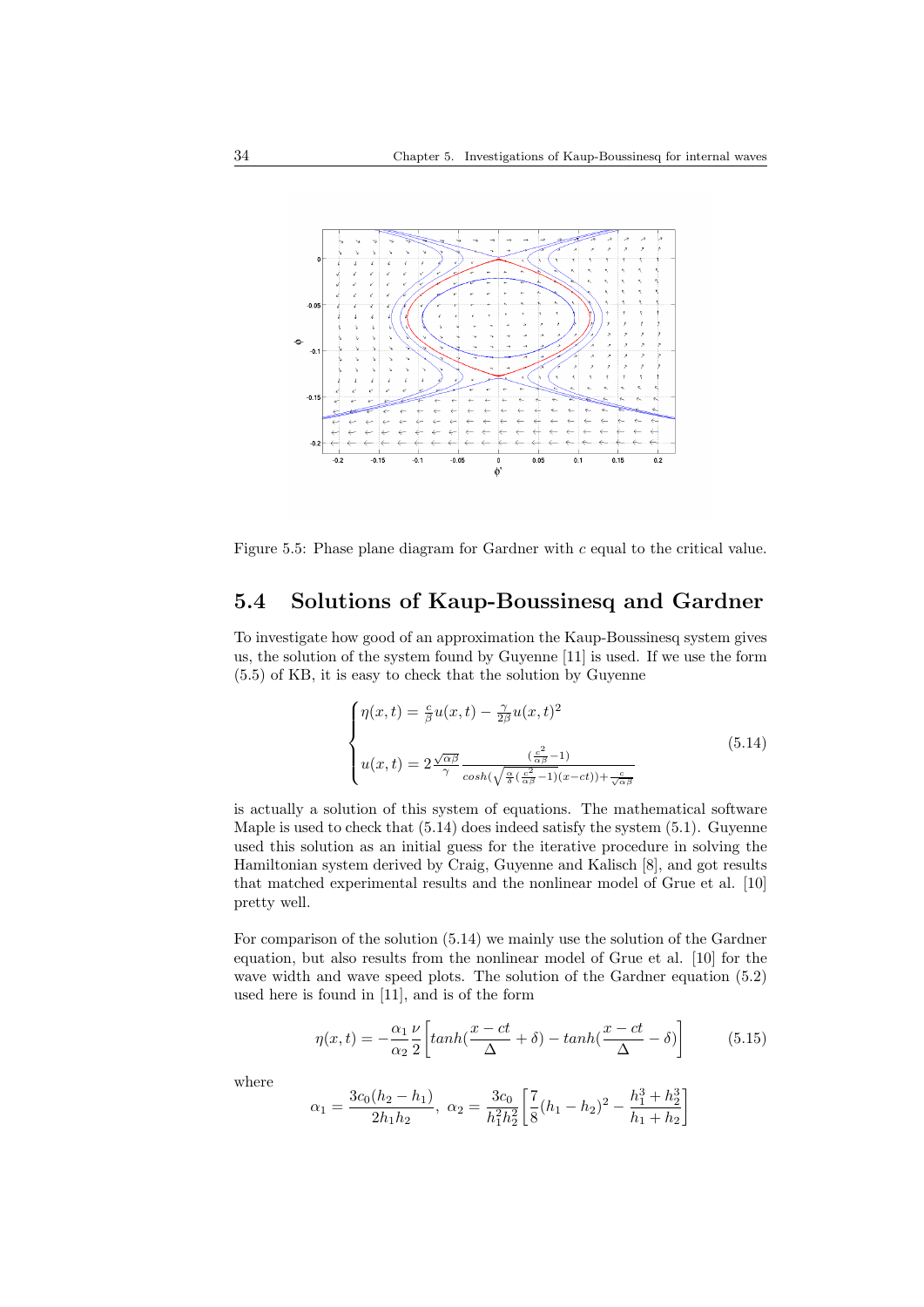$$
\Delta^{2} = -\frac{24\alpha_{2}\beta}{\alpha_{1}^{2}\nu^{2}}, \ c_{0}^{2} = \frac{gh_{1}h_{2}(\rho_{1} - \rho_{2})}{\rho_{1}(h_{1} + h_{2})},
$$

$$
\beta_1 = \frac{c_0 h_1 h_2}{6}, \ \delta = \frac{1}{4} ln(\frac{1+\nu}{1-\nu}), \ c = c_0 - \frac{\alpha_1^2 \nu^2}{6\alpha_2}, \tag{5.16}
$$

where  $\nu$  is a nonlinearity parameter, and lies in the interval  $0 < \nu < 1$ . We see here that for the parameters  $\alpha_1$ ,  $\alpha_2$ ,  $\beta_1$  and  $c_0$ , the approximation  $\rho_1 \approx \rho_2$ is used when compared with (5.3). This is done except for the numerator in  $c_0$ , because it here would make  $c_0 = 0$ . Grue's results were obtained from the graphs in [10] and [11], and there it is shown that for big amplitudes we get broader solitary wave solutions. This phenomena is also referred to in [13]. The closer the amplitude is to the height of the top layer, that is the closer the relationship  $\eta/h_2$  gets to 1, the broader the solitary wave solutions are. We therefore expect the solutions to get broader as the amplitude increases.

### 5.5 Results

To show how the Kaup-Boussinesq model works, we plot the wave profile for different amplitudes and compare it with the solution of the Gardner equation (5.15). We also plot the wave width at various amplitudes, and finally a plot showing how the wave speed varies with increasing amplitude. These plots should give us a good insight to how well the Kaup-Boussinesq system models internal waves.

#### 5.5.1 Wave profiles

Figure 5.6 shows the solutions (5.14) and (5.15) at different amplitudes. To get these amplitudes the wave speed c is varied, and for KB we can see from the solution that c is restricted by  $c > \sqrt{\alpha \beta}$ . To get the plots for the Gardner equasion that c is restricted by  $c > \sqrt{\alpha \beta}$ . To get the plots for the Gardner equation, we observe from (5.16) that c is dependent on the nonlinearity parameter  $\nu$ , so this is varied between  $0 < \nu < 1$ . These plots show us that for small amplitudes the solution of KB fits quite well with the Gardner solution, but for bigger amplitudes we clearly see that the resulting wave profiles are not broad enough. We see that the Gardner equation, which gives a good approximation, gives broader wave profiles for bigger amplitudes. A plot of Gardner near the critical value  $c = c_0 - \frac{\alpha_1^2}{6\alpha_2}$  corresponding to  $\nu \to 1$  is also done. This wave profile is shown in Figure 5.7.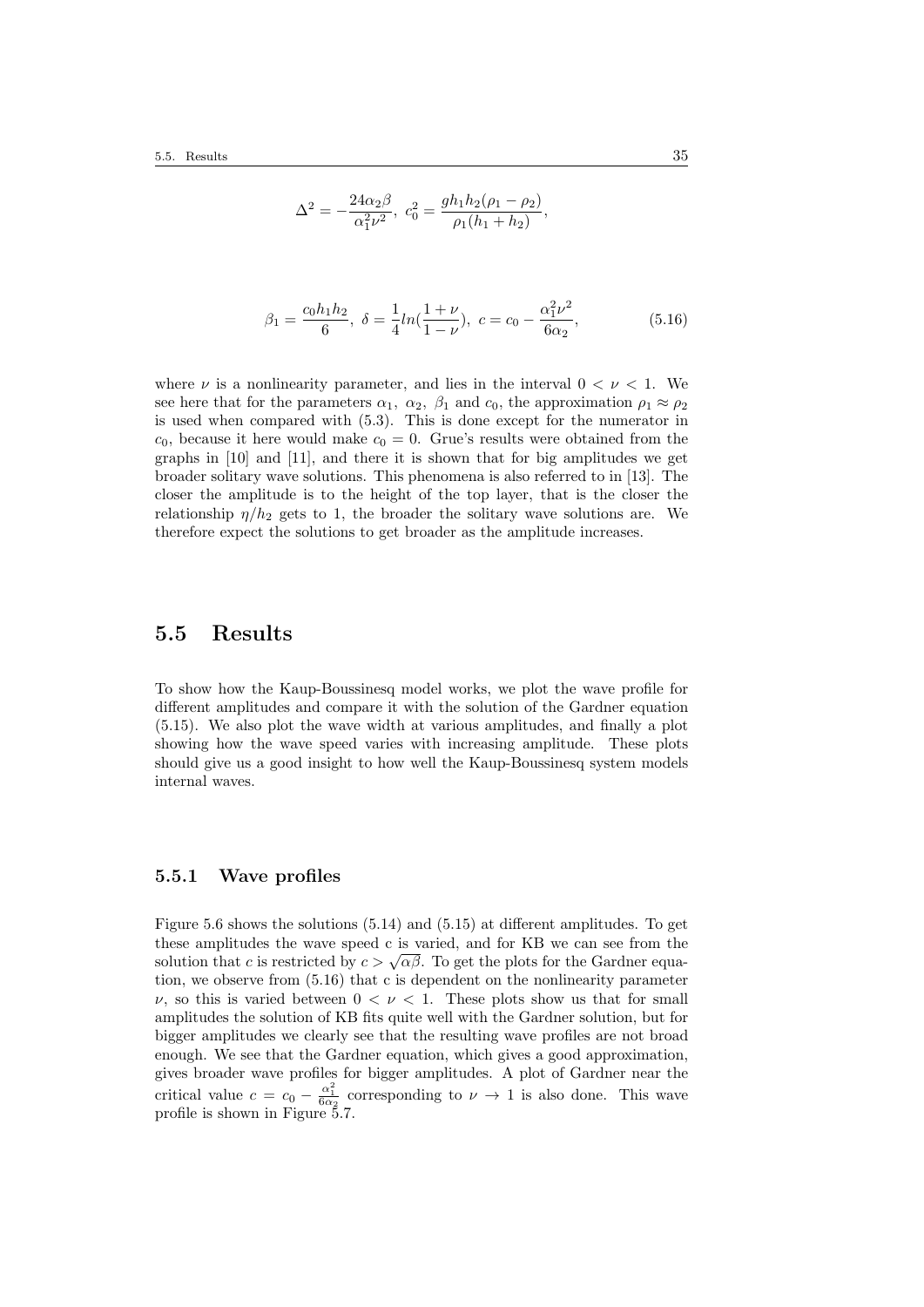

Figure 5.6: Comparison of wave profiles of the Kaup-Boussinesq model and the Gardner equation.



Figure 5.7: A plot of the waveprofile for Gardner with c near the critical value. Here ν = 0.9999999999999999.

### 5.5.2 Width comparison

Figure 5.8, on the other hand, shows a comparison of solitary wave widths for the Kaup-Boussinesq model, the Gardner equation and the fully nonlinear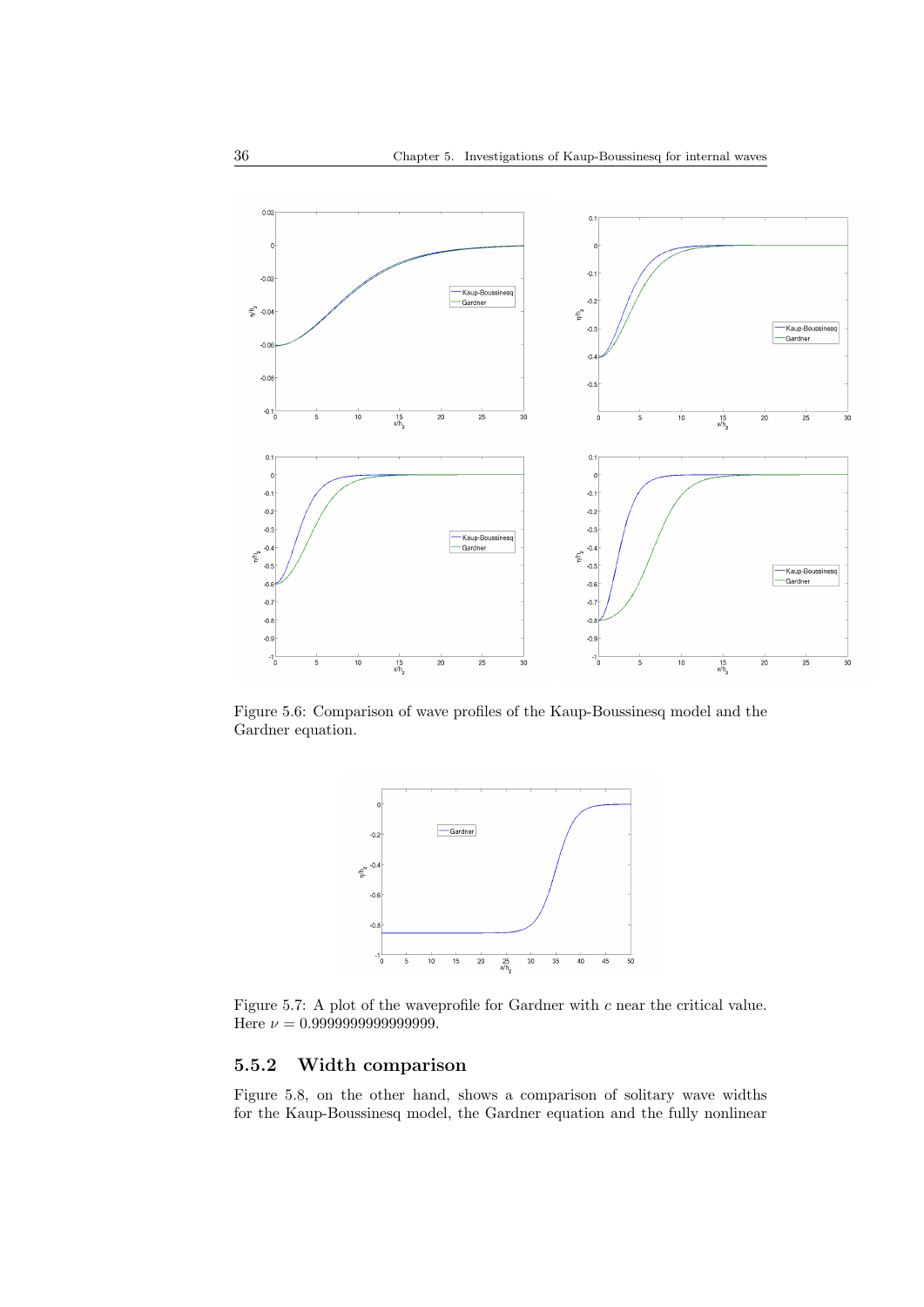model of Grue et al. In figure 5.8 a) we have  $h_1 = 3h_2$ , and it is clear from Gardner and Grue et al. that for small amplitudes we have broad solitary wave solutions. For bigger amplitudes we get narrower waves, and the closer  $\eta/h_2$ gets to 1, the broader the waves become again. From the figure we see that the Kaup-Boussinesq solution gets narrower the bigger the amplitude gets, but the tendency of broader waves for increasing amplitude does not show. In figure 5.8 b) we have  $h_1 = 4.13h_2$ . Here, the broadening is not so clear, but it can still be observed. It seems like the broadening of the waves for bigger amplitudes depends on the relationship  $h_1/h_2$ , but from both figures we see that the Kaup-Boussinesq equation does not give a satisfactory approximation.



Figure 5.8: Comparison of solitary wave widths for the Kaup-Boussinesq model, the Gardner equation and the fully nonlinear model of Grue et al. In figure a) we have  $h_1 = 3h_2$  and in figure b)  $h_1 = 4.13h_2$ .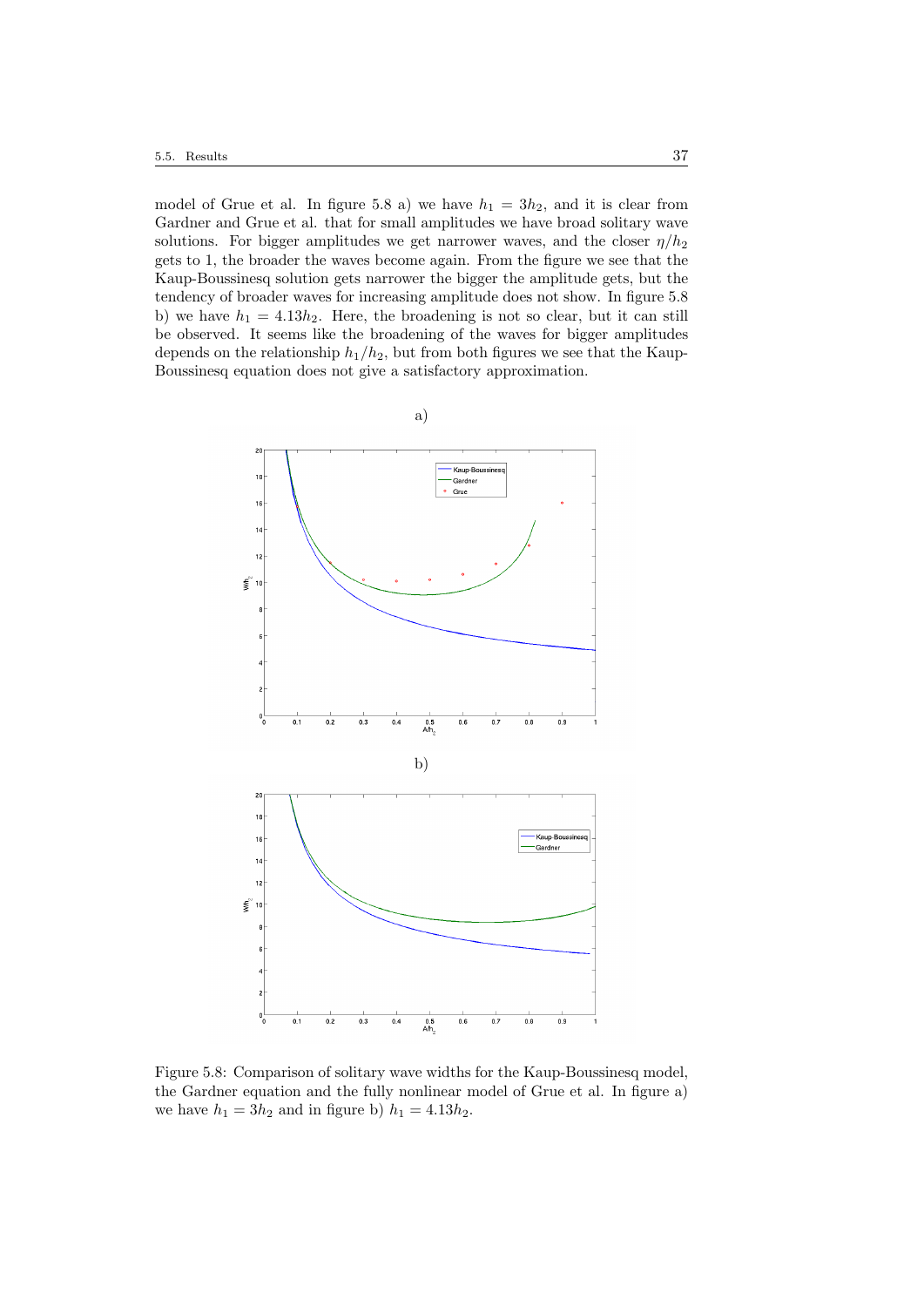#### 5.5.3 Speed comparison

Figure 5.9 shows that for increasing amplitude the wave speed seems to stabilize for the model of Grue et al. and for the Gardner equation, while we for KB get increasing wave speed as the amplitude increases. This again show deviating results from Grue et al. and Gardner. We can easily see this from the solution  $(5.14)$ . The amplitude continues to increase with increasing c, since there is no upper limit for c.



Figure 5.9: A plot of the wave speed c relative to amplitude for the Kaup-Boussinesq model, the Gardner equation and the fully nonlinear model of Grue et al. We have  $h_1 = 4.13h_2$ .

# 5.6 Conclusion

All the figures point towards the same conclusion, that the Kaup Boussinesq model is not really a good choice to describe internal solitary waves, as long as we are modeling large-amplitude waves. This, even though Gardner and KB have the same form. It seems like the upper limit for  $c$  in the Gardner equation, in addition to the locations of the critical points in the phase plane, are the reasons why Gardner models large amplitude internal solitary waves better than Kaup-Boussinesq does. For Gardner, the two non-zero critical points became closer to each other for increasing c. This "forced" the solution  $\phi$  to spend more time in the lower part of the phase plane, creating the broad waves, until it reached the maximum c. For Kaup-Boussinesq, the two non-zero critical points just became more apart for increasing  $c$ , which only resulted in narrower waves.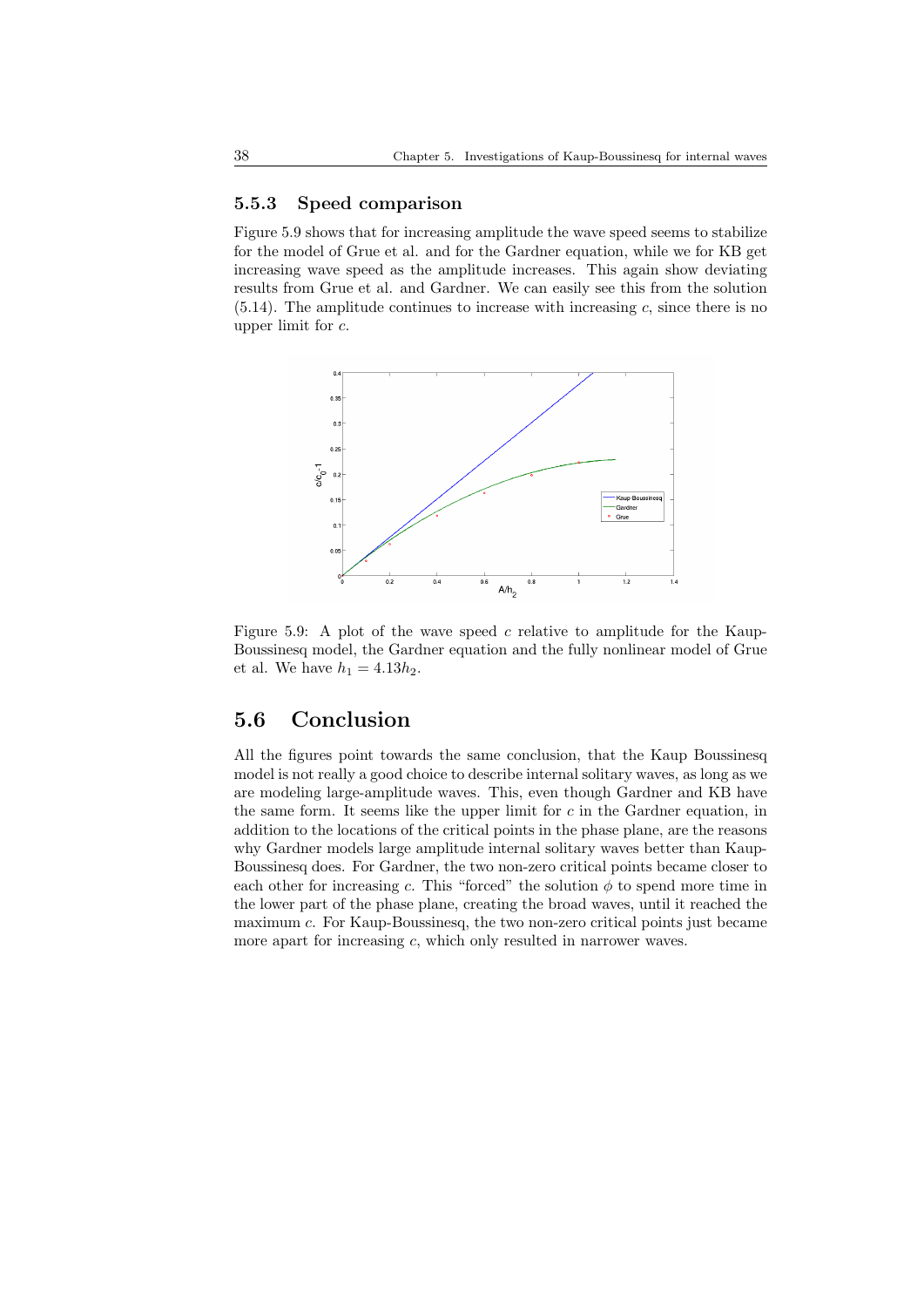# Chapter 6

# Numerical Method

The objective of this chapter is to introduce the principle of spectral methods as a numerical tool to solve equations, both ordinary differential equations (ODEs) and partial differential equations (PDEs). In particular we will look at the Fourier collocation method with a pseudospectral transform method to compute nonlinear terms in an efficient way. This provides the foundation for the numerical work presented in the next chapter. The theory here is based on the book of Spectral Methods in Fluid Dynamics [5].

# 6.1 Spectral Methods

Spectral methods are used to solve certain differential equations. The way this is done is to write the solution as an expansion, for example a Fourier series, and find the coefficients of the series. If we have a differential equation, where  $u$  is the dependent variable, the approximate solution is represented as

$$
u(x,t) = \sum_{k=-\infty}^{\infty} \hat{u}_k(t)\phi_k(x).
$$
 (6.1)

Here  $\phi_k$  are called trial functions and  $\hat{u}_k$  the expansion coefficients. The trial functions here are infinitely differentiable global functions. When using the Fourier approach the trial functions are trigonometric polynomials  $\phi_k(x) = e^{ikx}$ , but Chebyshev and Legendre polynomials are also frequently used.

In general, the approximation  $(6.1)$ , is calculated up to N terms

$$
u^{N}(x,t) = \sum_{k=-N/2}^{N/2-1} \hat{u}_{k}(t)\phi_{k}(x).
$$
 (6.2)

The reason for the  $N/2$ -degree approximation is because of the way spectral methods are implemented, so this is the approximation we use later on. This does, in general, not alone satisfy the differential equation. In addition, test functions are used to ensure that the problem is satisfied by minimizing the error produced by the approximate series (6.2). If we have the problem

$$
\frac{\partial u}{\partial t} = M(u),
$$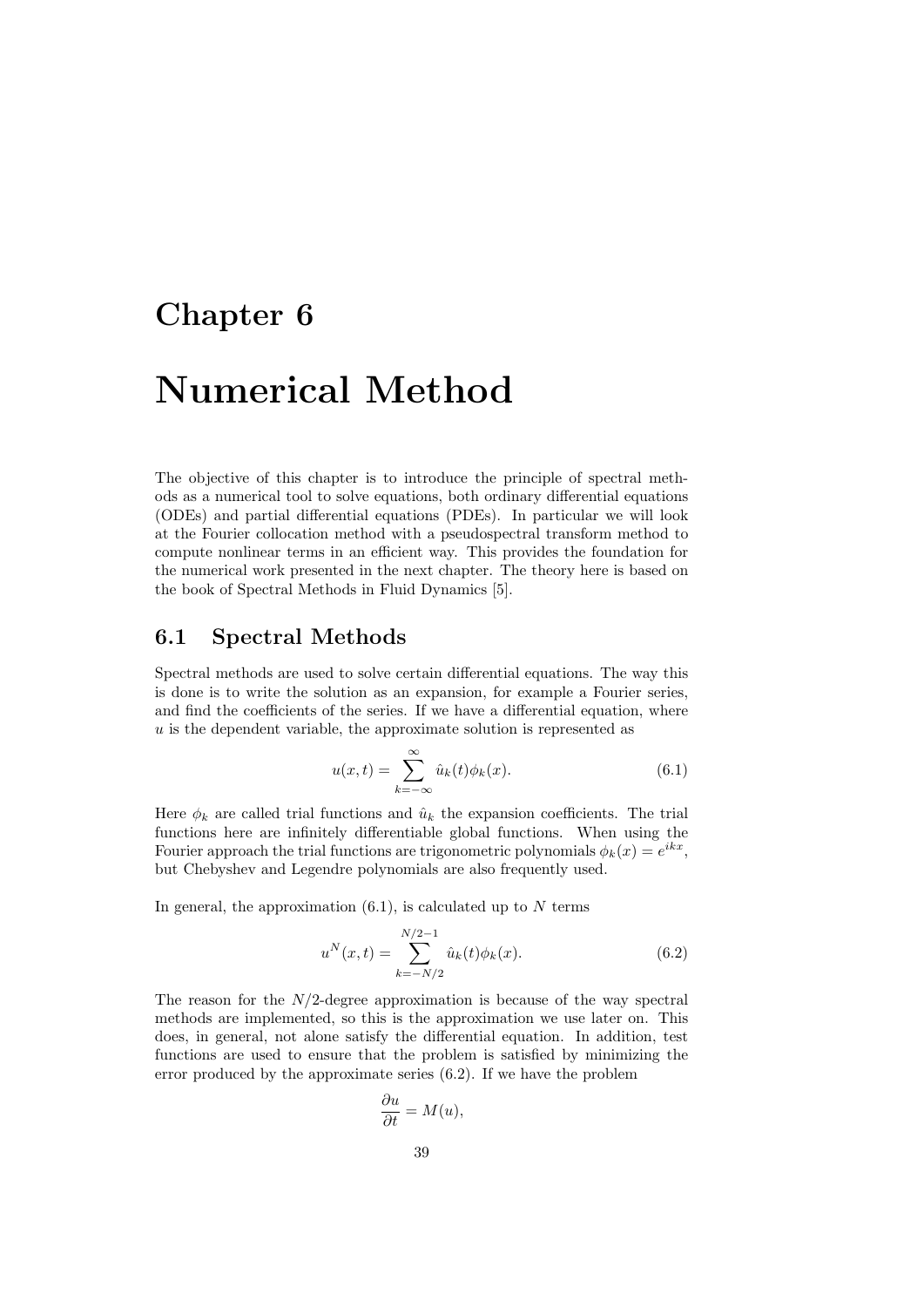where  $M(u)$  contains spatial derivatives, then the test functions  $\psi_k(x)$  satisfy

$$
\int_0^{2\pi} \left[ \frac{\partial u^N}{\partial t} - M(u^N) \right] \psi_k(x) dx = 0,
$$
\n(6.3)

for  $k = -N/2, ..., N/2 - 1$ . There is three common spectral methods that differ from each other by the choice of these test functions. The Galerkin, tau and collocation methods. Essentially the Galerkin and tau approach are implemented in terms of the expansion coefficients, while the collocation method uses the value of the unknown function in certain physical points. The Galerkin and tau methods are difficult and impractical to apply to nonlinear problems, while the spectral collocation approach is more attractive. Therefore, the collocation approach is used in this thesis. For the collocation method, the test functions are

$$
\psi_j(x) = \delta(x - x_j), \quad j = 1, ..., N - 1,
$$

and  $x_j$  are the grid points for the method. Then (6.3) reduces to

$$
\left. \frac{\partial u^N}{\partial t} - M(u^N) \right|_{x=x_j} = 0, \quad j = 1, ..., N - 1.
$$

That means, the approximation (6.2) must satisfy the differential equation at each grid point.

If we require the sequence  $\{\phi_k\}$  to be orthogonal, we get a linear transformation between u and the expansion coefficients  $\{\hat{u}_k(t)\}\$ , a transform between the physical space and transform space. This transform is invertible if the system is complete in a Hilbert space. This means that we can go from physical space to transform space, and functions can be described in both spaces. Since the expansion coefficients in  $(6.2)$  in general depends on all the values of the function, we use a discrete transform and approximate the expansion coefficients using only a finite number of points. This can be done if the spectral accuracy is retained when replacing the finite transform with the discrete one. The Fourier system is an orthogonal system which guarantee spectral accuracy, so we can use Fourier transformation. Hence, we introduce first the Fourier transform. Further, we discuss the errors using the Fourier approach, and how to differentiate using the approximation, since we are solving differential equations. Then we move on to how nonlinear terms are treated with a pseudospectral approach.

#### 6.1.1 Fourier Theory

The general approximation in the Fourier sense of a function  $u$  is defined as

$$
Su = \sum_{k=-\infty}^{\infty} \hat{u}_k e^{ikx}.
$$

This we call the Fourier series of the function. Here,  $e^{ikx}$  is orthogonal on the interval  $(0, 2\pi)$ , and the Fourier coefficients satisfy

$$
\hat{u}_k = \frac{1}{2\pi} \int_0^{2\pi} u(x)e^{-ikx}dx \quad k = 0, \pm 1, \pm 2, \dots
$$
\n(6.4)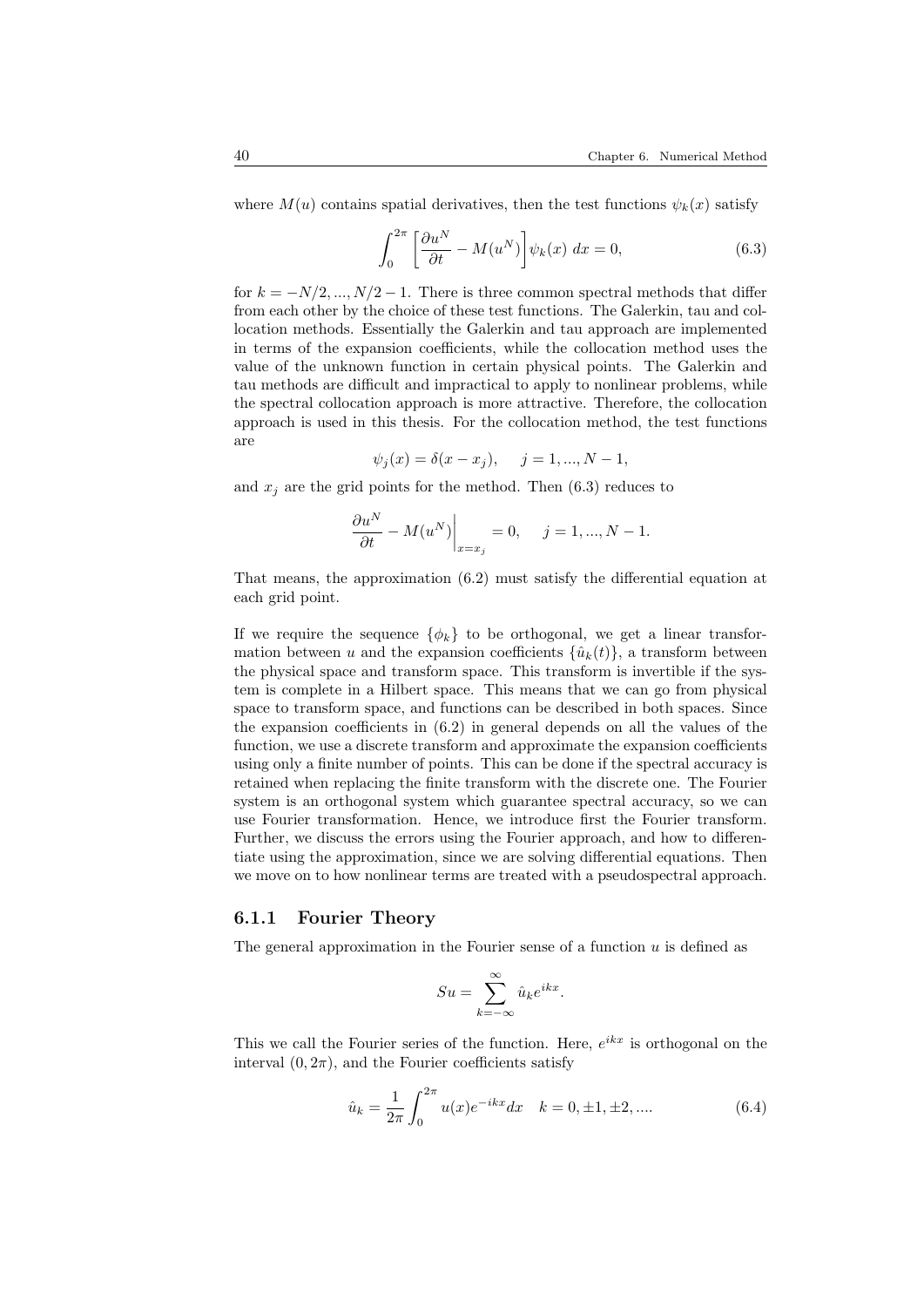This is known as the continuous Fourier transformation. The function  $u$  is now approximated by the trigonometric polynomials

$$
P_N u(x) = \sum_{k=-N/2}^{N/2-1} \hat{u}_k e^{ikx}.
$$

Often the Fourier coefficients (6.4) are not known in this closed form, and we got a problem with recovering the information about the function calculated in the transform space, so the coefficients must be approximated in some way. Thus, we introduce the discrete Fourier transform (DFT) and the discrete Fourier coefficients. Considering now the grid points

$$
x_j = \frac{2\pi j}{N} \quad j = 0, ..., N - 1 \tag{6.5}
$$

in physical space. The discrete Fourier coefficients of the function  $u$  are defined as  $\ddot{x}$ 

$$
\tilde{u}_k = \frac{1}{N} \sum_{j=0}^{N-1} u(x_j) e^{-ikx_j} \quad -\frac{N}{2} \leq k \leq \frac{N}{2} - 1. \tag{6.6}
$$

The function is defined on the interval  $(0, 2\pi)$ , and with the help of the orthogonality relation

$$
\frac{1}{N} \sum_{j=0}^{N-1} e^{ipx_j} = \begin{cases} 1 & \text{if } p = Nm, \ m = 0, \pm 1, \pm 2, \dots \\ 0 & \text{otherwise} \end{cases}
$$
(6.7)

we have an inversion formula for recovering the physical points

$$
u(x_j) = \sum_{k=-N/2}^{N/2-1} \tilde{u}_k e^{ikx_j} \quad j = 0, ..., N-1.
$$
 (6.8)

This is referred to as the inverse discrete Fourier transformation. The discrete Fourier approximation of  $u$  is then

$$
u(x) \approx I_N u(x) = \sum_{k=-N/2}^{N/2-1} \tilde{u}_k e^{ikx},
$$
 (6.9)

Here, I stands for trigonometric interpolant, since we only use a finite number of points to approximate the function. The computations of the DFT (6.6) and the inverse DFT (6.8) can be accomplished by the Fast Fourier Transformation algorithm (FFT), which requires  $O(N \log_2 N)$  operations.

#### 6.1.2 Aliasing error for DFT

When we use the Fourier approach there is a truncation error associated with the approximation, since we only have an N-terms expansion. This is given by for example the  $L^2$ -norm

$$
||u - P_N u||_{L^2}
$$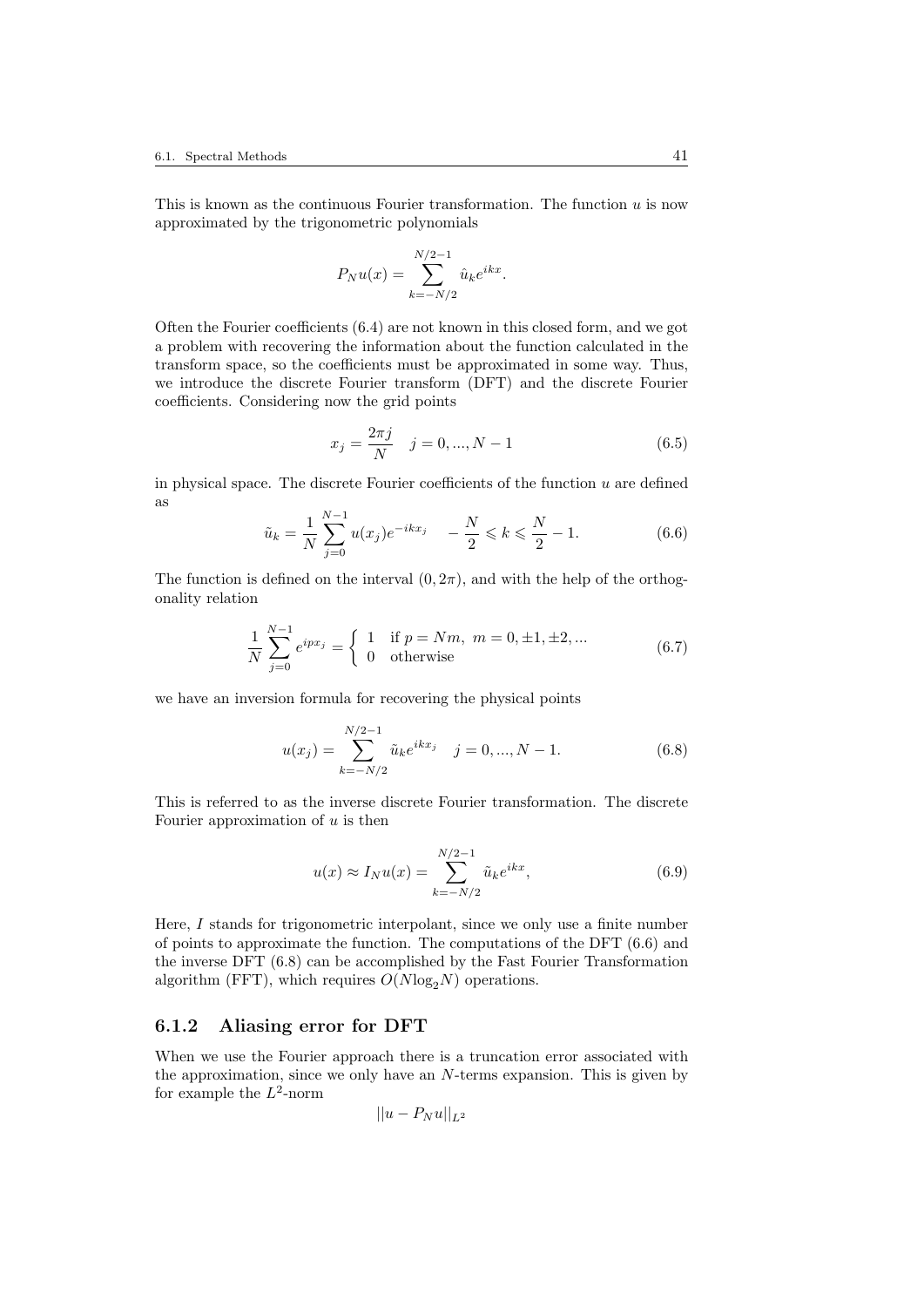for the continuous Fourier transformation, and

$$
||u - I_N u||_{L^2}
$$

for the discrete one. The discrete Fourier coefficients (6.6) can be seen as an approximation of the exact continuous Fourier coefficients (6.4) using the trapezoidal rule to evaluate the integral, and thus we get an extra error when using the DFT instead of the continuous transformation. We have the following relation between the coefficients

$$
\tilde{u}_k = \hat{u}_k + \sum_{\substack{m=-\infty \\ m \neq 0}}^{\infty} \hat{u}_{k+Nm}, \quad k = -N/2, ..., N/2 - 1.
$$

We get an error because the  $(k + Nm)^{th}$  frequency "aliases" the  $k^{th}$  frequency on our grid. This is because of the fact that  $e^{ikx_j} = e^{i(k+Nm)x_j}$ , so that they are not possible to distinguish from each other at the points  $x_i$ . Another way to write this is

$$
I_N u = P_N u + R_N u,
$$

where

$$
R_N u = \sum_{k=-N/2}^{N/2-1} \left( \sum_{\substack{m=-\infty\\ m\neq 0}}^{\infty} \hat{u}_{k+Nm} \right) e^{ikx}.
$$

This  $R_N u$  is called the "aliasing" error. It has been proven though, that this error is asymptotically of the same order as the truncation error. This means that using DFT does not lead to any new difficulties concerning errors, at least not for linear terms. Aliasing errors due to nonlinear terms are discussed in the next section.

#### 6.1.3 Differentiation

Working with spectral methods, differentiation depends on whether we are in physical or transform space. Differentiation in the transform space is done easily by multiplying each coefficient with  $ik$ . Hence, using DFT we simply multiply the coefficients in  $(6.6)$  by ik, and then transform back to  $(6.8)$ . Thus, the derivative is based on the values of  $u$  at the grid points  $(6.5)$ . The resulting derivative  $D_N u$ , is called the Fourier collocation derivative and is given by

$$
D_N u = \sum_{k=-N/2}^{N/2-1} a_k e^{ikx},
$$

where

$$
a_k = \frac{ik}{N} \sum_{j=0}^{N-1} u_j e^{-ik\frac{2\pi j}{N}}.
$$

Since this derivative is only based on the values at the grid points, it is the grid values of the derivative of the DFT, so we have

$$
D_N u = (I_N u)',
$$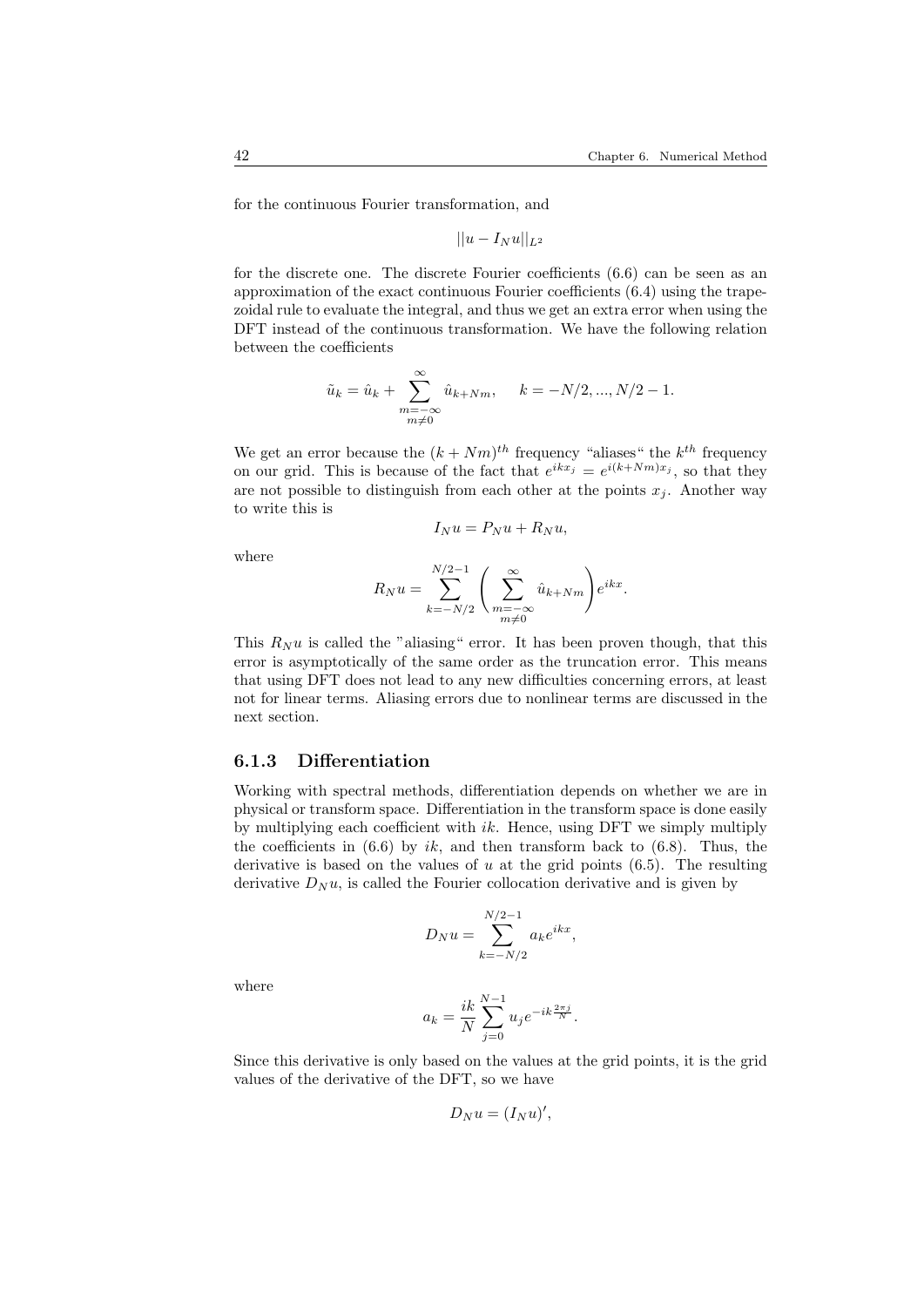and in general we have

$$
D_N u \neq I_N u',
$$

which is the interpolation of the derivative, so interpolation and differentiation do not commute. For the continuous transform however, truncation and differentiation commute,  $(P_N u)' = P_N(u')$ . That being said, collocation differentiation is spectrally accurate because the error and the truncation error of the derivative  $P_N u'$  are of the same order, so one can safely use the collocation derivative in spectral methods.

#### 6.1.4 Pseudospectral transform method

With the nonlinear terms a direct multiplication in the Fourier space is expensive, but with the use of transform methods they can be evaluated in less operations. The pseudospectral approach involves a multiplication in the physical space rather than the Fourier space, and then a transformation back to the Fourier space. When this is done, we get an aliasing error. The occurring error is explained here. If we look at a general quadratic term

$$
w(x) = u(x)v(x),\tag{6.10}
$$

with an infinite series expansion, the convolution sum will be

$$
\hat{w}_k = \sum_{m+n=k} \hat{u}_m \hat{v}_n. \tag{6.11}
$$

When  $u, v$  and  $w$  are approximated with the  $N$  degree continuous Fourier series, we have

$$
\hat{w}_k = \sum_{\substack{m+n=k\\|m|,|n| \le N/2}} \hat{u}_m \hat{v}_n,\tag{6.12}
$$

where  $|k| \leq N/2$ . Here

$$
u(x) = \sum_{m=-N/2}^{N/2-1} \hat{u}_m e^{imx}
$$

$$
v(x) = \sum_{n=-N/2}^{N/2-1} \hat{u}_n e^{inx}
$$

$$
\hat{w}_k = \frac{1}{2\pi} \int_0^{2\pi} w(x) e^{-ikx} dx.
$$

The summation (6.12) takes  $O(N^2)$  operations, which is much too expensive. The use of transform methods reduces this to  $O(N \log_2 N)$  operations.

The product we want to achieve (6.12), and the pseudospectral approach for evaluating this is based on using the inverse discrete Fourier transformation (DFT) to transform  $\hat{u}_m$  and  $\hat{v}_n$  back to the original spatial picture, carry out the multiplication similar to (6.10), and then transform back. We approximate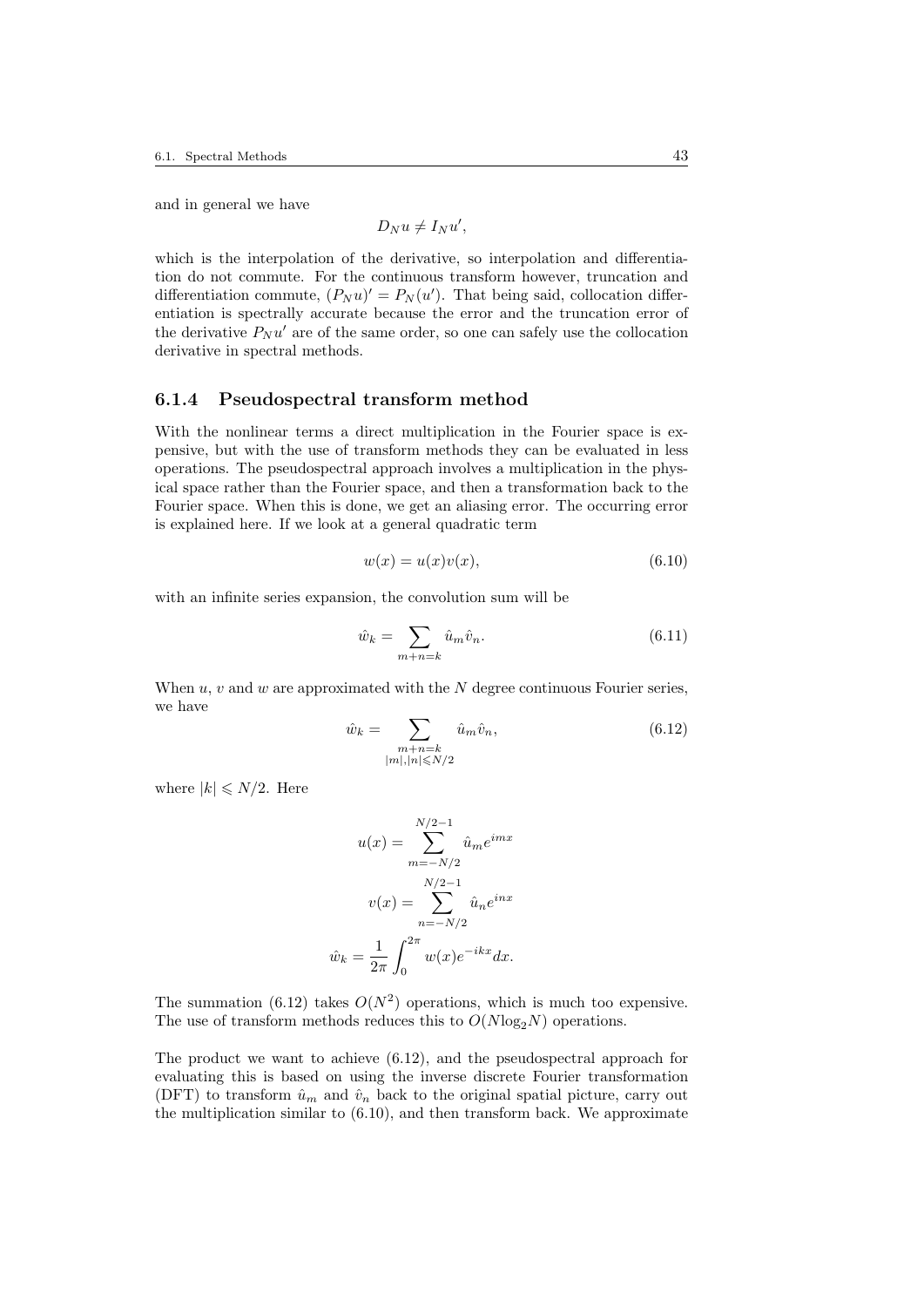$u, v$  and  $w$  with the DFT. We have

$$
u(x_j) = \sum_{k=-N/2}^{N/2-1} \tilde{u}_k e^{ikx_j}
$$
  

$$
j = 0, 1, ..., N - 1
$$
  

$$
v(x_j) = \sum_{k=-N/2}^{N/2-1} \tilde{v}_k e^{ikx_j}
$$

and define

$$
w(x_j) = u(x_j)v(x_j)
$$
  $j = 0, 1, ..., N - 1.$ 

We have

$$
\tilde{w}_k = \frac{1}{N} \sum_{j=0}^{N-1} w(x_j) e^{-ikx_j}, \qquad k = -\frac{N}{2}, ..., \frac{N}{2} - 1
$$

where the grid points are  $x_j = 2\pi j/N$ . This leads to

$$
\tilde{w}_k = \sum_{m+n=k} \hat{u}_m \hat{v}_n + \sum_{m+n=k\pm N} \hat{u}_m \hat{v}_n
$$

$$
\tilde{w}_k = \hat{w}_k + \sum_{m+n=k\pm N} \hat{u}_m \hat{v}_n,
$$

when we use the orthogonality relation (6.7). Comparing this to the convolution sum (6.12), we see that we have included an extra term using the DFT in the transformations back and forth, the aliasing error. This is why the method is called pseudospectral, because the product of two functions is not computed in the right way. The convenience of this however, is that taking the product in this way still takes  $O(N \log_2 N)$  operations, and we can also use filter methods to remove the aliasing error.

## 6.2 Numerical procedure

The method used in the next chapter works as follows. We start off with a PDE, and use the Fourier collocation method to transform the PDE to an ODE in the Fourier-space, and use the Fourier collocation differentiation operator D from Section 6.1.3 for the spatial derivatives. We use the pseudospectral transform method for the nonlinear terms. They are computed in the physical space, so we transform back to the original spatial representation, carry out the multiplication, then transform back. For the transformations we use the Fast Fourier Transformation (fft in Matlab).

One usually use a condition where  $\hat{u}_{-N/2}$  is set to zero. This is because we want  $u^N(t)$  to be real-valued, and if  $\hat{u}_{-N/2}$  has an imaginary part this will not be the case. This comes from the fact that k ranges from  $-N/2$  to  $N/2-1$  and not up to  $N/2$ , so  $-N/2$  appears unsymmetrically.

The resulting equation is then usually discretized in time by an explicit method for the non-linear term and an implicit method for the linear ones, and here we use the implicit second order Crank-Nicolson method on the linear terms and the explicit second order Adams-Bashforth multistep method on the nonlinear terms. It is worth mentioning that the Crank-Nicolson method is maybe not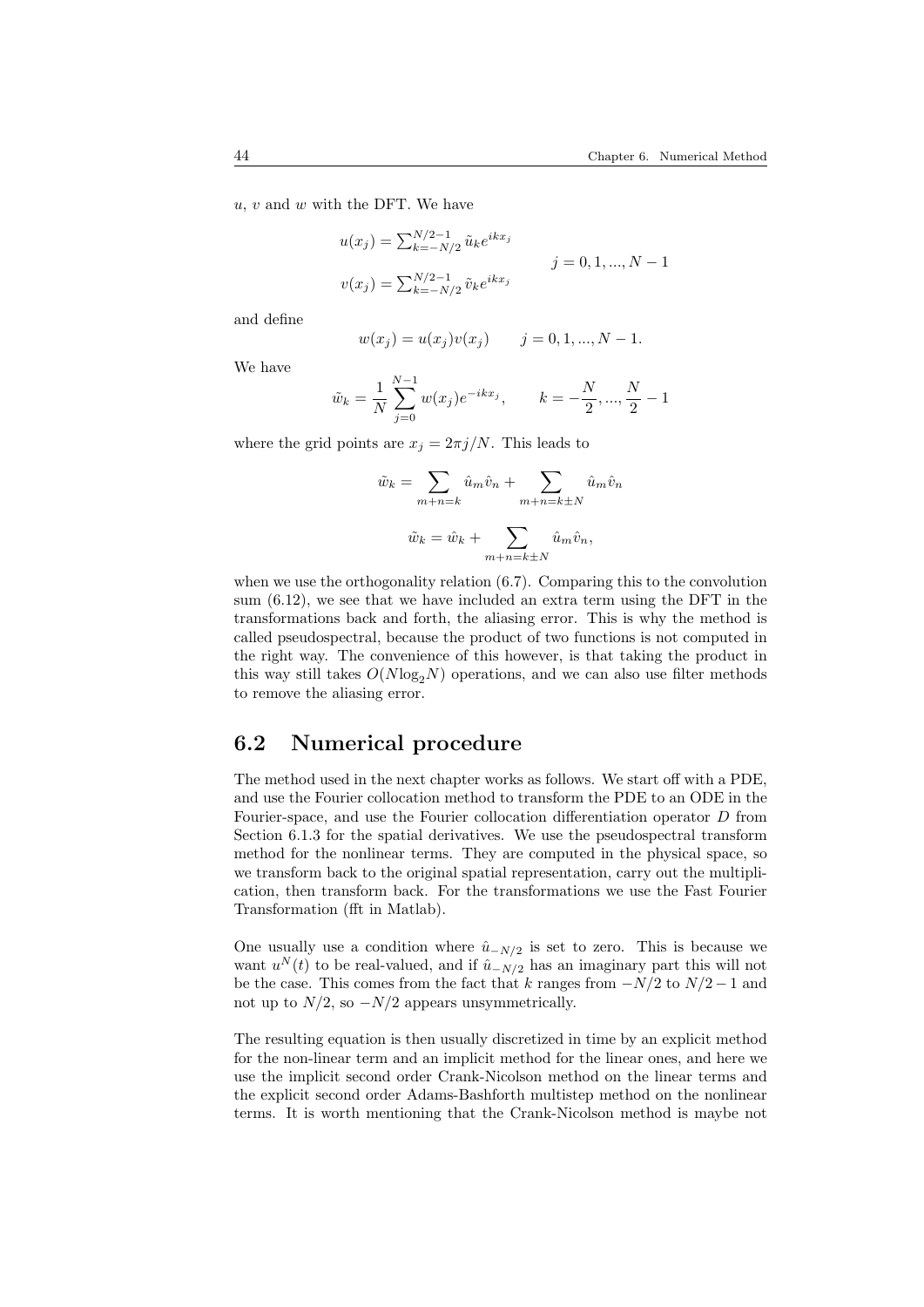normally used on the type of problem considered here, because we in the next chapter see that the eigenvalues of our problem are imaginary, while the Crank-Nicolson method is A-stable for negative complex eigenvalues. We are therefore working at the boundary of the area of stability. However, since the resulting matrix of the problem is diagonal, the implicit Crank-Nicolson becomes explicit. These two methods are also used for a similar problem by Kalisch and Bona in [12], with good results. For the differential equation

$$
y' = f(t, y),
$$

the Adams-Bashforth formula is given by

$$
y_{n+1} = y_n + \frac{3}{2}\Delta t f_n - \frac{1}{2}\Delta t f_{n-1},
$$

and Crank-Nicolson by

$$
y_{n+1} = y_n + \frac{\Delta t}{2} (f_n + f_{n+1}).
$$

Since Adams-Bashforth is a multi-step method, the Euler method

$$
y_{n+1} = y_n + \Delta t f_n
$$

is used for the first time step on the nonlinear terms. At the end of the iterations, we use the inverse fast Fourier transform (ifft) to get back to the original spatial picture.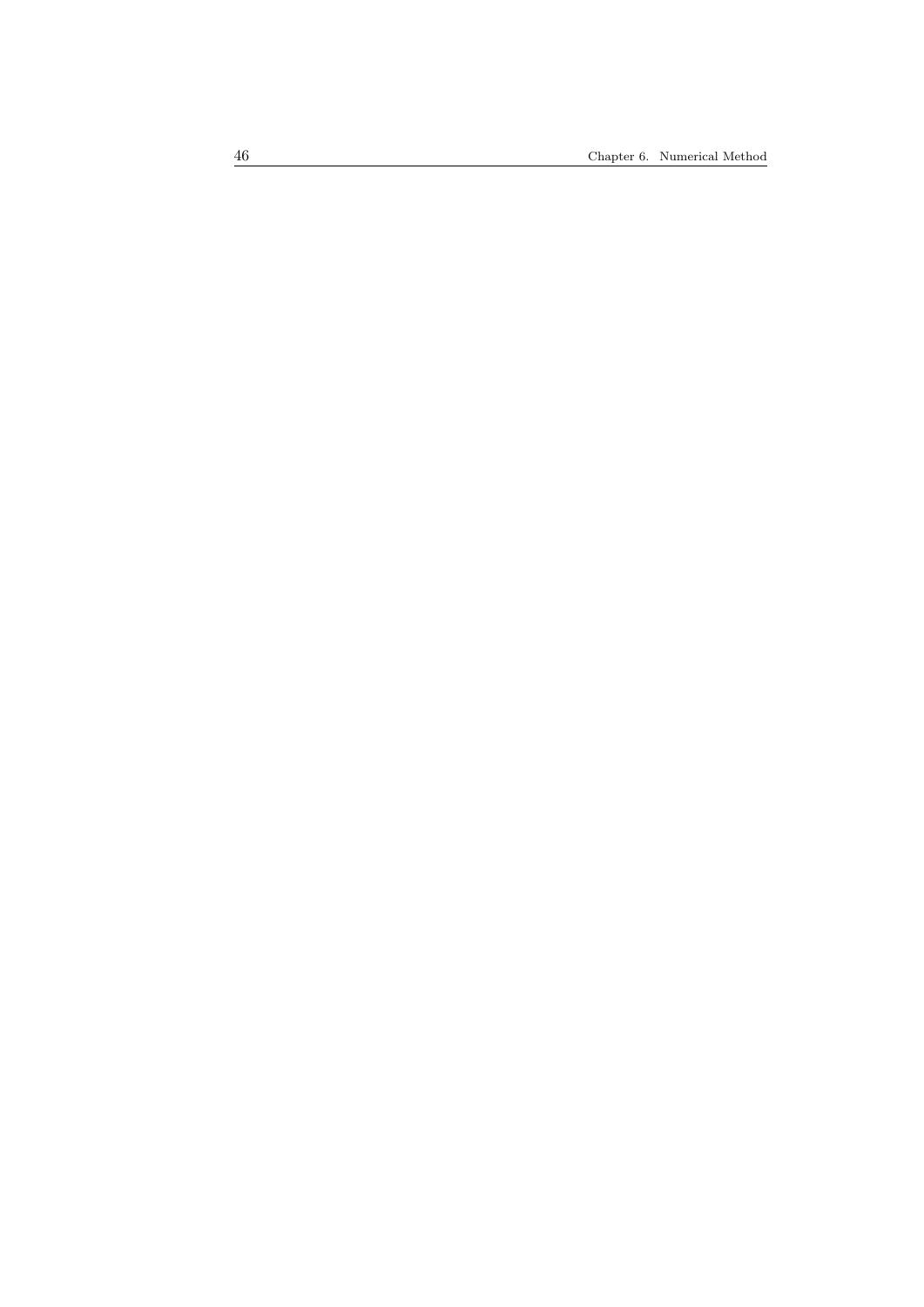# Chapter 7

# Kaup-Boussinesq for surface waves: Numerical Results

In this chapter, we use the spectral collocation method for numerical approximation of solutions of the KB system. The KB-system is a complex system, in the sense that we have a coupled set of equations which are both nonlinear. In order to break down the problem, or to take it step by step so to say, we start off with the slightly easier KdV-equation. We start by looking at the linear part, then include the nonlinear part. Then we move on to the KB system, taking first the linear part of it into investigation before we at last work with the full KBsystem. Doing things this way, we get to see that our method actually works on simpler problems than the KB system. Using the Fourier approach, we assume periodicity from 0 to  $2\pi$ . We therefore use the scaling  $x \to ax$ , where  $a = \frac{L}{2\pi}$ . Then we have periodicity on the interval  $[0, L]$ . This means that  $\frac{\partial}{\partial x} \to \frac{1}{a} \frac{\partial}{\partial x}$ , so whenever we write  $\frac{\partial}{\partial x}$  in the following, we mean  $\frac{1}{a} \frac{\partial}{\partial x}$ . Since this appears with every x-derivative, it is implemented in the code simply by letting  $k \to \frac{k}{a}$ .

## 7.1 The linear part of KdV

We start off by looking at the linear part of the KdV-equation, an easy, linear, uncoupled PDE. That is, an equation containing just a time derivative and a dispersive term

$$
\eta_t + \eta_{xxx} = 0. \tag{7.1}
$$

This equation is fairly easy to work with, and we also know the analytical solution

$$
\eta(x,t) = \cos(\kappa x + \kappa^3 t). \tag{7.2}
$$

Using the second order Crank-Nicolson for the time iterations, we get

$$
\frac{\eta_{n+1} - \eta_n}{\Delta t} = -\frac{\partial_x^3 \eta_{n+1} + \partial_x^3 \eta_n}{2}.
$$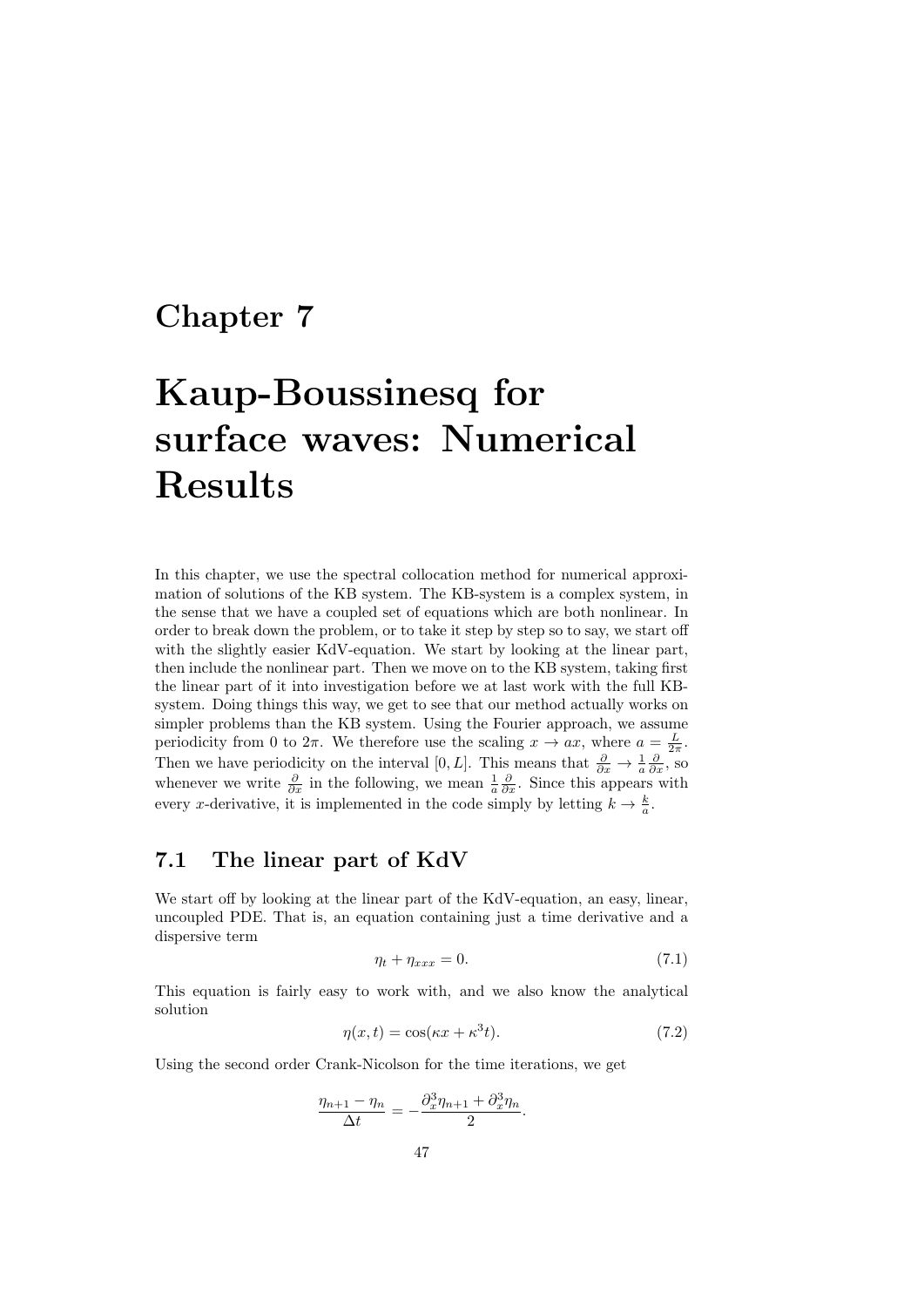Transforming to the Fourier space using the discrete Fourier transform (DFT) (6.6) from the previous chapter, we get

$$
\hat{\eta}_{n+1} - \hat{\eta}_n = -\frac{\Delta t}{2} \Big( (ik)^3 \hat{\eta}_{n+1} + (ik)^3 \hat{\eta}_n \Big).
$$

Here the hats indicates that we are in the Fourier space. Sorting terms of  $n$  and  $n+1$  gives

$$
\hat{\eta}_{n+1} = \frac{1 + \frac{\Delta t}{2}ik^3}{1 - \frac{\Delta t}{2}ik^3}\hat{\eta}_n.
$$

The computations are done with  $N = 1024$  modes, and a domain of length  $L = 100$ . To check that the method works properly, a convergence analysis is done with comparison of the analytical and exact solution. Several different time steps are tested, the error and the ratio between the errors from time step to time step are calculated. With the initial condition

$$
\eta = \cos(\frac{2\pi}{L}x),
$$

time iteration up to  $T = 10$ , and comparison with the exact solution

$$
\eta = \cos(\frac{2\pi}{L}x + T),
$$

the results are shown in Table 7.1. We know that the local truncation error  $e$ for an iterative method of order  $p$  is

$$
e \leqslant |f''(\xi)| (\Delta t)^p.
$$

If we have an error  $e_1$  for a time step  $\Delta t$ , and an error  $e_2$  for a time step  $\Delta t/2$ , we get a ratio

$$
\frac{e_1}{e_2}=\frac{(\Delta t)^p}{(\Delta t/2)^p}=2^p.
$$

For a second order method this ratio should be 4. Using time steps such that the next one is half of the previous one, calculating this ratio is therefore an easy way to check that the method works. We see from Table 7.1 that the method works for the equation (7.1). A plot of the wave profile for  $dt = 0.1$  can be seen in Figure 7.1

| dt         | $L^{\infty}$ -error | ratio  |
|------------|---------------------|--------|
| 0.1000     | 0.0083              |        |
| 0.0500     | 0.0021              | 3.9955 |
| 0.0250     | 5.2078e-04          | 3.9989 |
| 0.0125     | 1.3021e-04          | 3.9997 |
| 0.0063     | 3.2552e-05          | 3.9999 |
| 0.0031     | 8.1380e-06          | 4.0000 |
| 0.0016     | 2.0345e-06          | 4.0000 |
| 7.8125e-04 | 5.0863e-07          | 4.0000 |
| 3.9063e-04 | 1.2716e-07          | 4.0000 |
| 1.9531e-04 | 3.1789e-08          | 4.0000 |

Table 7.1: Errors and ratio for different time steps of the linear part of the KdV equation. The next time step is half of the last one, for each test.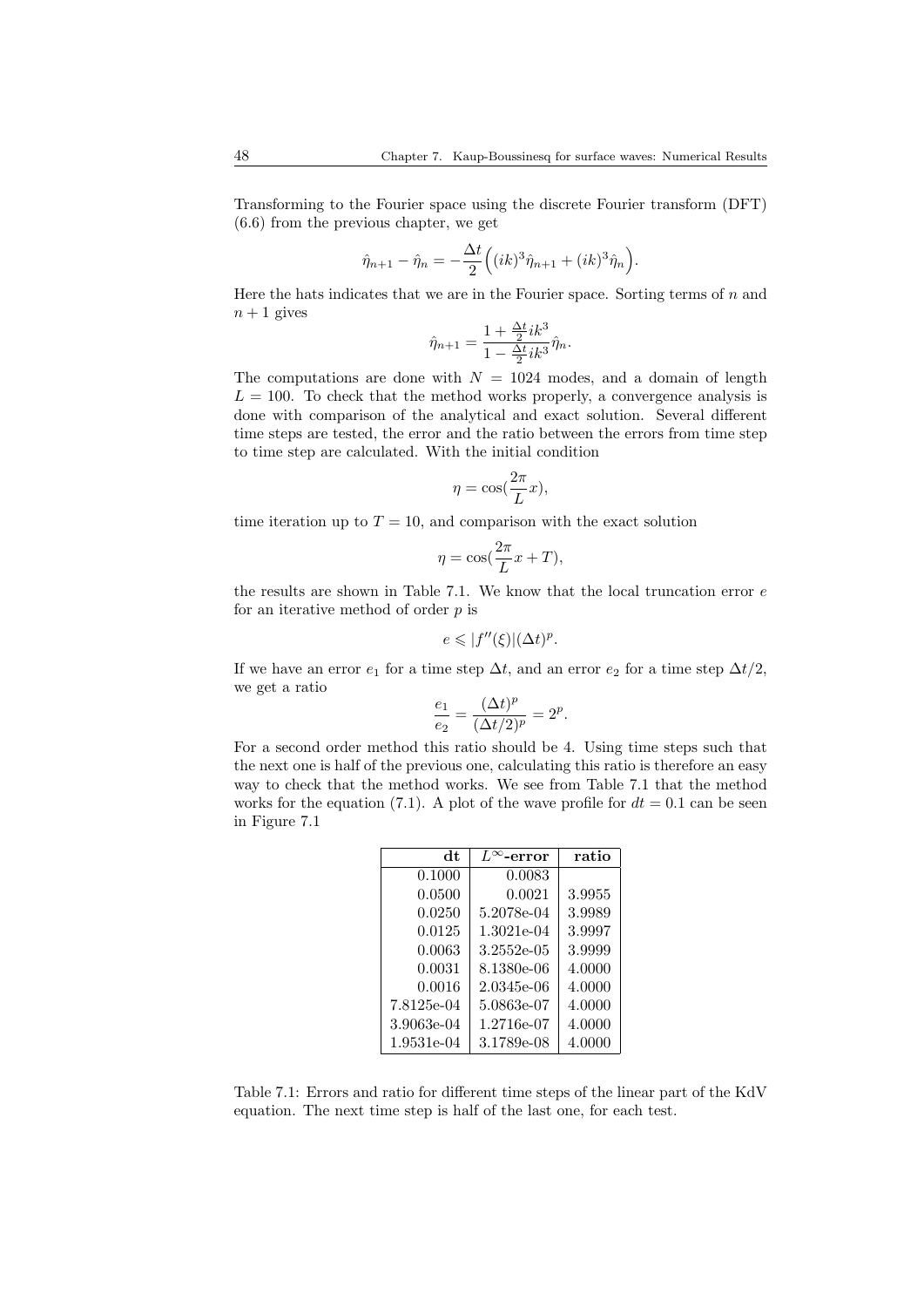

Figure 7.1: Wave profile of the linear part of the KdV equation for  $dt = 0.1$ .

# 7.2 The KdV equation

In the next step, we look at the KdV equation of the form

$$
\eta_t + \eta_{xxx} + \eta \eta_x = 0. \tag{7.3}
$$

Here, the only difference is the inclusion of the nonlinear term  $\eta \eta_x$ . This equation can also be written in the form

$$
\eta_t + \eta_{xxx} + \frac{1}{2}(\eta^2)_x = 0.
$$

In [15] it is stated that the solitary wave solution of this is of the form

$$
12\kappa^2 \mathrm{sech}^2(\kappa x).
$$

Indeed

$$
12\kappa^2 \mathrm{sech}^2(\kappa(x - 4\kappa^2 t)),
$$

satisfies  $(7.3)$ , and this is used as an exact solution for time t in our code. In the same way as was done in the first section, we use the second order Crank-Nicolson on the linear part, and now we use the explicit Adams-Bashforth method on the nonlinear part. This leads to

$$
\frac{\eta_{n+1} - \eta_n}{\Delta t} = -\frac{\partial_x^3 \eta_{n+1} + \partial_x^3 \eta_n}{2} - \left(\frac{3}{2} \frac{1}{2} \partial_x (\eta^2)_n - \frac{1}{2} \frac{1}{2} \partial_x (\eta^2)_{n-1}\right).
$$

In the same way we transform to the Fourier space, and sort the terms, which gives us

$$
\hat{\eta}_{n+1}=\frac{1+\frac{\Delta t}{2}ik^3}{1-\frac{\Delta t}{2}ik^3}\hat{\eta}_{n}+\frac{-\frac{3\Delta t}{4}ik}{1-\frac{\Delta t}{2}ik^3}\hat{\eta}^2_{n}+\frac{\frac{\Delta t}{4}ik}{1-\frac{\Delta t}{2}ik^3}\hat{\eta}^2_{n-1}.
$$

Here, the nonlinear terms are calculated in the pseudospectral way. We use the same discretization and procedure, and the results for the errors obtained are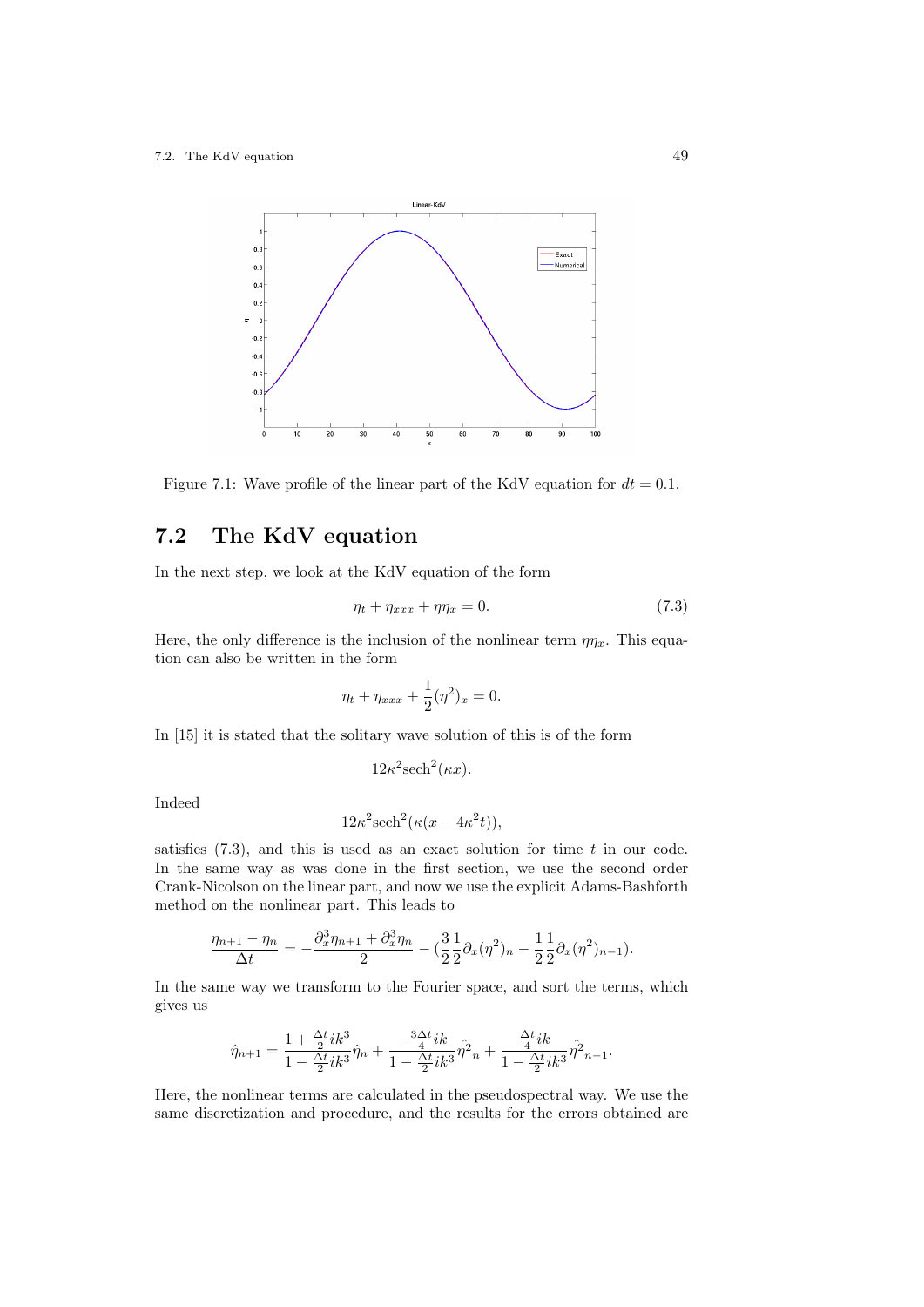shown in Table 7.2. A plot of the wave profile for  $dt = 0.1$  is shown in Figure 7.2.



Figure 7.2: Wave profile of the KdV equation for  $dt = 0.1$ .

| dt         | $L^{\infty}$ -error | ratio  |
|------------|---------------------|--------|
| 0.1000     | 4.9804e-04          |        |
| 0.0500     | 1.2442e-04          | 4.0031 |
| 0.0250     | 3.1088e-05          | 4.0020 |
| 0.0125     | 7.7697e-06          | 4.0012 |
| 0.0063     | 1.9421e-06          | 4.0007 |
| 0.0031     | 4.8549e-07          | 4.0003 |
| 0.0016     | 1.2137e-07          | 4.0002 |
| 7.8125e-04 | 3.0341e-08          | 4.0001 |
| 3.9063e-04 | 7.5852e-09          | 4.0000 |
| 1.9531e-04 | 1.8963e-09          | 4.0000 |

Table 7.2: Errors and ratio for different time steps of the KdV equation. The next time step are half of the last one, for each test.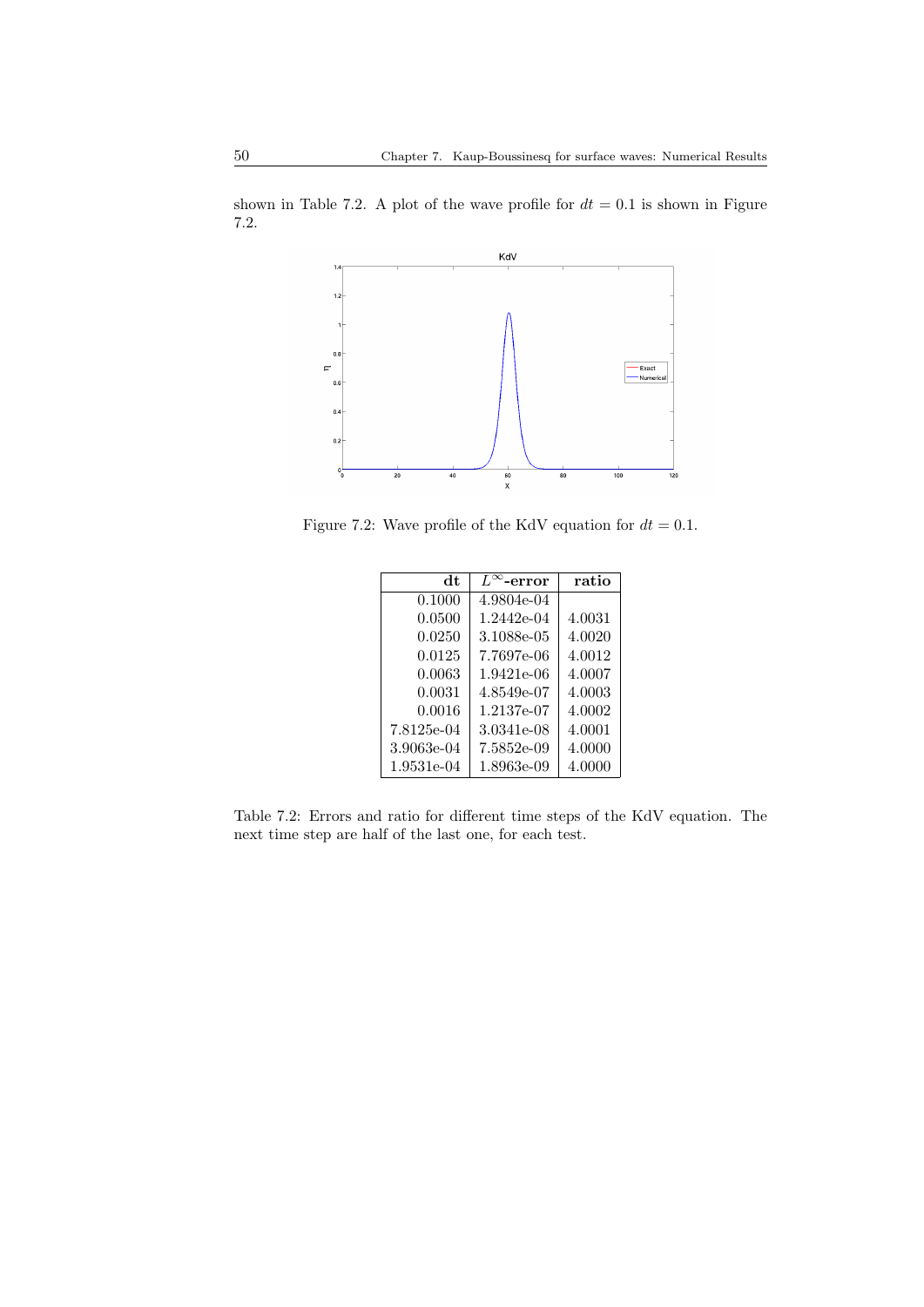# 7.3 The linear part of Kaup

We now turn to the Kaup-Boussinesq system (3.15)

$$
\eta_t = -w_x - \frac{1}{3}w_{xxx} - (\eta w)_x,
$$
  

$$
w_t = -\eta_x - \frac{1}{2}(w^2)_x.
$$

To solve this system we first diagonalize it, and then transform it to Fourier space like we did for the KdV equation. To see that the method works also for this coupled system, we start with the linear part

$$
\eta_t = -w_x - \frac{1}{3}w_{xxx},
$$
  
\n
$$
w_t = -\eta_x.
$$
\n(7.4)

This system has an exact solution of the form

$$
\sin(\kappa x - \omega t).
$$

Substituting this solution for w, we find  $\omega$  and  $\eta$ 

$$
w(x,t) = \sin(\kappa x - \sqrt{1 - \frac{\kappa^2}{3}}t),
$$

$$
\eta(x,t) = \sqrt{1 - \frac{\kappa^2}{3}}\sin(\kappa x - \sqrt{1 - \frac{\kappa^2}{3}}t).
$$

This exact solution is used to compare with the numerical solution, as initial condition we put  $t = 0$  here. The system (7.4) can be written

$$
\begin{bmatrix} \eta_t \\ w_t \end{bmatrix} = \begin{pmatrix} 0 & -\frac{\partial}{\partial x} - \frac{1}{3} \frac{\partial^3}{\partial x^3} \\ -\frac{\partial}{\partial x} & 0 \end{pmatrix} \begin{bmatrix} \eta \\ w \end{bmatrix}.
$$

When transformed into the Fourier space, using DFT, we can write

$$
\begin{bmatrix} \hat{\eta}_t \\ \hat{w}_t \end{bmatrix} = ik \begin{pmatrix} 0 & \frac{k^2}{3} - 1 \\ -1 & 0 \end{pmatrix} \begin{bmatrix} \hat{\eta} \\ \hat{w} \end{bmatrix}.
$$
 (7.5)

To diagonalize, we find the eigenvalues of the matrix and the corresponding eigenvectors to be

$$
\lambda_{1,2} = \pm \sqrt{1 - \frac{k^2}{3}}, \quad \mathbf{a}_1 = \begin{bmatrix} \sqrt{1 - \frac{k^2}{3}} \\ 1 \end{bmatrix}, \quad \mathbf{a}_2 = \begin{bmatrix} -\sqrt{1 - \frac{k^2}{3}} \\ 1 \end{bmatrix}.
$$

Now, using the relation

$$
\begin{bmatrix} \hat{\eta} \\ \hat{w} \end{bmatrix} = \mathbf{T} \begin{bmatrix} \hat{x} \\ \hat{y} \end{bmatrix},
$$

where  $T$  is the matrix with the eigenvectors as columns

$$
\mathbf{T} = \begin{bmatrix} \sqrt{1 - \frac{k^2}{3}} & -\sqrt{1 - \frac{k^2}{3}} \\ 1 & 1 \end{bmatrix},
$$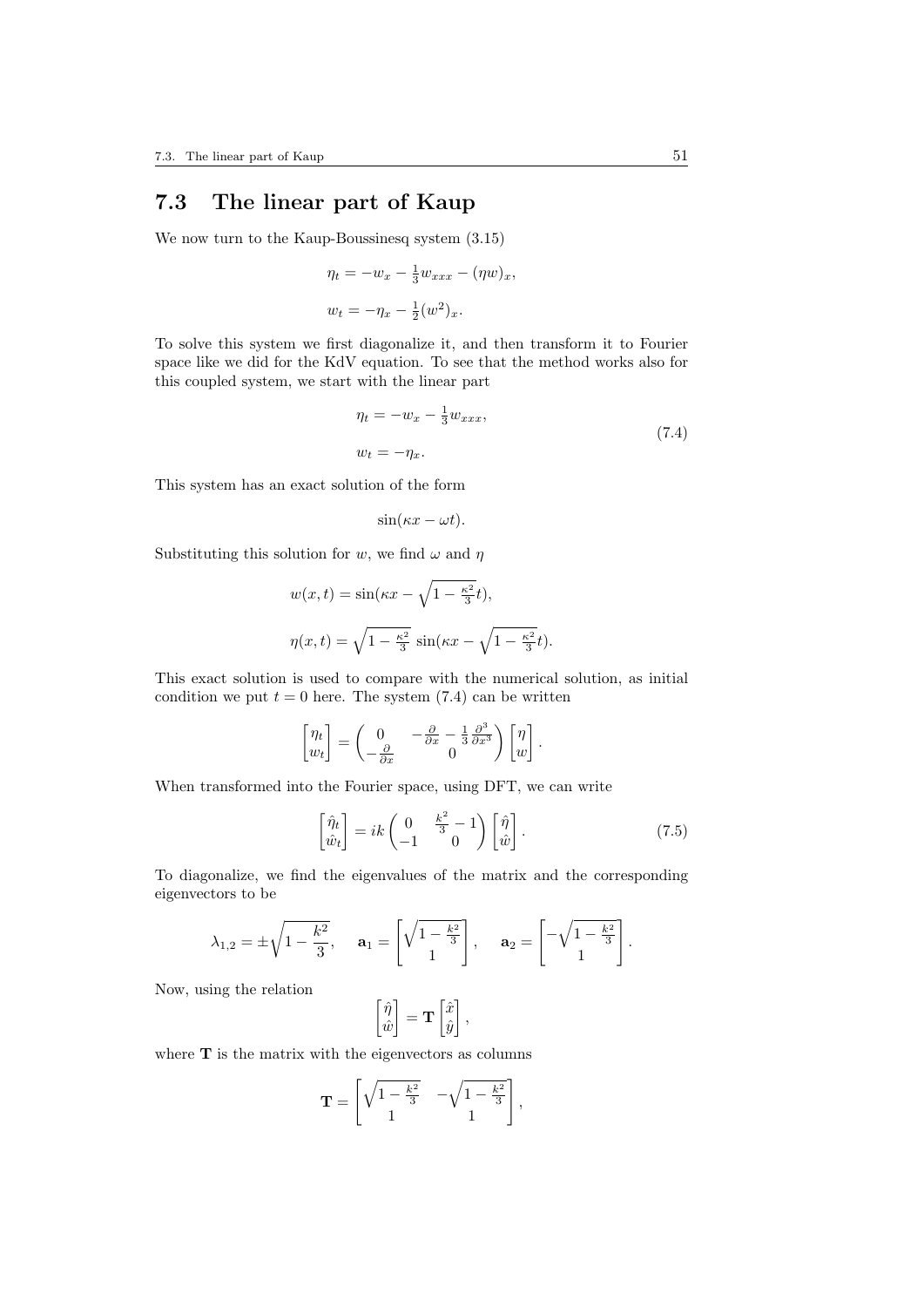we obtain the new diagonalized system in new variables  $x$  and  $y$ 

$$
\begin{bmatrix} \hat{x}_t \\ \hat{y}_t \end{bmatrix} = ik \begin{pmatrix} \sqrt{1 - \frac{k^2}{3}} & 0 \\ 0 & -\sqrt{1 - \frac{k^2}{3}} \end{pmatrix} \begin{bmatrix} \hat{x} \\ \hat{y} \end{bmatrix}.
$$
 (7.6)

Here, we have used that

$$
\mathbf{D}=\mathbf{T}^{-1}\mathbf{A}\mathbf{T},
$$

where **D** is the diagonal matrix in  $(7.6)$  with the eigenvalues as diagonal, and **A** is the original matrix in  $(7.5)$ .  $\mathbf{T}^{-1}$  is found to be

$$
\mathbf{T}^{-1} = \begin{pmatrix} -\frac{1}{2\sqrt{1-k^2/3}} & \frac{1}{2} \\ \frac{1}{2\sqrt{1-k^2/3}} & \frac{1}{2} \end{pmatrix}.
$$

Using the Crank-Nicolson method on the system (7.6), gives us

$$
\hat{x}_{n+1} = \frac{1 + \frac{1}{2}\Delta t i k \sqrt{1 - \frac{k^2}{3}}}{1 - \frac{1}{2}\Delta t i k \sqrt{1 - \frac{k^2}{3}}} \hat{x}_n, \quad \hat{y}_{n+1} = \frac{1 - \frac{1}{2}\Delta t i k \sqrt{1 - \frac{k^2}{3}}}{1 + \frac{1}{2}\Delta t i k \sqrt{1 - \frac{k^2}{3}}} \hat{y}_n,
$$

to use in the numerical procedure. The initial conditions for  $\eta$  and w has to be transformed to the new variables using  $T^{-1}$ . When the iterations are done, a transformation back to the original variables w and  $\eta$  is done using **T**.

Now, it is not enough to rescale the problem to take into account numerical instability. We also have to use a filter, and since the eigenvalues of the problem are complex unless

$$
|k| < \sqrt{3}, \quad \text{ since } \lambda = \pm \sqrt{1 - \frac{k^2}{3}},
$$

we choose a filter so that this is satisfied. The variables have to be filtered after each iteration, and also the initial conditions before the iterations start. With the same discretization as before, we obtain the errors shown in Table 7.3, and the wave profile shown in Figure 7.3



Figure 7.3: Wave profile of the linear part of the KB system for  $dt = 0.1$ .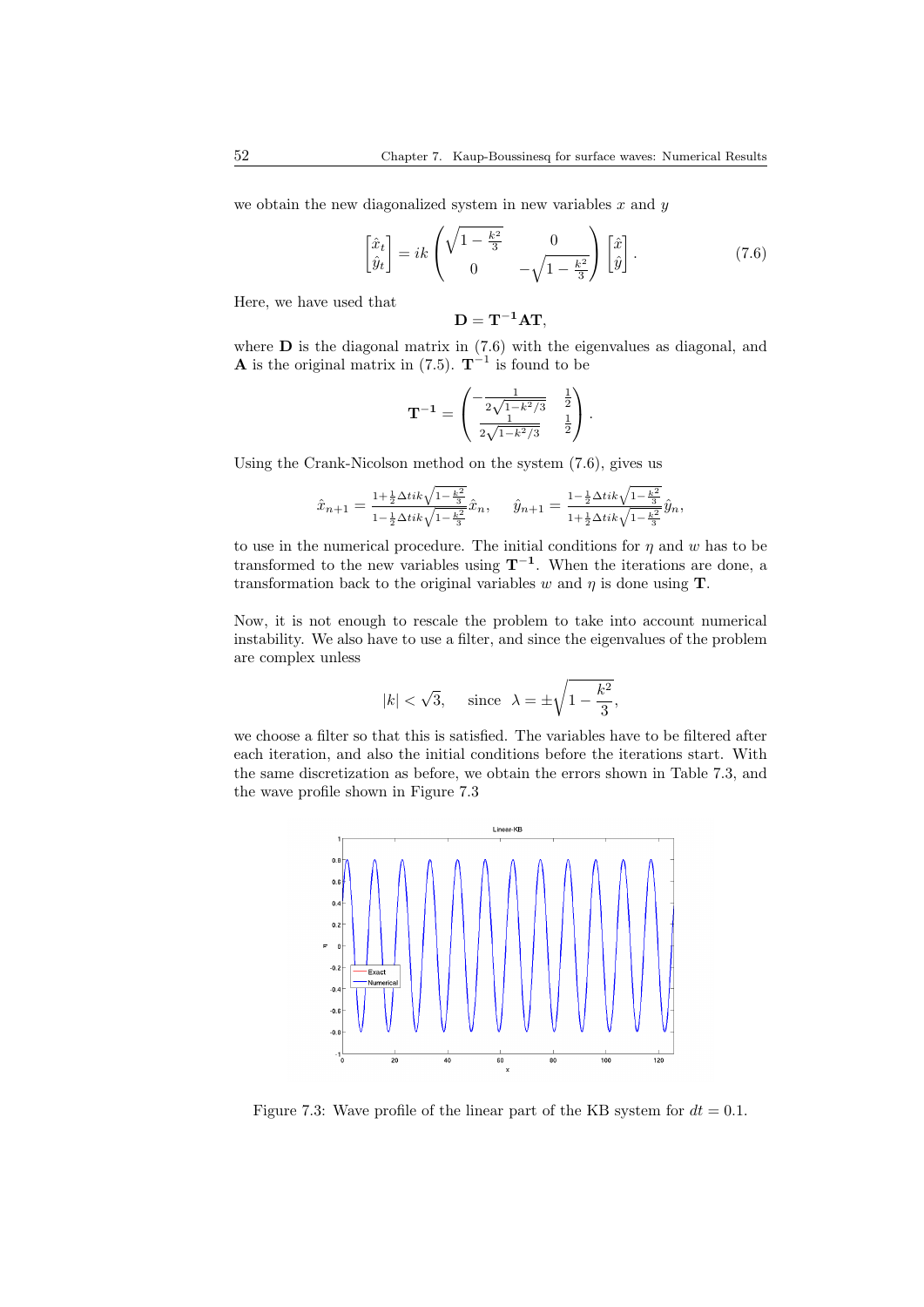|            | Results for $\eta$  |        | Results for $w$     |        |
|------------|---------------------|--------|---------------------|--------|
| dt         | $L^{\infty}$ -error | ratio  | $L^{\infty}$ -error | ratio  |
| 0.1000     | 1.3933e-04          |        | 1.4852e-04          |        |
| 0.0500     | 3.4844e-05          | 3.9986 | 3.7144e-05          | 3.9986 |
| 0.0250     | 8.7117e-06          | 3.9996 | 9.2867e-06          | 3.9996 |
| 0.0125     | 2.1780e-06          | 3.9999 | 2.3217e-06          | 3.9999 |
| 0.0063     | 5.4450e-07          | 4.0000 | 5.8044e-07          | 4.0000 |
| 0.0031     | 1.3612e-07          | 4.0000 | 1.4511e-07          | 4.0000 |
| 0.0016     | 3.4031e-08          | 4.0000 | 3.6277e-08          | 4.0000 |
| 7.8125e-04 | 8.5078e-09          | 4.0000 | $9.0693e-09$        | 4.0000 |
| 3.9063e-04 | 2.1270e-09          | 4.0000 | 2.2673e-09          | 4.0000 |
| 1.9531e-04 | 5.3174e-10          | 4.0000 | 5.6684e-10          | 4.0000 |

Table 7.3: Errors and ratios for different time steps of the linear part of the Kaup-Boussinesq system.

# 7.4 The full Kaup-Boussinesq system

Next, we investigate the full Kaup-Boussinesq system

$$
\eta_t = -w_x - \frac{1}{3}w_{xxx} - (\eta w)_x,
$$
  

$$
w_t = -\eta_x - \frac{1}{2}(w^2)_x.
$$
 (7.7)

In [11] we find an exact solution of the corresponding KB-system for internal waves, which is already investigated in Chapter 5. We want to compare (7.7) with the KB-system for internal waves

$$
\eta_t + \alpha u_x + \delta u_{xxx} + \gamma(\eta u)_x = 0,
$$
  

$$
u_t + \beta \eta_x + \epsilon^2 \gamma u u_x = 0,
$$
 (7.8)

since we have an exact solution for this. We see that if we put

$$
\alpha = \beta = \gamma = 1
$$
 and  $\delta = \frac{1}{3}$ ,

we have the same system. Now, this gives us the exact solution

$$
w(x,t) = \frac{2(c^2-1)}{\cosh(\sqrt{3(c^2-1)}(x-ct))+c},
$$
  
\n
$$
\eta(x,t) = cw(x,t) - \frac{1}{2}w^2(x,t)
$$
\n(7.9)

which we will use for comparison to our numerical approach.

#### 7.4.1 Numerical procedure

Transforming our system to the Fourier space, the following system is obtained

$$
\begin{bmatrix} \hat{\eta}_t \\ \hat{w}_t \end{bmatrix} = ik \begin{pmatrix} 0 & \frac{1}{3}k^2 - 1 \\ -1 & 0 \end{pmatrix} \begin{bmatrix} \hat{\eta} \\ \hat{w} \end{bmatrix} + \begin{bmatrix} -ik(\hat{\eta}w) \\ -ik\frac{1}{2}(\hat{w}^2) \end{bmatrix}
$$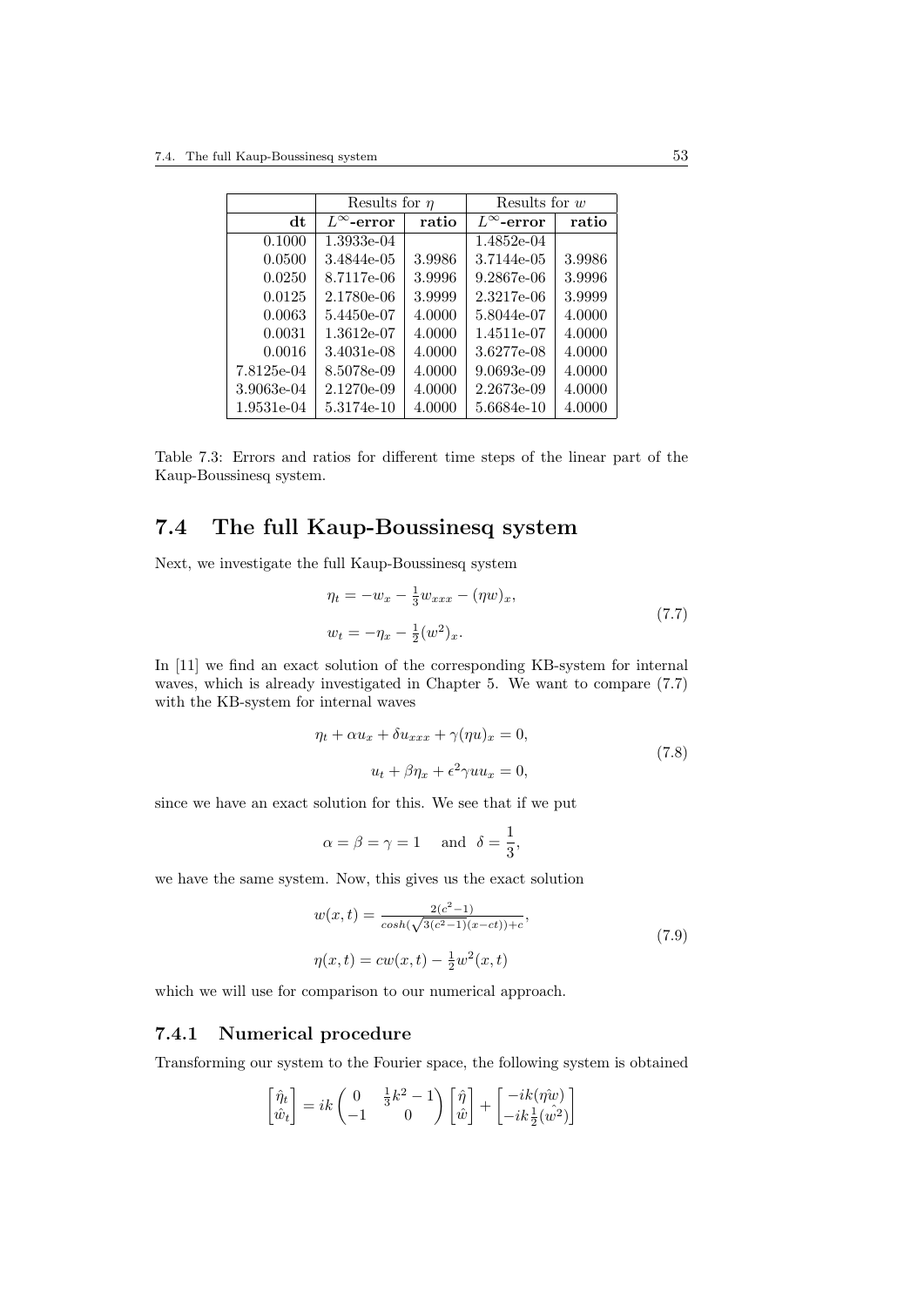In the same way as we did for the linear part, we diagonalize such that the linear part is not coupled. The eigenvalues of the matrix and the corresponding eigenvectors are the same. We get

$$
\begin{bmatrix} \hat{x}_t \\ \hat{y}_t \end{bmatrix} = ik \begin{pmatrix} \sqrt{1 - k^2/3} & 0 \\ 0 & -\sqrt{1 - k^2/3} \end{pmatrix} \begin{bmatrix} \hat{x} \\ \hat{y} \end{bmatrix} + \mathbf{T}^{-1} \begin{bmatrix} -ik(\hat{\eta w}) \\ -ik\frac{1}{2}(\hat{w^2}) \end{bmatrix}.
$$
 (7.10)

Using again Crank-Nicolson on the linear terms and Adams-Bashforth on the nonlinear, we get the following algorithm

$$
\hat{x}_{n+1} = \frac{1 + \frac{1}{2}\Delta t i k \sqrt{i - k^2/3}}{1 - \frac{1}{2}\Delta t i k \sqrt{i - k^2/3}} \hat{x}_n + \frac{\frac{3}{4}\Delta t \frac{i k}{\sqrt{1 - k^2/3}}}{1 - \frac{1}{2}\Delta t i k \sqrt{i - k^2/3}} (\hat{\eta w})_n + \frac{-\frac{3}{8}\Delta t i k}{1 - \frac{1}{2}\Delta t i k \sqrt{i - k^2/3}} (\hat{w}^2)_n + \frac{-\frac{1}{4}\Delta t \frac{i k}{\sqrt{1 - k^2/3}}}{1 - \frac{1}{2}\Delta t i k \sqrt{i - k^2/3}} (\hat{\eta w})_{n-1} + \frac{\frac{1}{8}\Delta t i k}{1 - \frac{1}{2}\Delta t i k \sqrt{i - k^2/3}} (\hat{w}^2)_{n-1},
$$
\n
$$
\hat{y}_{n+1} = \frac{1 - \frac{1}{2}\Delta t i k \sqrt{i - k^2/3}}{1 + \frac{1}{2}\Delta t i k \sqrt{i - k^2/3}} \hat{y}_n + \frac{-\frac{3}{4}\Delta t \frac{i k}{\sqrt{1 - k^2/3}}}{1 + \frac{1}{2}\Delta t i k \sqrt{i - k^2/3}} (\hat{\eta w})_n + \frac{-\frac{3}{8}\Delta t i k}{1 + \frac{1}{2}\Delta t i k \sqrt{i - k^2/3}} (\hat{w}^2)_n + \frac{\frac{1}{4}\Delta t \frac{i k}{\sqrt{1 - k^2/3}}}{1 + \frac{1}{2}\Delta t i k \sqrt{i - k^2/3}} (\hat{w}^2)_{n-1} + \frac{\frac{1}{8}\Delta t i k}{1 + \frac{1}{2}\Delta t i k \sqrt{i - k^2/3}} (\hat{w}^2)_{n-1}.
$$
\n(7.11)

The numerical procedure is as follows:

- Transformation of the initial conditions from  $\eta$  and  $w$  to  $x$  and  $y$
- Filter the initial conditions

- Taking the product  $\eta w$  and  $w^2$  in physical space, using DFT and transforming it to Fourier space with the inverse DFT

- Filter the products

- For each iteration filter the new x and y, take the new products  $\eta w$  and  $w^2$  in physical space (having the last ones saved for the  $(n-1)$ -terms) and filter them - After the iterations, transform back to the original  $\eta$  and  $w$  in physical space.

#### 7.4.2 Results

The numerical results shows that the method works quite well for small amplitude waves, confirming the basis for deriving the model in the first place. It also goes hand in hand with the results of the internal solitary wave discussion from Chapter 4. If the wave speed is chosen to be as small as  $c = 1.005$  we get a good approximation with a small error, and we also get the right ratio 4. The results of this is shown in Table 7.4. The wave profile is shown in Figure 7.4.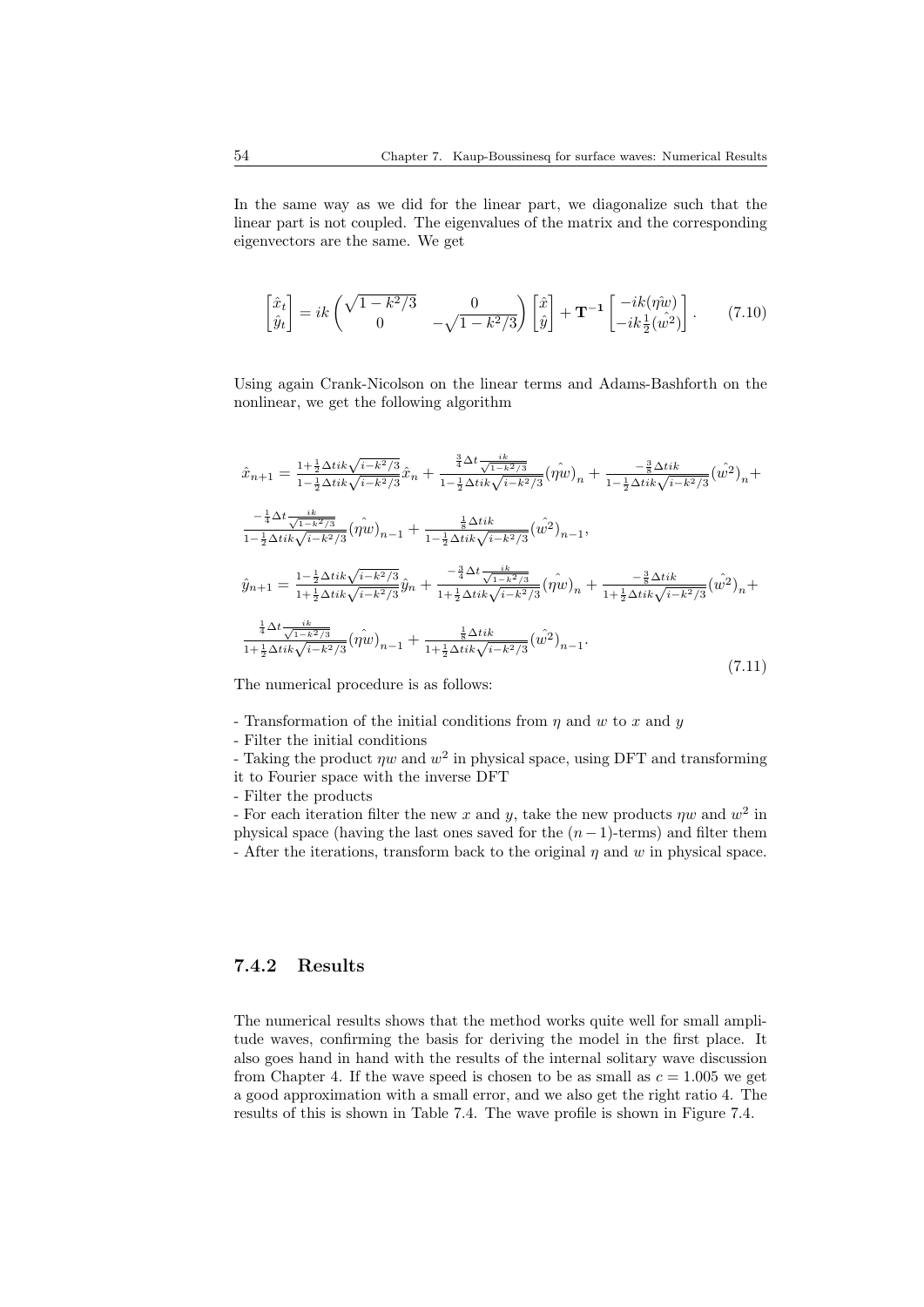| $c = 1.005$ | Results for $\eta$  |        | Results for w       |        |
|-------------|---------------------|--------|---------------------|--------|
| dt          | $L^{\infty}$ -error | ratio  | $L^{\infty}$ -error | ratio  |
| 0.1000      | 2.5936e-08          |        | $2.0982e-08$        |        |
| 0.0500      | 6.4486e-09          | 4.0219 | 5.2118e-09          | 4.0258 |
| 0.0250      | 1.6077e-09          | 4.0111 | 1.2988e-09          | 4.0129 |
| 0.0125      | 4.0135e-10          | 4.0056 | 3.2417e-10          | 4.0064 |
| 0.0063      | $1.0027e-10$        | 4.0029 | 8.0977e-11          | 4.0033 |
| 0.0031      | 2.5057e-11          | 4.0016 | 2.0235e-11          | 4.0019 |
| 0.0016      | $6.2619e-12$        | 4.0014 | 5.0562e-12          | 4.0019 |
| 7.8125e-04  | 1.5638e-12          | 4.0042 | 1.2621e-12          | 4.0061 |
| 3.9063e-04  | 3.8951e-13          | 4.0149 | 3.1381e-13          | 4.0219 |
| 1.9531e-04  | 9.7469e-14          | 3.9963 | 8.0764e-14          | 3.8856 |

Table 7.4: Errors and ratio for different time steps of the Kaup-Boussinesq system. Results for  $\eta$  and w.



Figure 7.4: Wave profile for  $c = 1.005$ .

For smaller wave speeds the waves get broader, so we have to increase the length of the interval  $L$  to get the error right because of the boundaries. When we increase the wave speed, we can see that some of the energy spreads to the tail and in front of the wave. Nevertheless, the solution seems to be stable up to a certain wave speed. After a certain point the model becomes unstable, and the solution blows up after some iterations. We can see the energy spreading after just  $c = 1.2$  and certainly at  $c = 1.8$ . The wave profiles for these wave speeds are shown in Figure 7.5.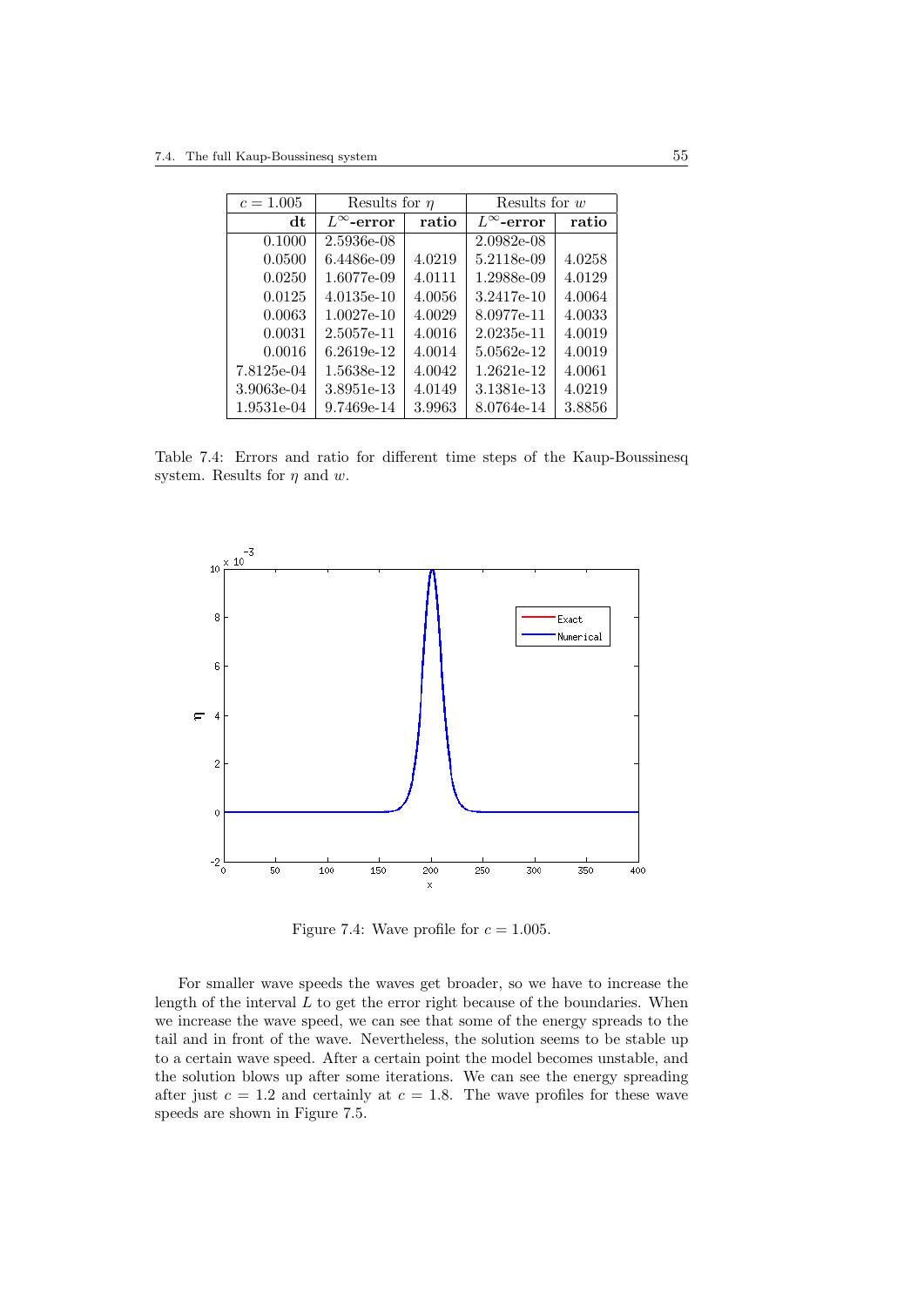

Figure 7.5: Waveprofiles for  $c = 1.2$  and  $c = 1.8$ .

Another thing worth mentioning is that when the products are filtered, we should have some aliasing. One would normally have to use a way to remove this aliasing effect. Here, on the other hand, this was done, and it seemed to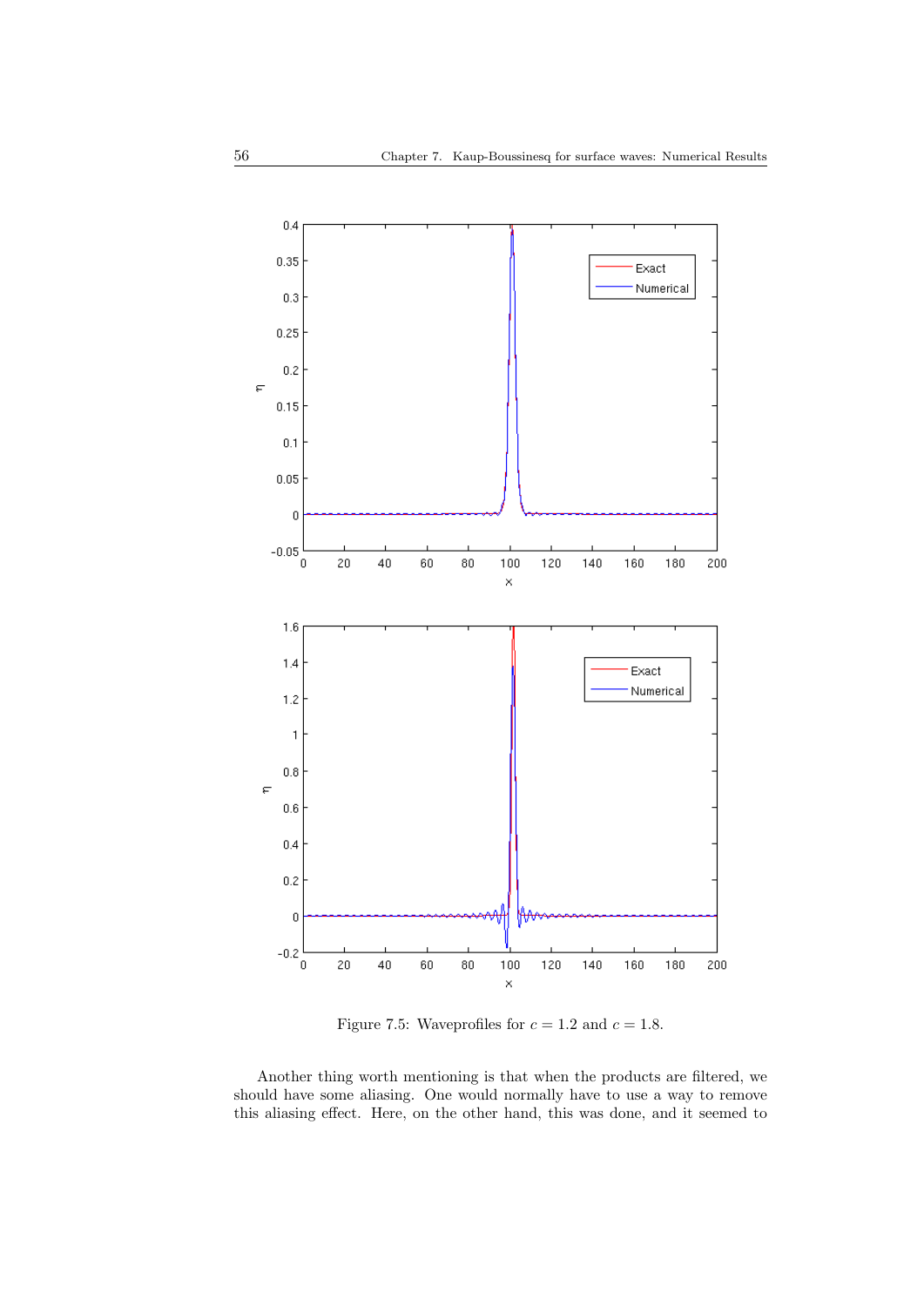have no effect at all. This could be the fact that a lot of the modes was already filtered out using the requirement  $|k| < \sqrt{3}$ , and the modes that remained was not enough to produce enough aliasing to take account for.

#### 7.4.3 Conservation of Momentum and Energy

For the interval  $[0, L]$ , we should have conservation of both momentum and energy, since periodicity is assumed. We use the differential conservation equations of the Kaup-Boussinesq system derived in Chapter 4 to see if this is satisfied with our method. Since these equations are given by w and  $\eta$ , we can use the calculated quantities here. For the momentum differential balance equation, we found

$$
\frac{\partial}{\partial \tilde{t}} \tilde{I} = \frac{\partial}{\partial x} F - \frac{\partial}{\partial \tilde{x}} \tilde{q}_I,
$$

when terms of order  $O(\alpha\beta, \beta^2)$  are ignored. Here, the quantities l,  $c_0, \rho, q$  and  $h_0$  are put equal to 1, so it does not change when we express it in dimensional variables. We get

$$
\frac{d}{dt} \int_0^L I \, dx = \int_0^L \frac{\partial}{\partial t} I \, dx = \int_0^L \left( \frac{\partial}{\partial x} F - \frac{\partial}{\partial x} q_I \right) \, dx = F(w, \eta) - q_I(w, \eta) \Big|_0^L = 0,
$$

where the derivative is taken inside the integral in the first equality since the interval of integration is fixed, and the last equality is true because of periodicity so that w and  $\eta$  have the same value at 0 and L. Hence,

$$
\int_0^L I \, dx = \int_0^L (w + \eta w + \frac{1}{3} w_{xx}) \, dx = \text{constant}.
$$

For  $w_{xx}$ , we use the computed w and use the Fourier collocation derivative twice. Since we in Chapter 4 use an expression for the energy that satisfies the Hamiltonian corresponding to the KB system, we know that this is conserved for an interval where we have periodicity or the whole real line. This means that

$$
\int_0^L E \, dx = \int_0^L \left(\frac{1}{2}\eta^2 + \frac{1}{2}(1+\eta)w^2 - \frac{1}{6}w_x^2\right) dx = \text{constant}.
$$

These two integrals are evaluated at each time step, and the following plots are time plotted against the integral value. We test conservation with  $c = 1.005$ . In Figure 7.6 the solution (7.9) is used, and since this is just a translation it is obvious that we have conservation, which we observe from the figure. Thus, we try another initial condition where the numerical solution is clearly different than a normal translation, to see if the method still features conservation. In Figure 7.7 the Gaussian solution

$$
w(x,0) = \frac{1}{10\sqrt{2\pi}}e^{-\frac{1}{2}(\frac{x-L/2-0.1}{10})^2}
$$
\n(7.12)

is used as initial condition for  $w$  For  $n$  we simply use

$$
\eta(x,t) = Aw(x,t),\tag{7.13}
$$

where  $A = 1.5$  is used for the plot. As can be seen from the figure, the numerical solution is clearly not a translation, but conservation is still satisfied. For both plots, the final time is  $T = 25$  with time step  $dt = 0.00625$ .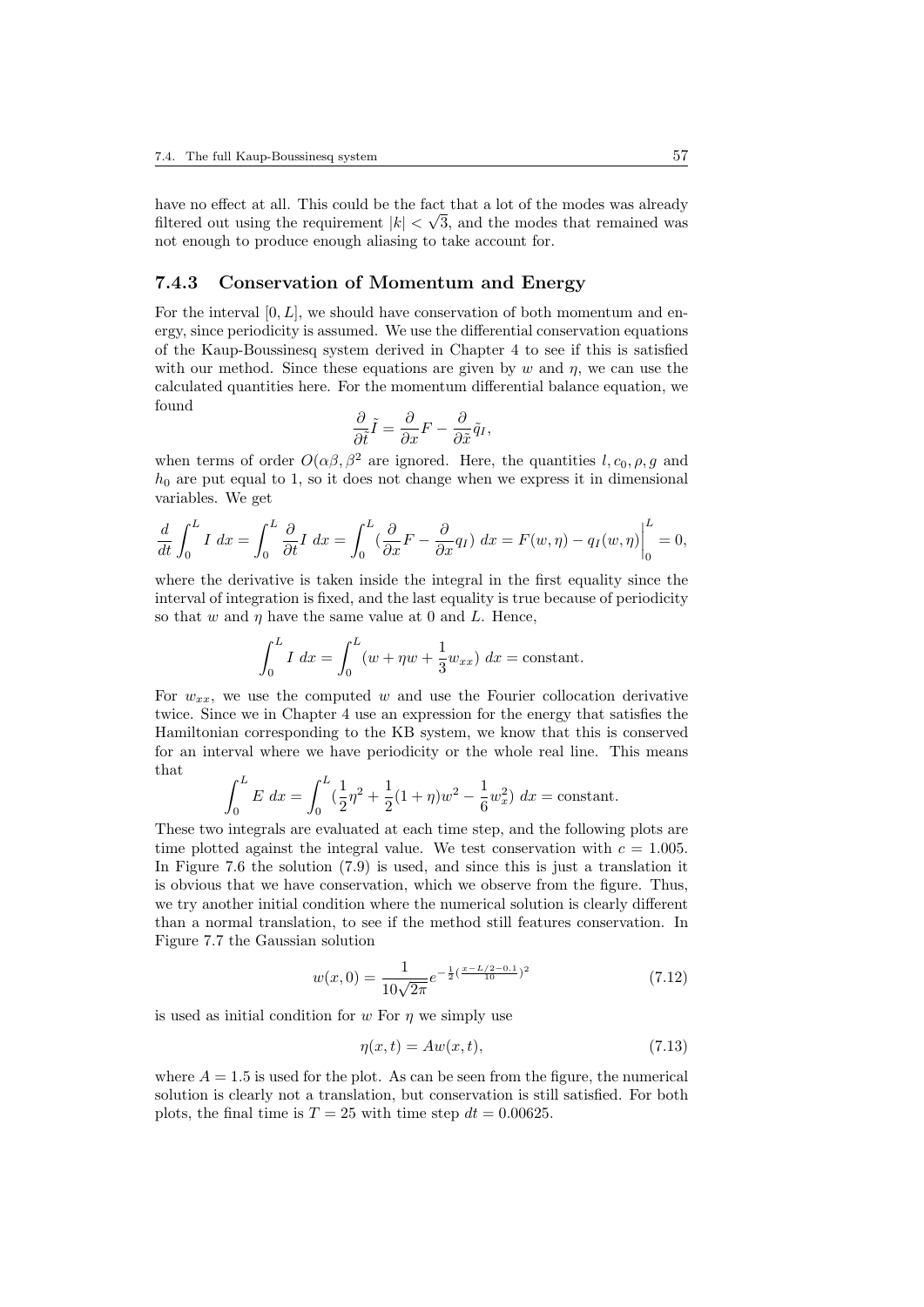

Figure 7.6: Initial condition and numerical solutions for both w and  $\eta$ . The last plot shows the integral of the momentum and energy plotted at each time step. Here, the solution (7.9) is used as initial condition.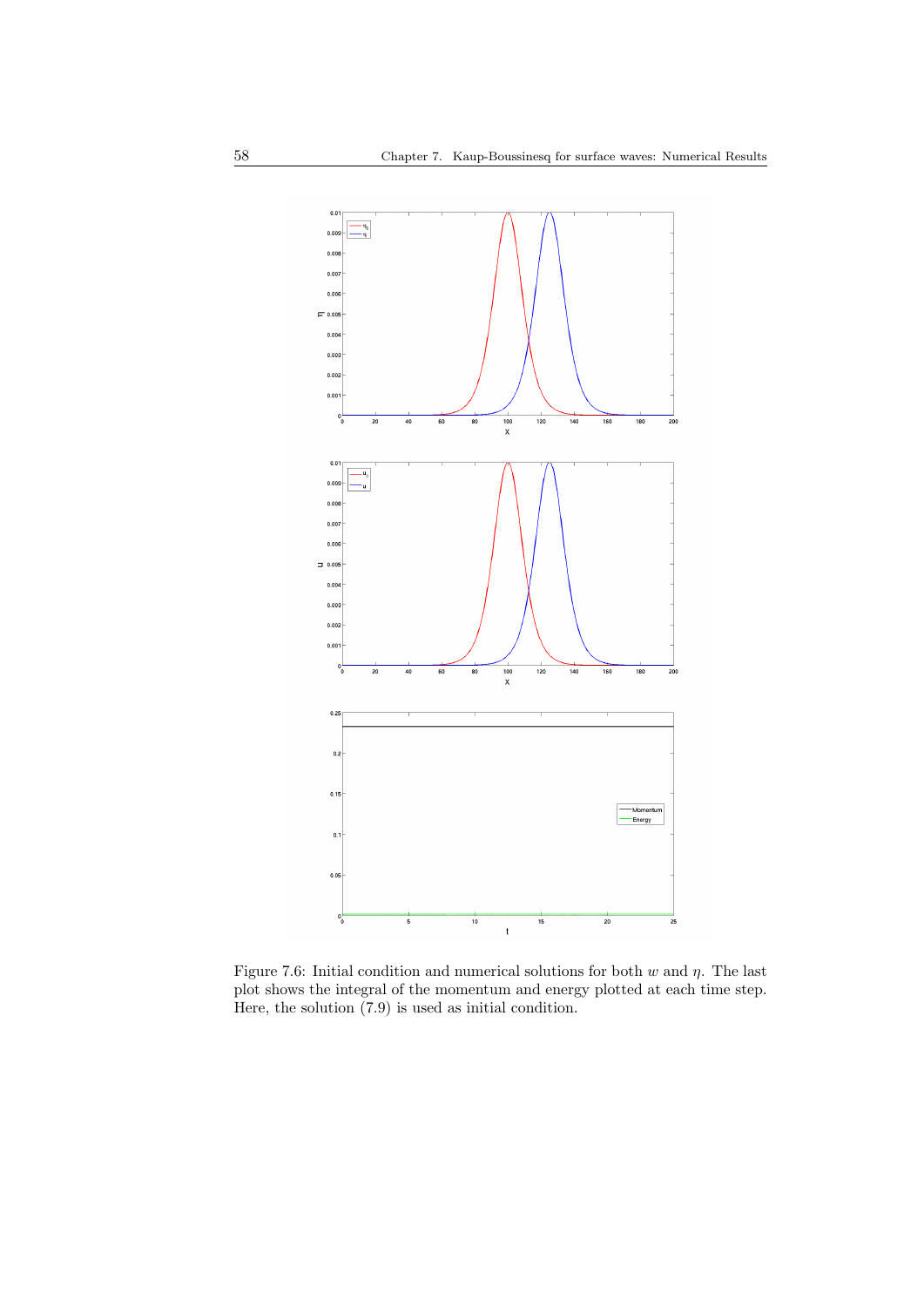

Figure 7.7: Initial condition and numerical solutions for both w and  $\eta$ . The last plot shows the integral of the momentum and energy plotted at each time step. Here, the Gaussian solution (7.12) and (7.13) is used as initial condition.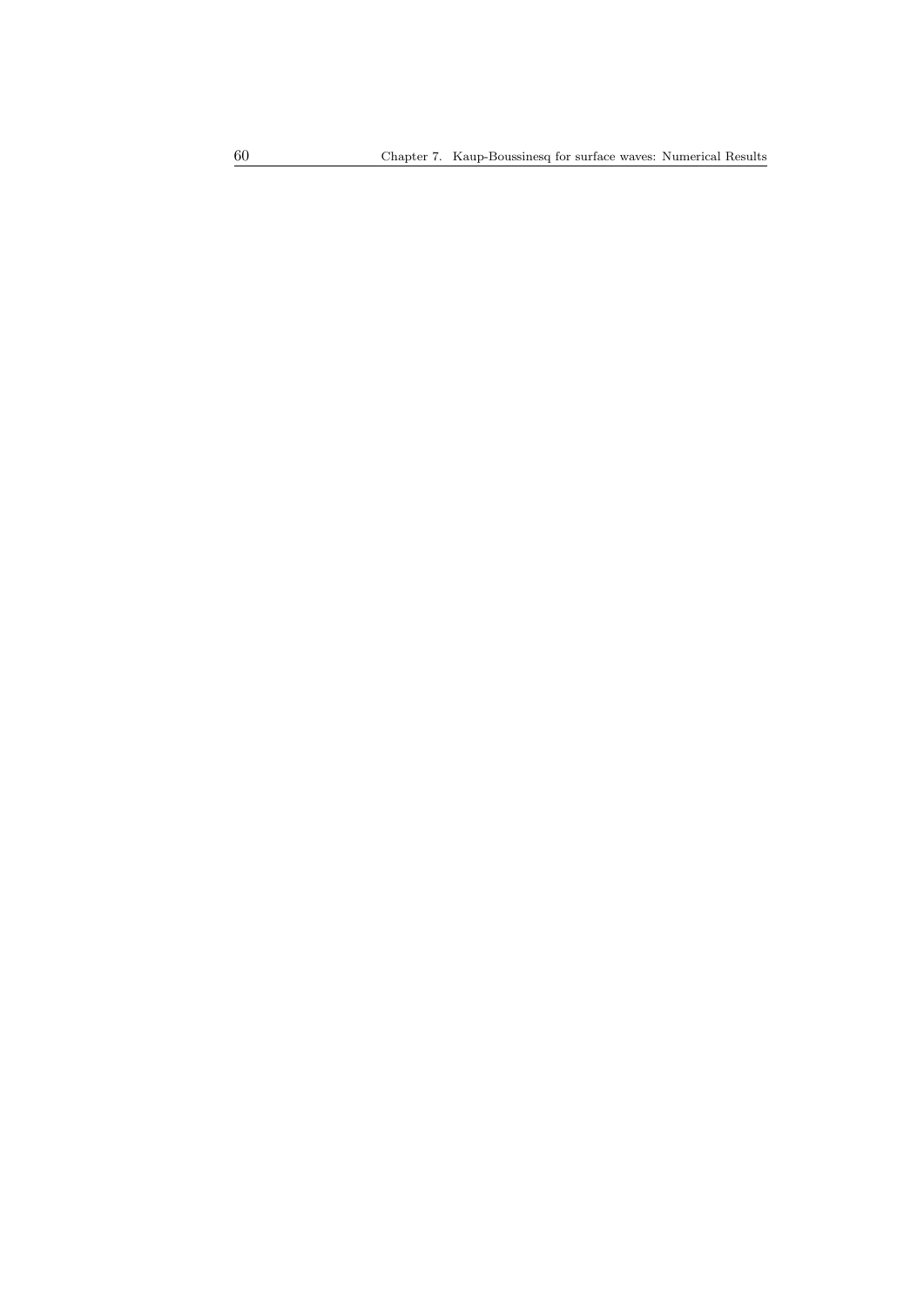# Bibliography

- [1] Ali, A. and Kalisch, H. (2012). Mechanical balance laws for boussinesq models of surface water waves. Journal of Nonlinear Science, (Vol 22):371–398.
- [2] Ali, A. and Kalisch, H. (2013). Modeling energy conservation in a completely integrable boussinesq system. Fundamental and Applied Hydrodynamics, (Vol 6):78–83.
- [3] Bona, J. L. Chen, M. and Saut, J.-C. (2002). Boussinesq equations and other systems for small-amplitude long waves in nonlinear dispersive media. i: Derivation and linear theory. Journal of Nonlinear Science, (Vol 12):283–318.
- [4] Broer, L. J. F. (1974). On the hamiltonian theory of surface waves. Appl. sci. Res, (Vol 29):430–446.
- [5] Canuto, C. Hussaini, M. Y. Q. A. and Zang, T. A. (1988). Spectral Methods in Fluid Dynamics. Springer-Verlag.
- [6] Choi, W. and Camassa, R. (1999). Fully nonlinear internal waves in a twofluid system. Journal of Fluid Mechanics, (Vol 396):1-36.
- [7] Cohen, I. M. and Kundu, P. K. (2008). Fluid Mechanics. Elsevier Inc., fourth edition.
- [8] Craig, W. Guyenne, P. and Kalisch, H. (2004). A new model for large amplitude long internal waves. Comptes Rendus Mecanique, (332):525–530.
- [9] Craig, W. Guyenne, P. and Kalisch, H. (2005). Hamiltonian long-wave expansions for free surfaces and interfaces. Communications on Pure and Applied Mathematics, (LVIII):1587–1641.
- [10] Grue, J. Jensen, A. R. P. O. and Sveen, J. K. (1999). Properties of largeamplitude internal waves. Journal of Fluid Mechanics, (380):257–278.
- [11] Guyenne, P. (2006). Large-amplitude internal solitary waves in a two-fluid model. C.R.Mecanique, (334):341–346.
- [12] Kalisch, H. and Bona, J. L. (2000). Models for internal waves in deep water. Discrete and Continuous Dynamical Systems, (Vol 6):1–20.
- [13] Kalisch, H. and Nguyen, N. T. (2010). On the stability of internal waves. Journal of Physics A: Mathematical and Theoretical, (43):1–12.
- [14] Kaup, D. J. (1975). A higher-order wave equation and the method for solving it. Prog. Theor. Phys., (54):396–408.